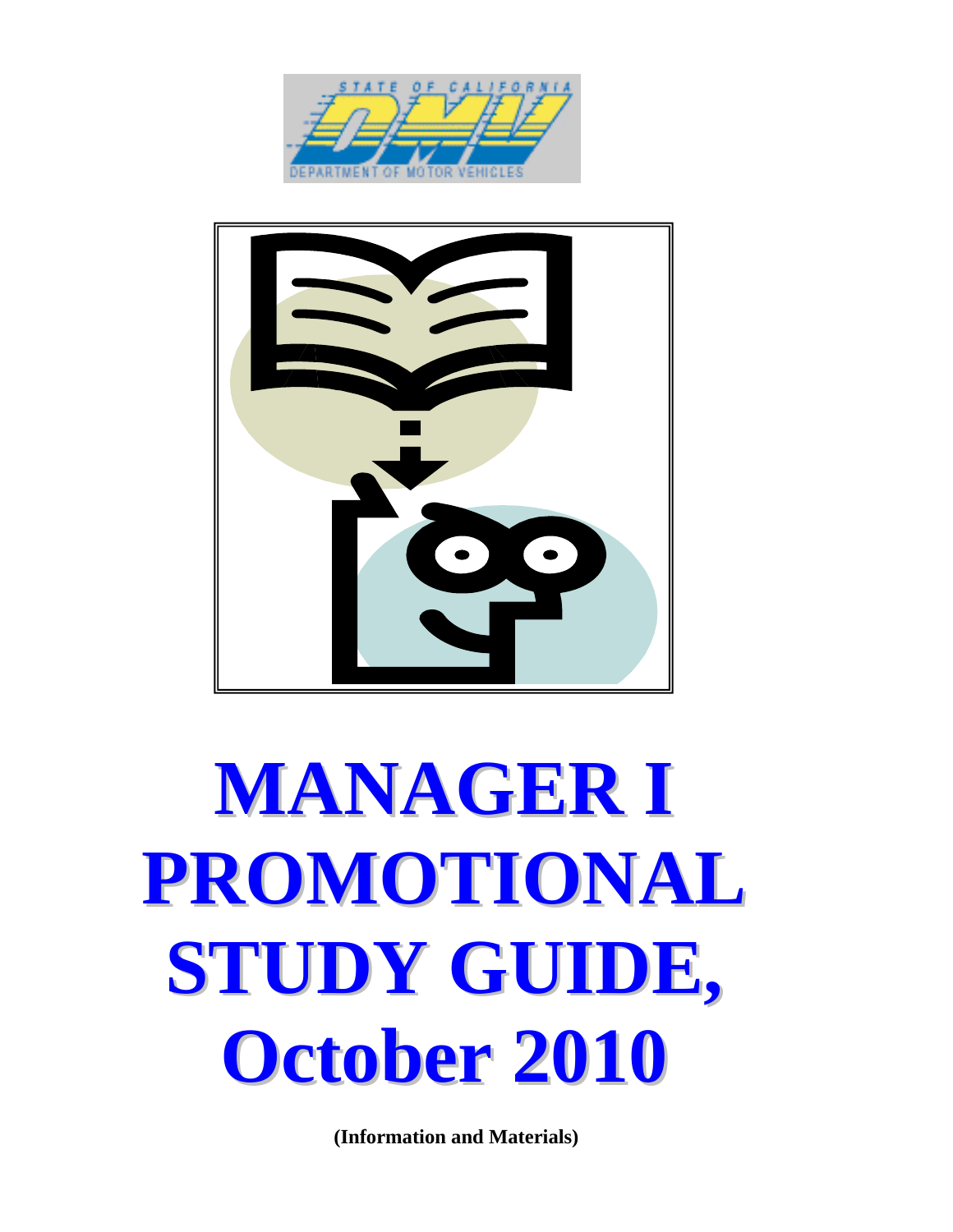# **2010 Manager I Promotional Study** *Guide* **IT'S A 100% Written Test!**

The 2010 Manager I examination will consist of a Written Test ONLY, weighted 100% of your final score…**your final spot on the eligible list**. You must score at least 70% to be on the list at all. The higher you score, the sooner you'll have opportunities to promote to Manager I, and get on with getting on.

The best way to 'study for the test' is to study for the job of Manager I. However…With a **Written test Only format**, there will probably be a number of Situational Judgment Questions (*Two; Two; Two answer for ONE question*); there may be f...f...FRACTIONS (Scary music gets louder here) and other spooky stuff on the test, and most of us haven't *consciously* divided fractions or reduced a number to the lowest common denominator in years. So…Attached is our *educated best guess Manager I Test Study Guide*…And when we use the word "**guide,**" we mean we hope it will **guide** you to the areas YOU specifically need to study….And then **guide** you to in-depth study material for that area. Going through this booklet is not sufficient to meet all of your study needs….Its just a pointer….An indicator of what areas you need to study.

An old  $7<sup>th</sup>$  or  $8<sup>th</sup>$  Grade math book should supply you with MUCH of the math study material you will need; working with decimals, multiplying and dividing fractions, adding large groups of numbers, working with percentages, etc.

Any of the Ken, ARCO, or Peterson's study books that have Reading Comprehension sections will be excellent study material. However, DMV tests, EVEN WRITTEN-ONLY TESTS tend to be somewhat job specific. If 'WE' were writing the reading comprehension sections of the test, we'd pull paragraphs out of real-world materials that a Manager I would use in the course of their daily duties; The Vehicle Code, the VR & DL Manuals. So, to better *prepare for this exam and the next step in your DMV Career,* READ and critically examine the VC & the manuals; especially the newest laws and procedures. Pick out big paragraphs and practice breaking them down into understandable chunks….(**Remember though, ALWAYS answer reading comprehension questions based upon the reading material IN THE TEST, NOT on your 'prior knowledge').**

All areas which will be covered in the written test are outlined in the EXAMINATION SCOPE section of the Manager I Exam bulletin. The SCOPE is ALWAYS the framework within which the test is based:

"In evaluating the candidates' knowledge, skills, and abilities, the examination has been developed to measure the following:

#### **A. Knowledge of:**

- 1. Laws, policies, and procedures pertaining to driver licensing, vehicle registration and ownership, and/or other related issues to apply such laws, policies, and procedures.
- 2. **Basic arithmetic** concepts to calculate and process numerical data.
- 3. Time management techniques to prioritize and complete work assignments for self and staff.
- 4. Supervisory principles, practices, and techniques to plan, monitor, and direct the work activities of employees.
- 5. The department's equal employment opportunity program objectives.
- 6. A manager's role in the department's equal employment opportunity program and the processes available to meet equal employment opportunity objectives.

#### **B. Skill to:**

- 1. Read and comprehend reports, memos, manuals, documents and other job-related materials.
- 2. Interpret and explain policies, procedures, rules, and/or regulations to departmental employees, the public, and other State agencies.
- 3. Read and comprehend State statues, laws, proposed legislation, and regulations in order to interpret, explain, & apply.
- 4. Perform basic mathematical calculations to prepare various program and project reports and summaries.
- 5. Write clear and concise correspondence, reports, policies, and/or procedures using proper grammar, punctuation and sentence structure.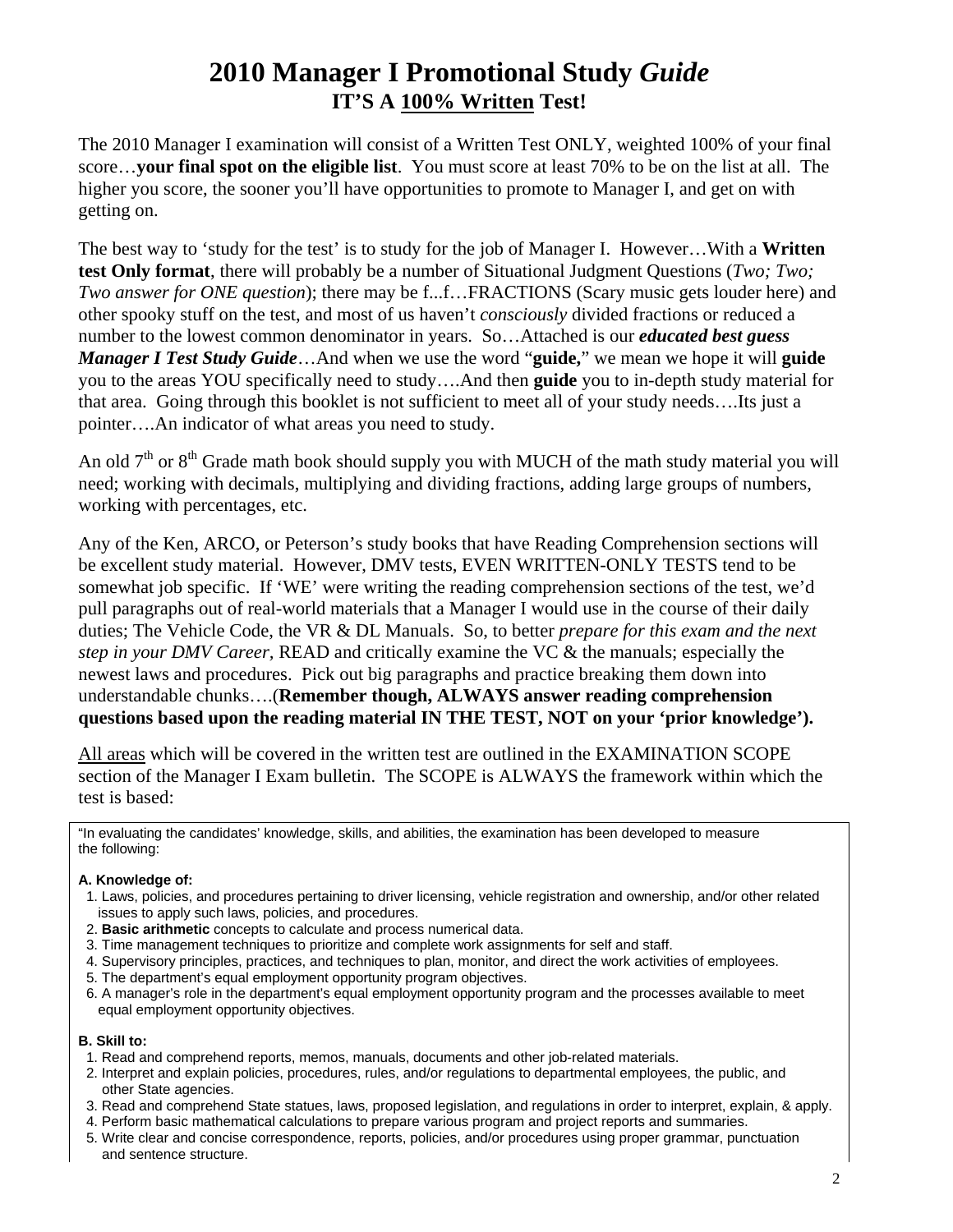- 6. Apply management, leadership principles and techniques to ensure a productive, professional working environment for completion of work tasks and assignments.
- 7. Document employee performance and complete employee performance evaluations and probationary reports.
- 8. Recognize the need to shift priorities, staff, and resources to maximize the operation of the work unit/office.
- 9. Use discretion and diplomacy when dealing with the needs, problems, and/or concerns of employees, the public, business partners, and other State agencies.
- 10. Establish and maintain cooperative relations with departmental employees, the public, business partners, and other State agencies.
- 11. Make formal oral presentations to groups of employees, the public and management.
- 12. Delegate work assignments and appropriate level of responsibility to employees to complete work assignments.
- 13. Coach and mentor employees to improve performance, productivity and expertise.
- 14. Convey expectations, priorities, and vision to others.
- 15. Provide on-the-job training to subordinate staff.

#### **C. Ability to:**

- 1. Adapt to changes in priorities, work assignments, and interruptions that impact the completion of projects and assignments.
- 2. Work within deadlines when completing projects or assignments.
- 3. Effectively contribute to the department's equal employment opportunity program objectives."

So: THAT'S what will be on the test; all carefully broken down into written questions; Multiple choice, True-False, Multiple-answer-multiple-choice (SJT's/Low Fid Sims)!

Many times when a person "fails" a written test, they can be heard to say, "I'm just not a test taker." Experience has shown that many times, such persons:

<.>

- 1. Tend NOT to study available material in order to prepare for the test; they prefer to "wing-it".
- 2. Tend to fail the SCORE SHEET by not paying proper attention to it during the test.
- 3. Tend to get discouraged and "not even care" about passing the test.

**The** following hints and tips can definitely solve the first two problems and MAYBE prevent #3:

- \* **Begin studying for the next written test TODAY**; even if today is the very day after the LAST written test.
- \* **Study WHAT YOU DON'T KNOW.** If you know math quite well; study English or reading comprehension.
- \* **Approach the test confidently**. Take it calmly.
- \* **Intensify study and review the week prior to the test**.
- \* **DON'T CRAM**, especially the night before the test.
- \* **Get a good night's sleep** before the test.
- \* **Arrive on time.** It's best to make a dry-run to the test site.
- \* **Choose a good seat**, NOT near a friend, and get comfortable.
- \* **Arrive with all proper tools**; Identification, pen, pencil, whatever.
- \* **LISTEN CAREFULLY** TO ALL VERBAL INSTRUCTIONS.
- \* **Apportion your time intelligently** with an "exam budget" on any timed tests.
- \* **READ INSTRUCTIONS** carefully and completely. Pay attention to the scoring; Is it True- False? Multiple choice? Low-Fidelity Simulation Multiple choice (2 answers for each question)? KNOWING the answers is one thing; *putting them in the right place* is another altogether...

\* **Scan complete test, if allowed, prior to answering any questions**. See if you can figure out the test's "pattern". Many times the hardest questions are first.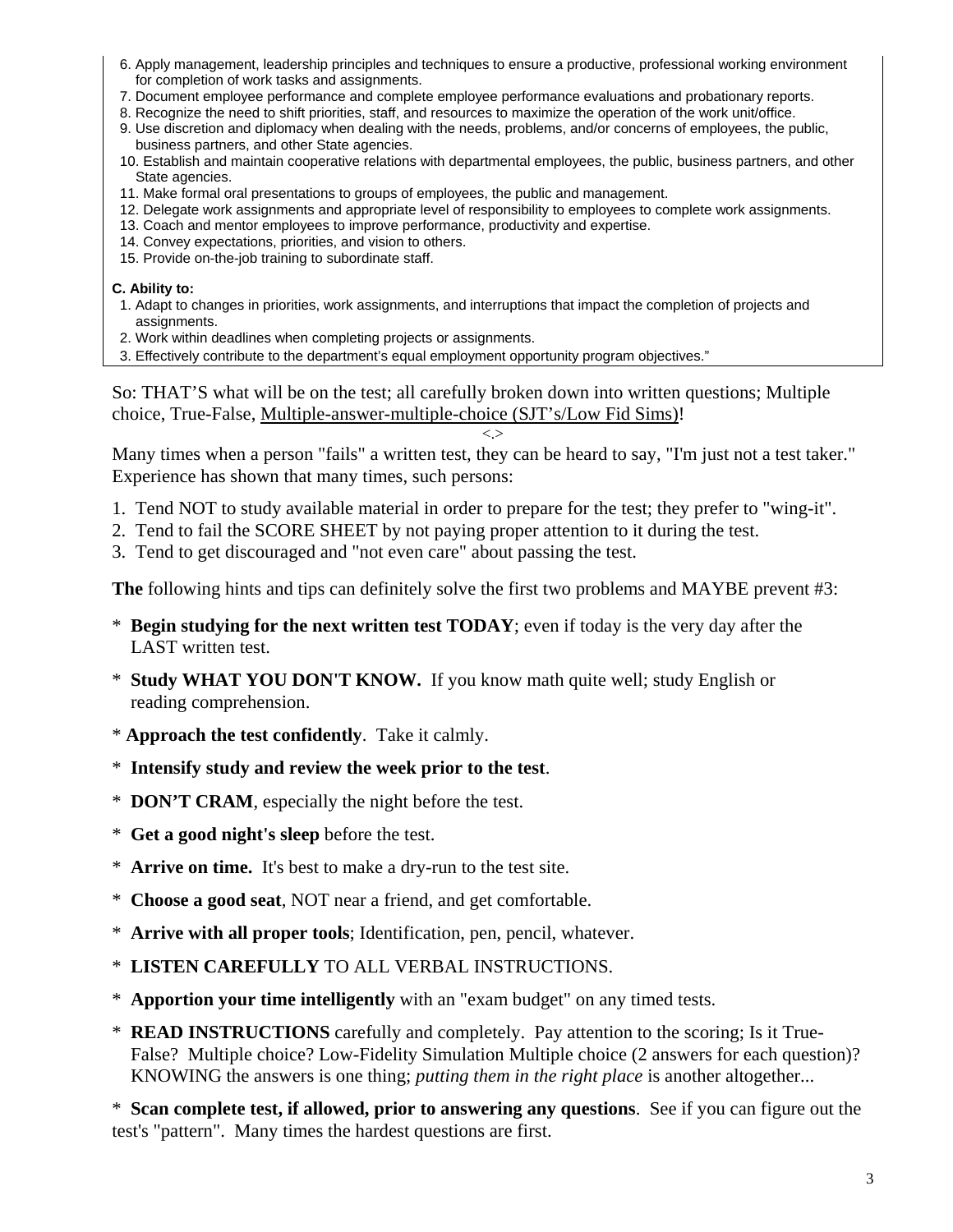- \* **Start right in, if possible**. Stay with it. Use every second effectively.
- \* **Do the easy questions first**; postpone harder questions until later (but don't mix up your place on the answer sheet!)
- \* **READ EACH QUESTION CAREFULLY**. Make sure you really understand WHAT is being asked. Re-read & re-phrase the question if necessary. Eliminate obviously wrong answers.
- \* **THINK!** Avoid hurried answers. *Guess intelligently* IF guessing is needed.
- \* **Watch for CUE words**; always, never, must, absolutely, in all cases, etc. These *usually* signal a "false" answer.
- \* **If possible, refresh yourself** with a few, well-chosen rests during the test.

\* **Remember key concepts of various questions** as they may answer another question later on in the

test. This is called *controlled association in test construction*.

- \* **Edit, check, proofread your answers**, but DON'T CHANGE AN ANSWER UNLESS YOU ARE ABSOLUTELY SURE OF THE CHANGE.
- \* **Be a "Bitter ender"** and stay until they make you go (*Though SOME say when you've done*  *your best, get up & get out…First answers are usually the correct one; if you stay I re-read & re-read, you might change an answer you probably shouldn't….*)

Remember, there is always ONE answer that is "righter" than the others in Multiple Choice questions. When CUE words occur in a true/false question, the answer is usually false. If you have no way to even intelligently guess, pick "B" or "C", but stick with whichever letter you chose throughout the test; ALWAYS guess "B" OR ALWAYS guess "C"…Don't jump back & Forth.

READ THE ANSWER SHEET AS CAREFULLY, if not more so, as you do the questions themselves. You can know absolutely everything asked on the test, but if you get off by one mark on the answer sheet, you will fail the test. Many people keep their finger on the question number and their pencil on the corresponding answer sheet number, and then double check the test to the answer sheet EACH TIME they mark down an answer. It is an excellent way to insure against failing the answer sheet.

In general, preparation and close attention to details, along with the hints and tips outlined above, will see you through any Civil Service written test. Attached are some typical test sections... Just to get your mind headed in the right direction. Use this practice test to help **FOCUS YOUR STUDY ON WHAT YOU FEEL YOU'RE WORST AT**. Take the tests in this guide. Score them, & that should show you where you could use some brushing up. Then get some books from the library that covers civil service tests with charts, graphs, reading comprehension, etc. Do a little at a time from now until August and the written part of the exam process will literally be EASY.

The current announcement doesn't mention the possible use of calculators during the written test, so it's best to learn the basic math without a calculator (Last time, calculators WERE allowed, but only if you supplied your own).

The time to study is now. And as always, STUDY WHAT YOU DON'T KNOW! The remainder of this guide will cover some typical/historical written test areas & concepts, to get you into test-taking mode, and maybe illuminate areas where you need greater practice or study.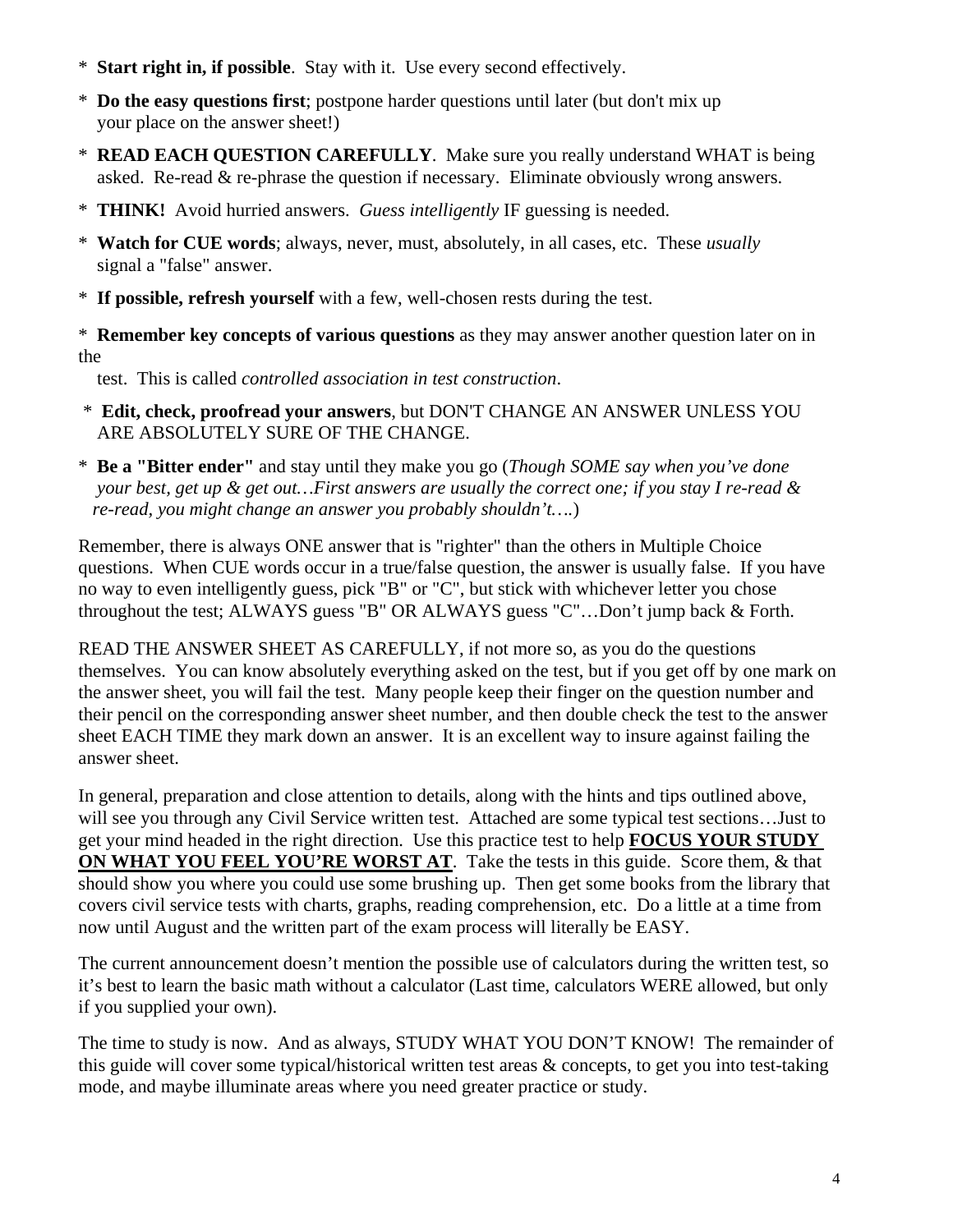## Manager I Study Guide Practice Test I

Some typical Math and written material analysis, interpretation and application

Circle the correct answer (See pg 7 for our answers):

| 1. $A + 9$ is to Z7, as P/63 is to R.73. A. Minus B. Plus C. What? D. Definitely                                                                                       |
|------------------------------------------------------------------------------------------------------------------------------------------------------------------------|
| A. 1/48 B. 1/3 C. 5/9 D. 10/18<br>2. Reduce to the lowest terms 60/108.                                                                                                |
| 3. Add 16 3/8, 4 4/5, 13 3/4, and 23 5/6. A. 58 91/120 B. 57 1/4 C. 58 D. 59                                                                                           |
| 4. Which fraction is largest? A. 9/16 B. 7/10 C. 5/8 D. 4/5                                                                                                            |
| 5. The population of Poway was 54,000 in the past census. It has increased 2/3's since then.<br>Poway's present population is: A. 18,000 B. 36,000 C. 72,000 D. 90,000 |
| 6. Add 37.03, 11.5627, 3.4005, 3423 and 1.141.<br>A. 3476.1342 B. 3500 C. 3524.4322 D. 3424.1342                                                                       |
| 7. Subtract 4.64324 from 7. A. 3.35676 B. 2.35676 C. 2.45676 D. 2.36676                                                                                                |
| 8. Which is largest? A. .1 B. 0.01 C. .11 D. 0.10011                                                                                                                   |
| A. 1.0 B. 0/01 C. 0.001 D. 0.1<br>9. 10% written as a decimal is:                                                                                                      |
| 10. Multiply the following:<br>800<br>A. .4 B. 4.0 C. 5 D. 40<br>x.005                                                                                                 |

11. Add five hours and thirteen minutes, three hours and forty-nine minutes and fourteen minutes: A. 8 hr 16 min C. 9 hr 76 min B. 9 hr 16 min D. 8 hr 6 min

## QUESTIONS **12 THRU 15** REFER TO THE FOLLOWING GRAPH:

| Sunday    | Vehicles crossing the Hudson Bridge<br>  ####@                                |
|-----------|-------------------------------------------------------------------------------|
| Monday    | ####@@@                                                                       |
| Tuesday   | ###@@@@                                                                       |
| Wednesday | ###@@                                                                         |
| Thursday  | # # # @ @ @                                                                   |
| Friday    | # # # # @ @                                                                   |
| Saturday  | ### $@$<br>Each symbol $=$ 500 vehicles<br># = passenger car $\omega$ = truck |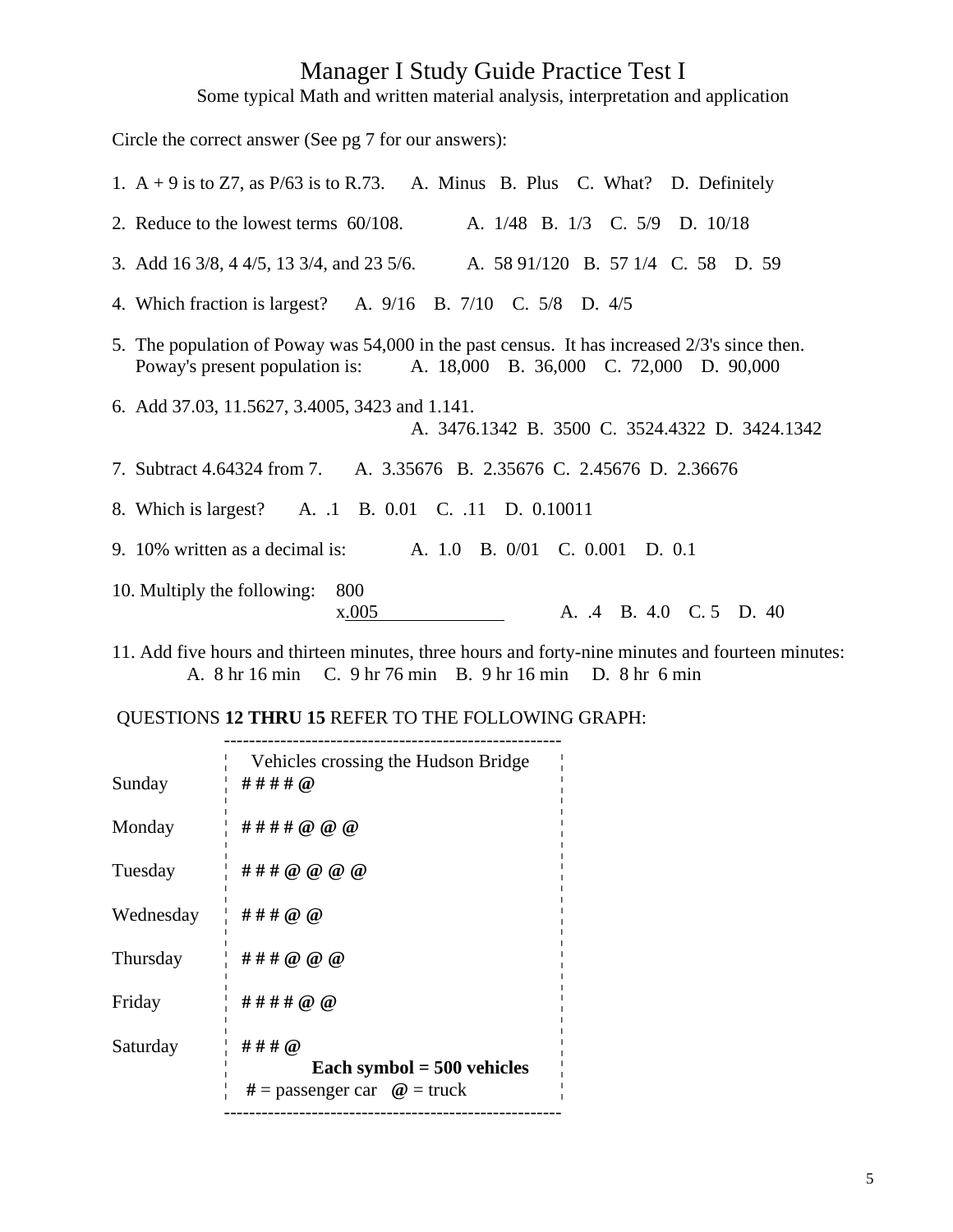- 12. What percent of the total number of vehicles on Wednesday were cars? A. 30% B. 60% C. 20% D. 50%
- 13. What was the total number of vehicles crossing the bridge on Tuesday? A. 7 B. 700 C. 1100 D. 3500
- 14. How many more trucks crossed on Monday than on Saturday? A. 200 B. 1000 C. 1500 D. 2000
- 15. If trucks paid a toll of \$1.00 and cars paid a toll of \$.50, how much money was collected in tolls on Friday? A. \$400.00 B. \$600.00 C. \$2000.00 D. \$2500.00

In questions 16 and 17, which sentence is grammatically incorrect?

- 16. A. Everyone at camp must have his medical certificate on file before participating in competitive sports.
	- B. A crate of oranges were sent from Florida for all the children in cabin six.
	- C. John and Danny's room looks as if they were prepared for inspection.
	- D. Three miles is too far for a young child to walk.
- 17. A. He was able partially to accomplish his purpose.
	- B. Let it lie there.
	- C. You are not so tall as he.
	- D. The people began to realize how much she had done.

Please read the following paragraph and answer the question that follows

18. "The prevention of accidents makes it necessary not only that safety devices be used to guard exposed machinery, but also that mechanics be instructed in safety rules that they must follow for their own protection and that the light in the plant be adequate."

This paragraph best supports the statement that industrial accidents:

- A. Are always avoidable.
- B. May be due to ignorance.
- C. Usually result from inadequate machinery
- D. Cannot be entirely avoided.
- E. Result in damage to machinery.

19. Please read the following paragraphs and answer the question that follows

- I. It shall be unlawful for any person to engage in or conduct the business of dealing in, trading in, selling, receiving or repairing condemned, rebuilt or used weighing or measuring devices without a permit therefore.
- II. Such permit shall expire on the twenty-eighth day of February next succeeding the date of issuance thereof.
- III. Every person engaged in the above business, within five days after the making of a repair or the sale and delivery of a repaired, rebuilt or used weighing or measuring device, shall serve notice in writing on the commissioner giving the name and address of the person for whom the repair has been made or to whom a repaired, rebuilt or used weighing or measuring device has been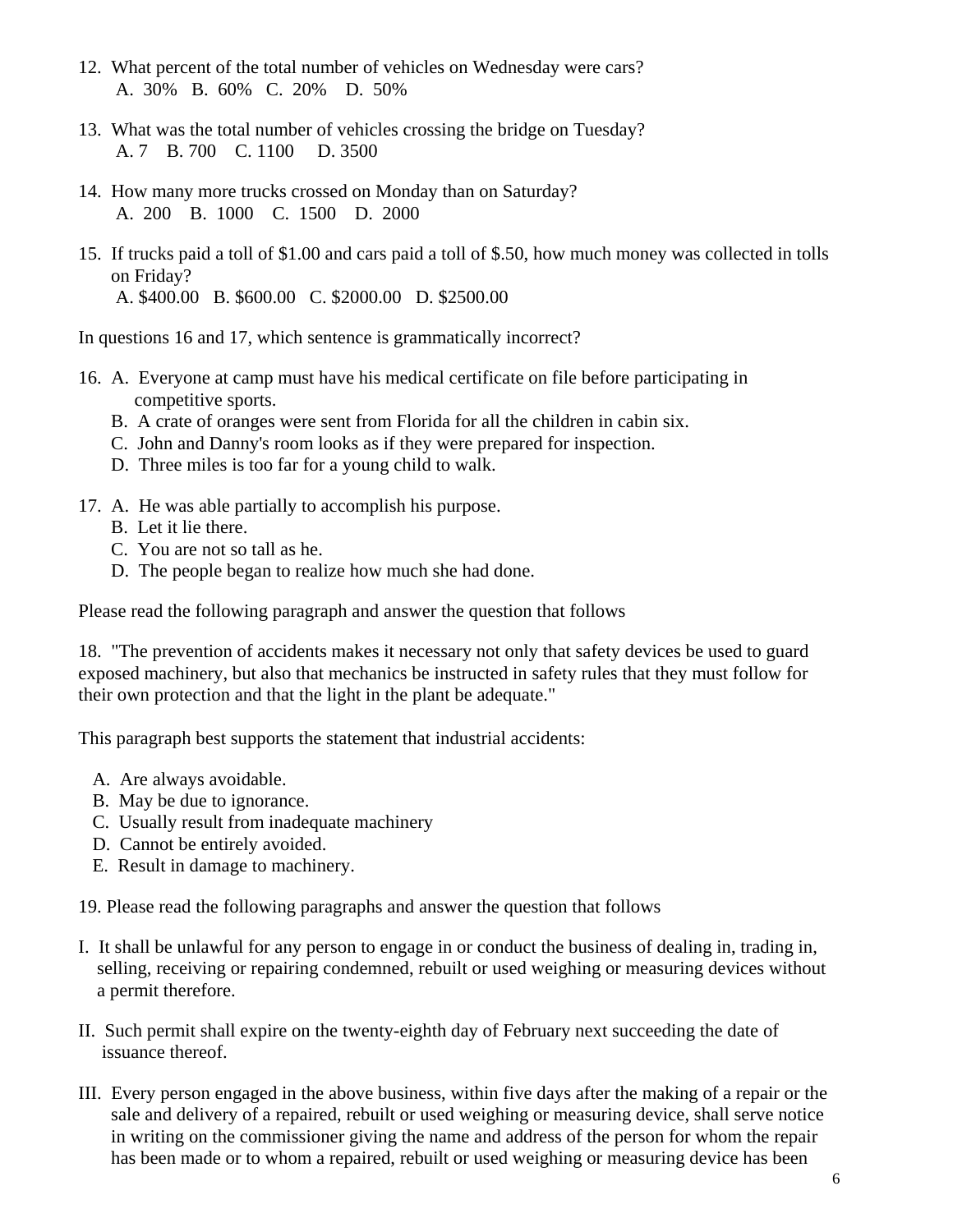sold or delivered, and shall include a statement that such device has been so altered, repaired or rebuilt as to conform to the regulations of the department.

According to the preceding selection the most accurate of the following statements is:

- A. A permit issued to engage in the business mentioned above, first issued April 23, 1963, expired on Feb. 28, 1964.
- B. A rebuilt or repaired weighing or measuring device should not operate with less error than the tolerance permitted by the regulations of the department.
- C. If a used scale in good condition is sold, it is not necessary for the seller to notify the commissioner of the name and address of the buyer.
- D. There is a difference in the time required to notify the commissioner of a repair or of a sale of a repaired device.

**I**n the following groups which would be filed first in an alphabetic filing system?

20. A. Iowa B. Idaho C. Illinois D. Kentucky

21. A. Carey, Paul B. Carey, Max C. Carez, Arthur D. Carey, Anthony

In the following groups, which would be filed last in an alphabetic filing system?

- 22. A. Red B. Blue C. Orange D. Green
- 23. A. Buick B. Oldsmobile C. Rolls-Canardly D. Pontiac.

Which of the following words is spelled correctly?

- 24. A. Perrsonel B. Personnel C. Perssonel D. Personnell
- 25. A. Comissioner B. Commisioner C. Commissioner D. Comisioner

#### **ANSWER SHEET**

|      | 1. There is no known answerMade ya sweat, though |       |       |       |
|------|--------------------------------------------------|-------|-------|-------|
| 2. C |                                                  |       | 17. A | 22. A |
| 3. A | 8. C                                             | 13. D | 18. B | 23. C |
| 4. D | 9. D                                             | 14. B | 19. A | 24. B |
| 5. D | 10. B                                            | 15. C | 20. B | 25.C  |
| 6. A | 11. B                                            | 16. B | 21. D |       |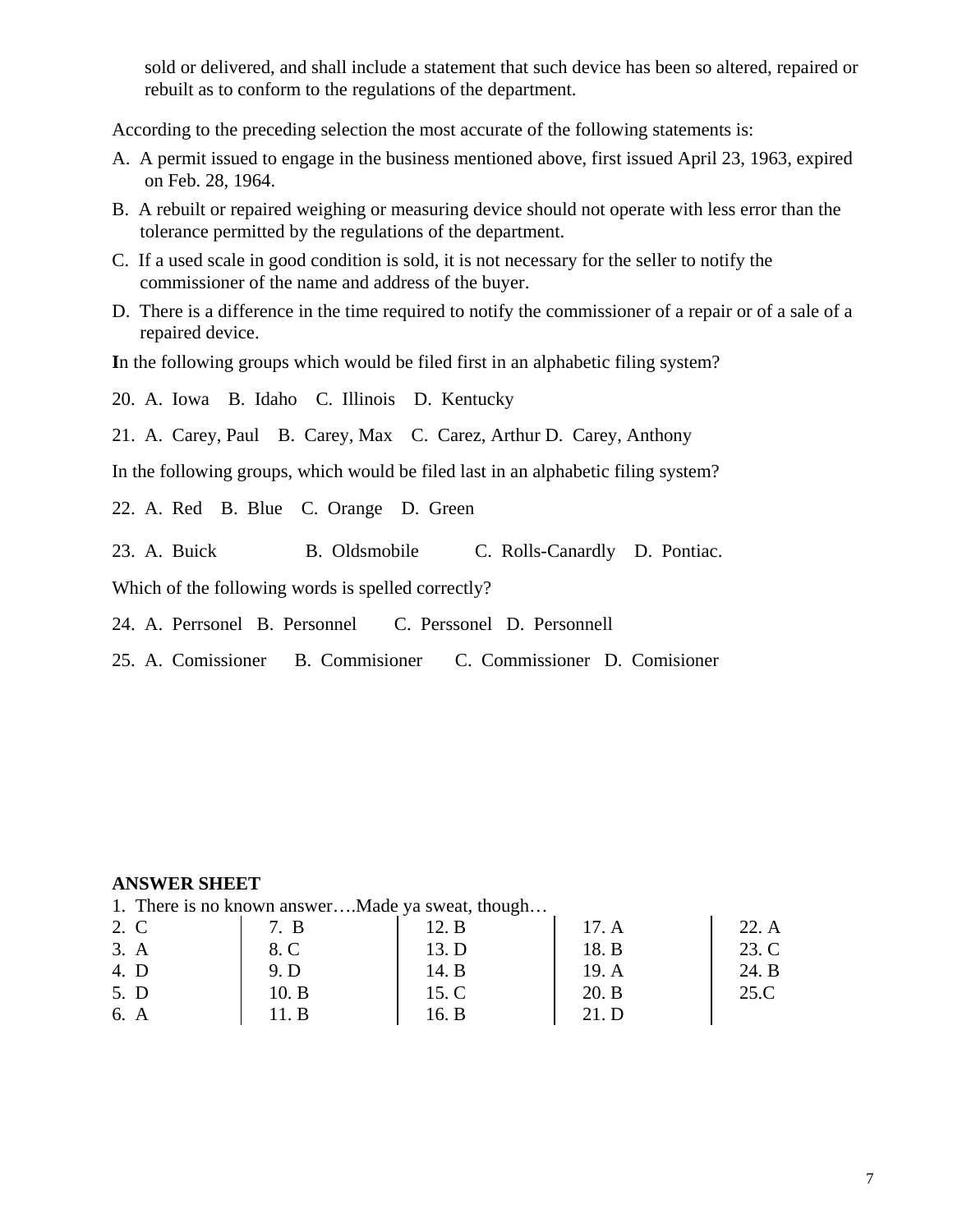## **SENTENCE RECONSTRUCTION**

Rephrase or rewrite each sentence according to the directions given into a sentence which follows requirements of standard written English.

- 1. Returning as a mature person to the town of his birth he was greeted by those who had shunned him as a boy. **Begin** the sentence with When he returned:
	- A. to the town where he was born
	- B. to his birthplace town
	- C. to the town where he was given birth
	- D. to the place of his birth
- 2. A tap on the door having interrupted her musings, she decided to finish washing her hair: **Begin** the sentence with Since a tap of the door:
	- A. had interrupted
	- B. occurred to interrupt
	- C broke up
	- D. interrupted
	- E. was interrupted
- 3. The gate opened and the two men emerged. Change The gate to As soon as the gate:
	- A. , here the two men
	- B. , we found that the two men emerged
	- C. , the two men had emerged
	- D. , the two men emerged
- 4. Summer was now coming on with hasty steps, and I was aware that my seventeenth birthday was fast approaching. **Change** Summer was to Now that summer was: \_\_\_\_\_\_
	- A. steps, I realized D. steps, at last B. steps, because E. steps, I found
	- C. steps, it dawned on me
- 5. Take those apples even though they are a bit green. **Change** even though they to which:

| A. nevertheless | C. we realize   |             |
|-----------------|-----------------|-------------|
| B. let's hope   | D. consequently | E. it seems |

#### **Sentence Reconstruction Answers:**

1. A 2. A 3. D 4. A 5. C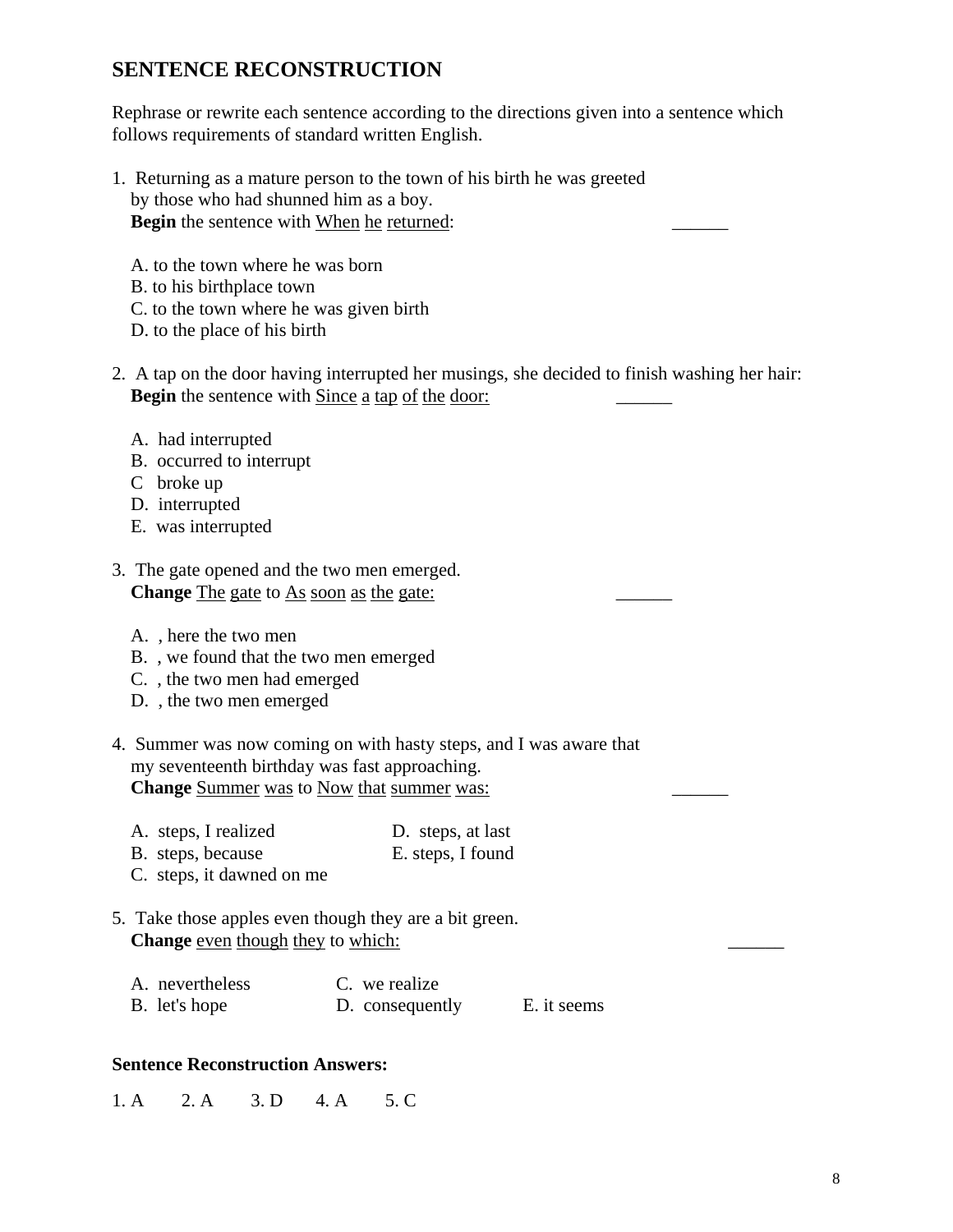## **READING COMPREHENSION**

#### DIRECTION FOR THIS SECTION:

Each question or incomplete statement is followed by several suggested answer or completions. Select the one that BEST answer the question or completes the statement. PRINT THE LETTER OF THE CORRECT ANSWER IN THE SPACE AT THE RIGHT.

In its current application to art, the "primitive" is as vague and unspecific as the term "heathen" is in its application to religion. A heathen sect is simply one, which is not affiliated with one or another of three or four organized systems of theology. Similarly, a primitive art is one, which flourishes outside the small number of cultures, which we have chosen to designate as civilizations. Such arts differ vastly and it is correspondingly difficult to generalize about them. Any statements which will hold true for such diverse aesthetic experiences as the pictographs of the Australians, the woven designs of the Peruvians, and the abstract sculptures of the Africans must be of the broadest and simplest sort. Moreover, the problem is complicated by the meaning attached to the term "primitive" in its other uses. It stands for something simple, undeveloped, and, by implication, ancestral to more evolved forms. Its application to arts and cultures other than our own is an unfortunate heritage from the nineteenth-century scientists who laid the foundations of anthropology. Elated by the newly enunciated doctrines of evolution, these students saw all cultures as stages in a single line of development and assigned them to places in this series on the simple basis of the degree to which they differed from European culture, which was blandly assumed to be the final and perfect flower of the evolutionary process. This idea has long since been abandoned by anthropologists, but before its demise it diffused to other social sciences and became a part of the general body of popular misinformation. It still tinges a great deal of the thought and writing about the arts of non-European peoples and has been responsible for many misunderstandings.

- 1. The MAIN purpose of the passage is to
	- A. explain the various definitions of the term "primitive"  $1$ .
	- B. show that the term "primitive" can be applied validly to art
	- C. compare the use of the term "primitive" to the use of the term "heathen"
	- D. deprecate the use of the "primitive" as applied to art
	- E. show that "primitive" arts vary greatly among themselves
- 2. With which of the following would the author agree?
	- A. the term "primitive" is used only by the misinformed. 2.
	- B. "primitive" arts may be as highly developed as "civilized arts.
	- C. The arts of a culture often indicated how advanced that culture was.
	- D. Australian, Peruvian, and African arts are much like the ancestral forms from which European art evolved.
	- E. A simple culture is likely to have a simple art.
- 3. According to the author, many misunderstandings

have been caused by the belief that 3.

- A. Most cultures are fundamentally different.
- B. Inferior works of art in any culture are "primitive" art.
- C. "Primitive arts are diverse.
- D. Non-European arts are diverse.
- E. European civilizations is the final product of the evolutionary process.

#### **READING COMPREHENSION answers**

1. D 2. B 3. E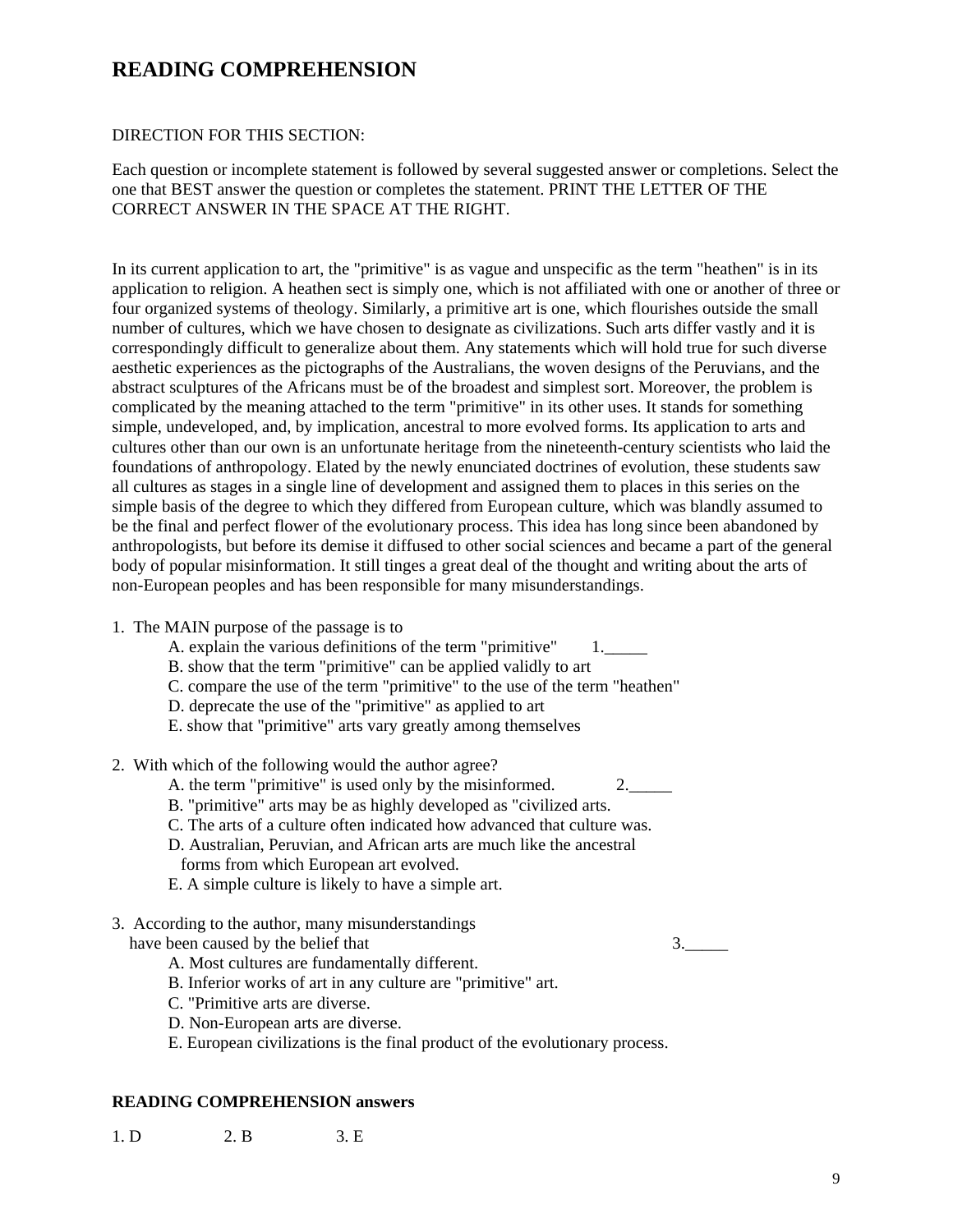#### **MATHEMATICS PROBLEM SOLVING**

(Answers on Page 12)

Directions for this section:

Each question or incomplete statement is followed by several suggested answers or completion. Select the one that BEST answers the questions or completes the statements. PRINT THE LETTER OF THE CORRECT ANSWER IN THE SPACE AT THE RIGHT.

|                   |             | 1. Mr. Marsh left an estate amounting to<br>\$24,000. By his will, 10% was to be given to<br>the local college, 15% to his church; and the<br>remainder was to be divided equally among<br>three nieces. How much money did each niece receive?                     |                                                  |           |                                            |                          |
|-------------------|-------------|---------------------------------------------------------------------------------------------------------------------------------------------------------------------------------------------------------------------------------------------------------------------|--------------------------------------------------|-----------|--------------------------------------------|--------------------------|
|                   | A. \$6129   | B. \$2000.                                                                                                                                                                                                                                                          | C. \$6333.33                                     | D. \$6000 |                                            |                          |
|                   |             | 2. What is the difference in cost to a<br>purchaser between and article listed at<br>\$500 less 10% and 20% and one listed at \$490 lees 20%                                                                                                                        |                                                  |           |                                            |                          |
|                   |             | A. \$18 B. \$42 C. \$58 D.\$48                                                                                                                                                                                                                                      |                                                  |           | E. None of these answers                   |                          |
|                   |             | 3. The afternoon classes in a school begin<br>at 1 P.M. and end at 3:52 P.M. There are 4<br>class periods with 4 minutes between classes.<br>How many minutes are there in each class period?                                                                       |                                                  |           |                                            |                          |
| A. 39             |             | B.40                                                                                                                                                                                                                                                                | C.59                                             | D. 60     |                                            | E. None of these answers |
|                   |             | 4. The gauge on a 10 gallon oil tank<br>indicates that exactly 3/8 of the oil<br>remains in the tank. How many gallons<br>will it require to fill the tank?                                                                                                         |                                                  |           |                                            |                          |
| $A. 2\frac{1}{4}$ |             | B. $3\frac{3}{4}$ C. $6\frac{1}{2}$                                                                                                                                                                                                                                 | $D.7\frac{1}{4}$                                 |           |                                            | E. None of the answers   |
|                   |             | 5. A dealer bought 3 gross of pencils at<br>\$.38 a dozen. He sold the pencils at \$.05<br>each. How much was his profit per gross?                                                                                                                                 |                                                  |           |                                            |                          |
|                   | A. \$7.92   | B. \$2.64                                                                                                                                                                                                                                                           |                                                  |           | C. $$22. D. $.66 E.$ None of these answers |                          |
|                   |             | 6. A Village has an assessed valuation of<br>\$2,400,000. The rate for school taxes is<br>\$0.80 per \$100. valuation. If all but 2% of<br>the taxes are collected, how many dollars remain uncollected?                                                            |                                                  |           |                                            |                          |
|                   | A. \$18,816 |                                                                                                                                                                                                                                                                     | B. \$285C. \$315D. \$485E. None of these answers |           |                                            |                          |
|                   |             | 7. A salesmen receives a monthly salary of<br>\$80, a 2% commission on all monthly sale<br>over \$2,000 and an additional 1% commission on all<br>sales over \$11,000 a month. If his total sales for January<br>came to \$13,500, how much did he earn that month? |                                                  |           |                                            |                          |
|                   |             | A. \$335B. \$285C. \$315D. \$485E. None of these answers                                                                                                                                                                                                            |                                                  |           |                                            |                          |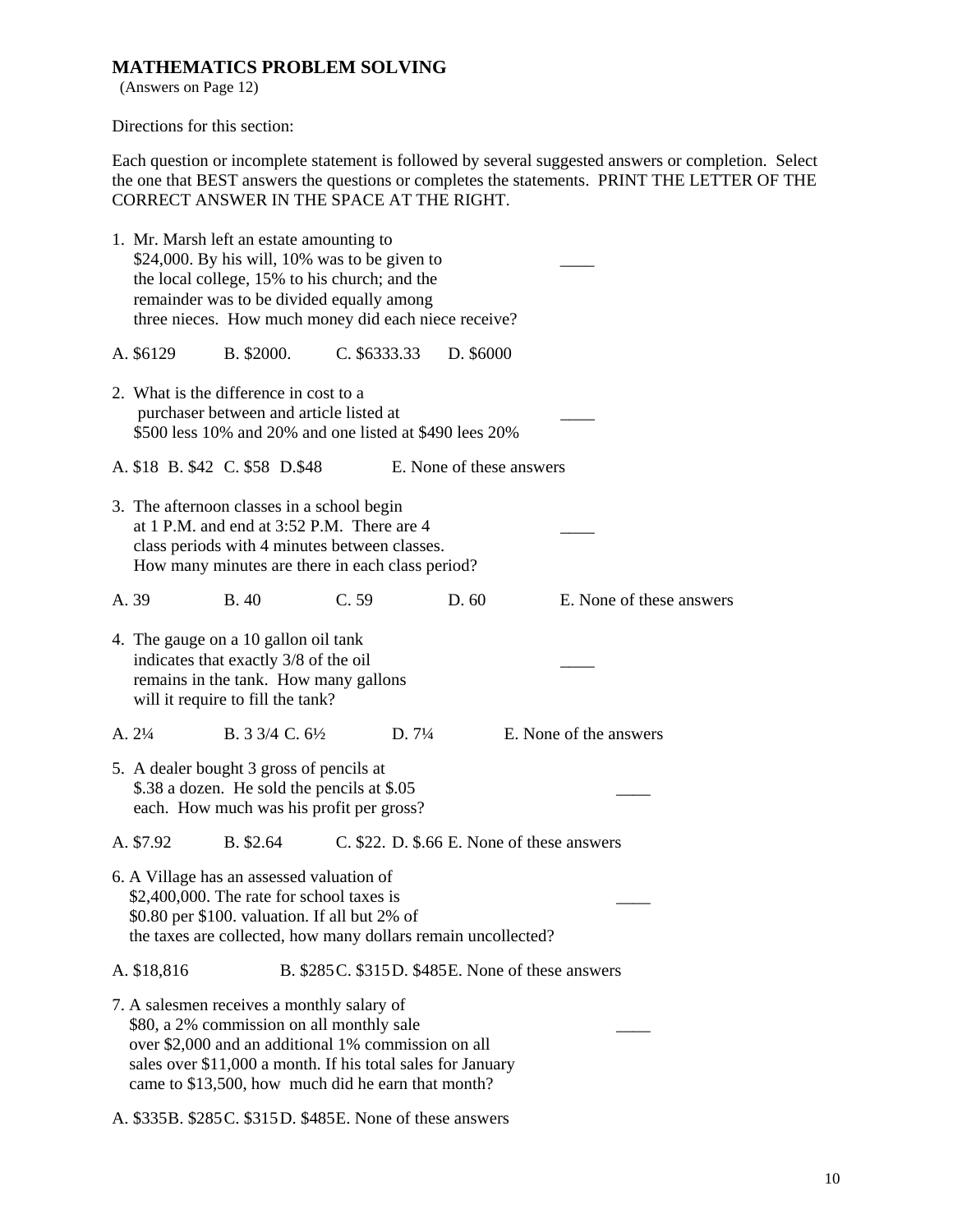|  |  |  |  |                               | 8. At the rate of \$0.15 per 6-oz. bar of chocolate, what would a pound of chocolate cost? |  |
|--|--|--|--|-------------------------------|--------------------------------------------------------------------------------------------|--|
|  |  |  |  | A. 45 B. 55 C. 50 D. 42 E. 40 |                                                                                            |  |

- 9. How much longer does it take an automobile to travel one mile at 20 miles per hour than at 30 miles per hour? \_\_\_\_
- A. 1 minute B. 10 minutes C. 20 minutes D. 40 minutes
- 10. Mr. Brown owned a house, which her rented for \$60 a month. the house was assessed at \$9000 . In 1975 the rate of taxation was increased from \$25 to \$28 per \$1000 assessed valuation. By what amount should the monthly rent have been raised to absurd the increase in that year's taxes?

A. \$7.20 B. \$2.25 C. \$ D. \$21 E. None of these answers

11. 10% written as a decimal is?

A. 1.9 B. 0.01 C. 001 D. .01 \_\_\_\_

- 12. What percent of 5/6 is 3/4?
- A. 75% B. 60% C. 80% D. 90%
- 13. 200% of 800 equals

A. 2500B. 16 C. 1600D. 4

#### **WORD MEANING**

#### DIRECTIONS FOR THIS SECTION:

For the following questions, select the word or groups of words lettered A, B, C, D, E that means MOST NEARLY the seam as the word in capital letters. PRINT THE LETTER OF CORRECT IN THE SPACE AT THE RIGHT.

- 1. The pupil was criticized for his SLIPSHOD work. SLIPSHOD means most nearly: A. slow B. childish C. uncompleted D. careless E. incorrect
- 2. In business letter we state our business CONCISELY. CONCISELY means most nearly: A. Accurately B. fully C. briefly D. politely E. officially
- 3. He Startled the boy who was trying to unlock the car \_\_\_\_ STARTLED means most nearly: A. surprised B. punished C. chased D. arrested E. helped
- 4. The door was left AJAR. AJAR means nearly: A. slightly opened B. unhinged C. unguarded D. unlocked E. completely blocked
- 5. The delegates will CONVENE at noon. CONVENE means most nearly: A. dine B. amused C. surprised D. disgusted E. agree
- 6. The antics of the monkeys DIVERTED the children. DIVERTED means most nearly: A. upset B. amused C. surprised D. disgusted E. frightened

7. Their aim seems to be to THWART our plans.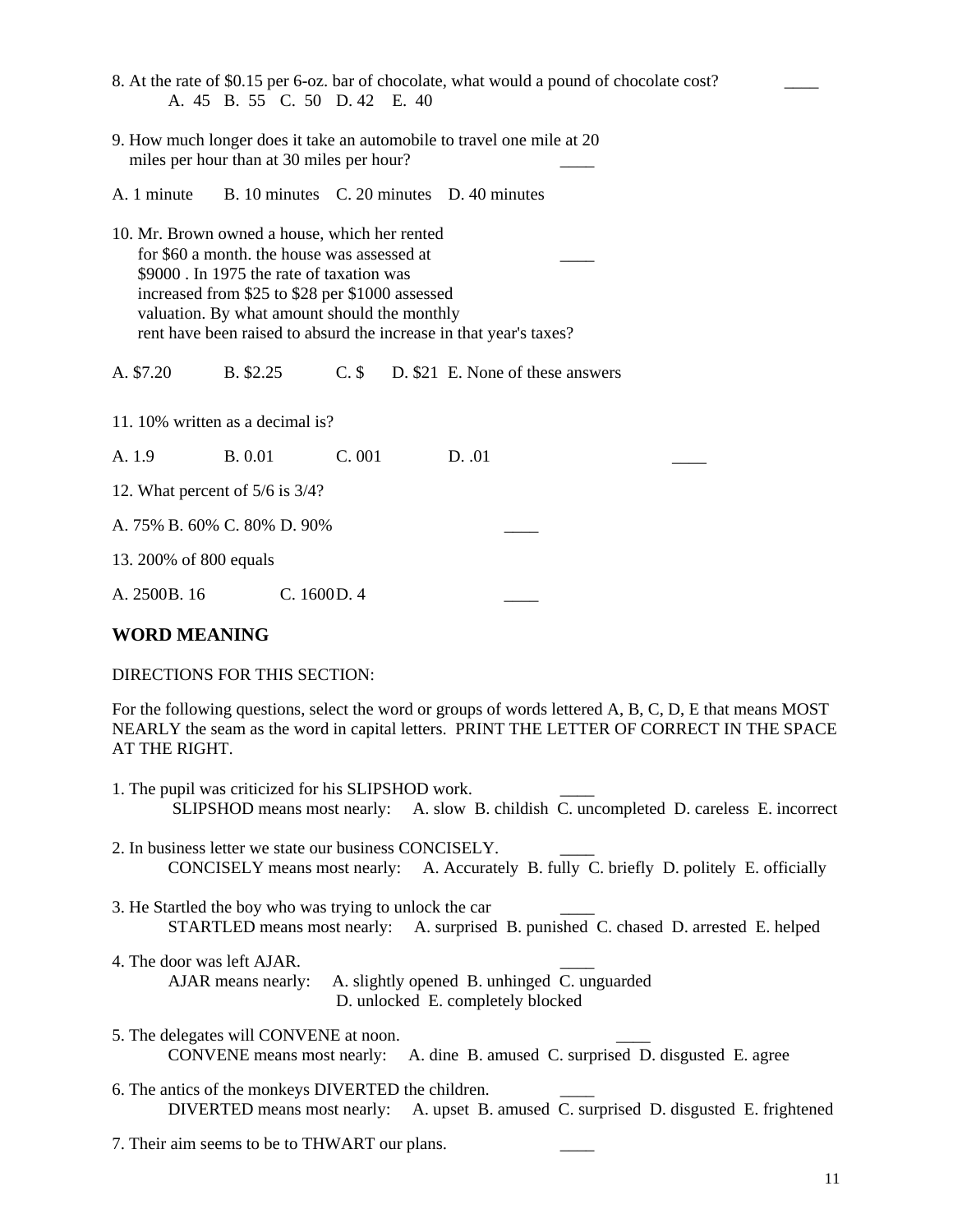THWART means most nearly: A. simplify B. direct C. rely on D. block E. keep up with

- 8. They reached the SUMMIT of the mountain by noon. SUMMIT means most nearly: A. base B. wooded area C. side D. face E. top
- 9. The hike up Mount Marcy was STRENUOUS. \_\_\_\_ STRENUOUS means most nearly: A. disappointing B. dull C. pleasant D. scenic E. vigorous
- 10. The odd results of the experiment PERPLEXED the scientists. PERPLEXED means most nearly: A. decided B. disgusted C. helped D. puzzled E. surprised

|                                             | <b>MATHEMATICS PROBLEM SOLVING ANSWERS</b>              |                                      | <b>WORD MEANING ANSWERS</b>           |
|---------------------------------------------|---------------------------------------------------------|--------------------------------------|---------------------------------------|
| 1. D<br>2.E<br>3. B<br>4. E<br>5. B<br>6. C | 7. A<br>8. E<br>9. A<br>10.B<br>11. D<br>12. D<br>13. C | 1. D<br>2. C<br>3. A<br>4. A<br>5. D | 6. B<br>7. D<br>8. E<br>9. E<br>10. D |

<<<<<<<<<<<\*\*>>>>>>>>>>>

#### **Table & Chart Sample Questions**

Many state jobs require the ability to understand, interpret and use information contained in tables and charts. (On some of our tests, these questions are called "Chart Interpretation", or "Tabular Completion".) This ability is tested in questions that require the applicant to determine missing values in a table by analyzing the information in the rest of the table.

**TABLE I: NEW HOUSING UNITS STARTED**

| <b>YEAR</b>                                                   | <b>TOTAL IN</b>  | <b>PERCENT</b>          | (in thousands) | PRIVATELY OWNED            | PUBLICLY OWNED      |  |
|---------------------------------------------------------------|------------------|-------------------------|----------------|----------------------------|---------------------|--|
|                                                               | <b>THOUSANDS</b> | CHANGE*                 | <b>TOTAL</b>   | 1-UNIT<br><b>STRUCTURE</b> | <b>IN THOUSANDS</b> |  |
| 1                                                             | 1,398            | $-20.4$                 | 1,250          | 990                        | I                   |  |
| $\overline{2}$                                                | $\mathbf{I}$     | 4.9                     | 1,370          | 1,120                      | 96                  |  |
| 3                                                             | 1,524            | 4.0                     | $\mathbf{I}$   | 1,236                      | 104                 |  |
| $\overline{4}$                                                | 1,420            | $-6.8$                  | 1,325          | 1,164                      | 95                  |  |
| 5                                                             | 1,380            | $-2.8$                  | 1,260          | IV                         | 120                 |  |
| 6                                                             | 1,690            | $\overline{\mathbf{V}}$ | 1,520          | 1,415                      | 170                 |  |
| * Change from previous year. (-) Minus sign denotes decrease. |                  |                         |                |                            |                     |  |

1. What is the value of I.?

- 1. 148
- 2. 150
- 3. 146
- 4. 248

5. None of the above, or cannot be calculated from the data provided.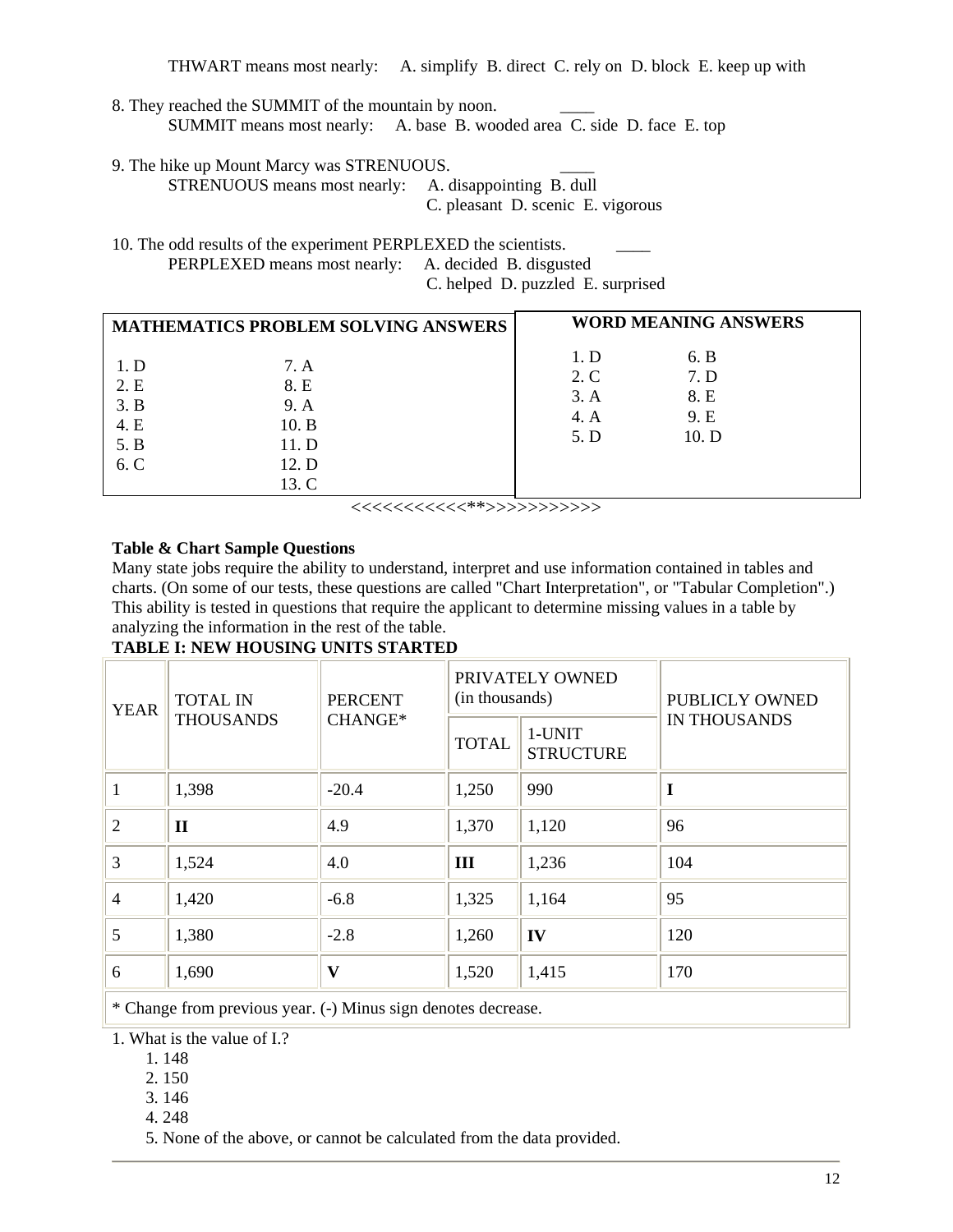2. What is the value of II.?

- 1. 1,216
- 2. 2,495
- 3. 1,466
- 4. 1,464

5. None of the above, or cannot be calculated from the data provided.

3. What is the value of III.?

- 1. 288
- 2. 1,420
- 3. 1,132
- 4. 1,430
- 5. None of the above, or cannot be calculated from the data provided.

4. What is the value of IV.?

1. 1,140

2. 1,380

- 3. 1,102
- 4. 1,094

5. None of the above, or cannot be calculated from the data provided.

5. What is the value of V.? (Rounded to nearest tenth of a percent)

1. 18.3

- 2. 81.7
- 3. 21.5
- 4. 22.5

5. None of the above, or cannot be calculated from the data provided.

#### **Tables & Chart Sample Questions Answers and Explanations**

1. The answer is 148 or number 1. The figure represents the number of publicly owned units which is obtained by subtracting the number of privately owned units from the total:  $1,398 - 1,250 = 148$ .

2. The answer is 1,466 or number 3. The figure represents the total number of housing units which is obtained by adding the total number of privately owned units to the number of publicly owned units: 1,370 + 96 = 1,466. Alternative number 1 represents the sum of the total number of publicly owned units and the number of 1-unit, privately owned structures. Alternatives 2 and 4 are irrelevant values.

3. The answer is 1,420 or number 2. It is obtained by subtracting the number of publicly owned units from the total number of housing units:  $1,524 - 104 = 1,420$ . Alternative number 1 is obtained by subtracting 1-unit, privately owned structures from the total number of units. Alternatives 3 and 4 are irrelevant values.

4. The answer is number 5. The number of privately owned 1-unit structures cannot be calculated, since the number of privately owned multi-unit structures is not given in the table. Alternative number 1 represents the difference between the number of privately owned units and the number of publicly owned units. Alternative number 2 represents the sum of publicly owned units and privately owned units. Alternatives 3 and 4 are irrelevant values.

5. The answer is 22.5 or number 4. The percent change is calculated by computing the increase or decrease and dividing the result by the number that existed before the change: 1,690 - 1,380 = 310 and 310/1380 = 22.46 or 22.5. Alternative number 1 erroneously divides 310 by 1,690 and alternative number 2 was found by erroneously dividing 1,380 by 1,690. Alternative number 3 is an irrelevant value.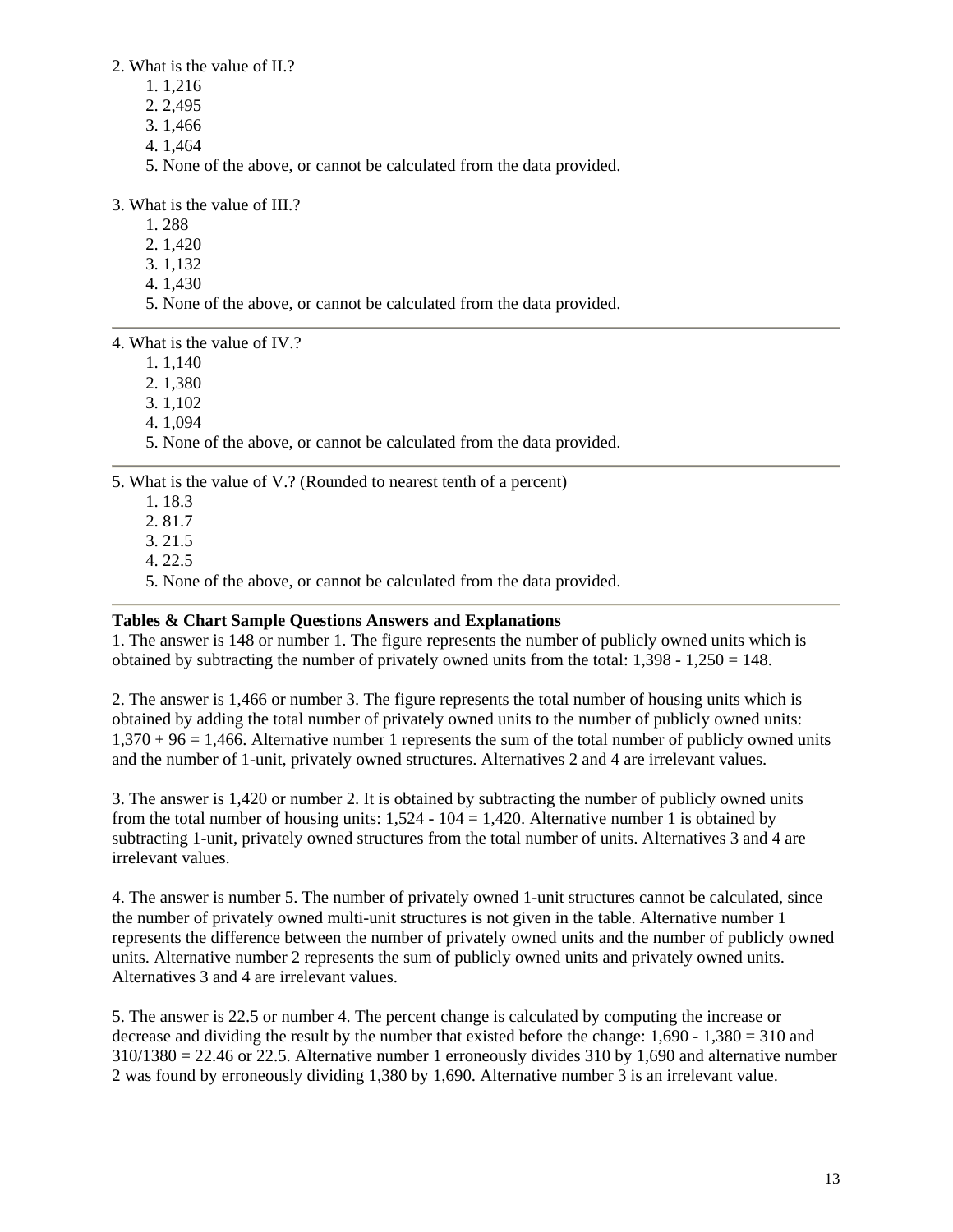# MANAGER I PRACTICE TEST II

## **Data Analysis**

| The Cost of a Drink                                                 |                                             |  |  |  |  |  |  |  |
|---------------------------------------------------------------------|---------------------------------------------|--|--|--|--|--|--|--|
| If you drink and drive these are the costs you could pay for a DUI: |                                             |  |  |  |  |  |  |  |
| Vehicle towing and storage                                          | \$187                                       |  |  |  |  |  |  |  |
| Booking, fingerprinting, and photo fee                              | \$156                                       |  |  |  |  |  |  |  |
| Driver license reinstatement fee                                    | \$100                                       |  |  |  |  |  |  |  |
| Car insurance increase                                              | \$2,700                                     |  |  |  |  |  |  |  |
| DUI fine                                                            | \$480                                       |  |  |  |  |  |  |  |
| Assessment for the court system                                     | \$816                                       |  |  |  |  |  |  |  |
| Community service fee                                               | \$44                                        |  |  |  |  |  |  |  |
| DUI victims fund                                                    | \$100                                       |  |  |  |  |  |  |  |
| Alcohol abuse education fund                                        | \$50                                        |  |  |  |  |  |  |  |
| DUI classes                                                         | \$550                                       |  |  |  |  |  |  |  |
| <b>DUI Victims' Impact sessions</b>                                 | \$20                                        |  |  |  |  |  |  |  |
| Time payment charge                                                 | \$35                                        |  |  |  |  |  |  |  |
| Total fees, fines, and assessments                                  | $$5,238*$<br>(* If you use an attorney, add |  |  |  |  |  |  |  |
|                                                                     | at least \$2,000)                           |  |  |  |  |  |  |  |

Answer the following three questions using the Cost of a Drink table.

1. Assume 8 people with DUI's incur these exact costs. What would be the grand total of all Reinstatement fees, Community Service Fees, and their Booking, Fingerprinting and photo fees? a. 1200 Dollars b. 300 Dollars c. 2400 Dollars d. 2444 Dollars

2. Assume no one uses an attorney, and 7 people incur these fees. What is the total of all fees, minus all time payment fees.

a. 36,666 Dollars b. 36,421 Dollars c. 41,005 Dollars d. 31, 005 dollars

3. Assuming that no attorney fees are included, what percent of the total does the DUI Fine represent?

a. 9.16% b. 11.01% c. 8% d. None of the above.

**<<<\*>>>** 

#### **Use the following Work plan Situation information to answer the next three questions.**

Assume you supervise a work group that consists of seven employees. Each employee works 8 hours a day and has one lunch period from 12:00 to 1:00.

It is at the end of the week and you have organized the projects and numbered them by putting them into the table below, labeled "Work Plan." You have determined how many employeehours it will take to complete each project and you also have the deadline of each assignment.

| Project Number | Employee-Hours needed<br>To complete project | Deadline |
|----------------|----------------------------------------------|----------|
|                | 35                                           | Friday   |
|                |                                              | Monday   |
|                |                                              | Tuesday  |
|                |                                              | Monday   |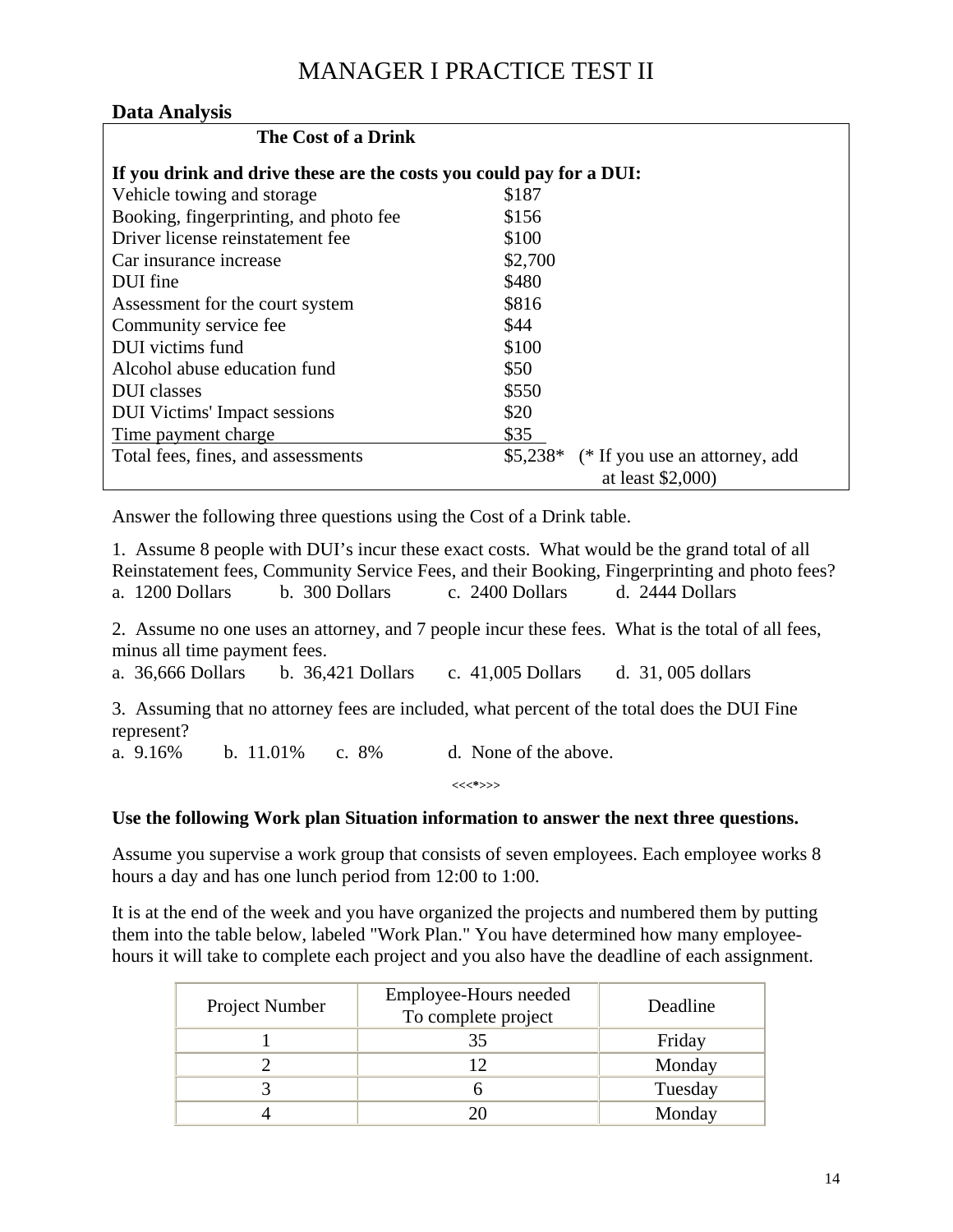#### **Work Plan Situation Questions:**

4. Can project #2 be completed by 1 employee?

A. Yes

B. No

5. Would it be possible to have project #2 and project #4 completed by Monday?

- A. Yes
- B. No

6. If 3 hours per employee is given to project #3, how many employees would it take to complete project #3?

- A. 1
- B. 2
- C. 3
- D. 6

#### **Data Analysis Answers**

1. C

2. B

3. A.

4. B – (If the job takes 12 hours to complete and there is only 8 hours in a work day, it would at least take 2 employees from the work group to complete the project).

5. A – (If you have 7 employees each working 8 hours a day, then it is possible to have projects completed by Monday).

6. B – (divide 6 (Hours to complete project) by 3 (number of hours each employee is given to work on the project) and the answer is 2).

Extra Credit Analytical ability question:

If Q is equal to R, and S is less than Q, and S is not greater than T, and T is not less than R, then:

A) S may be greater than R. B) T must be greater than Q. C) S must be less than T. D) more than one of the above are true.

[Correct answer is C, but you could have fooled me. $\mathbb{Q}$ ....]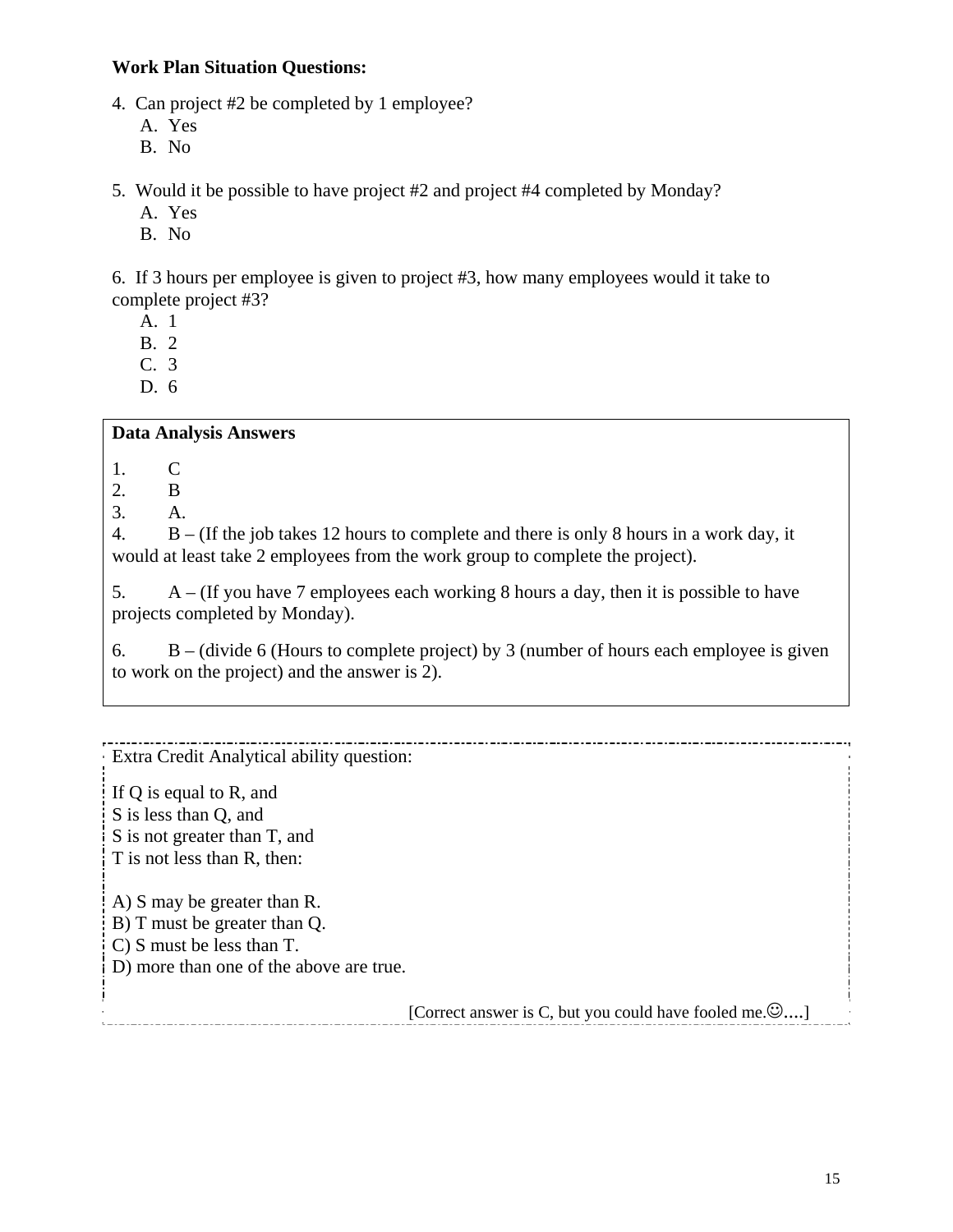## **SAMPLE READING COMPREHENSION QUESTIONS**

Reading comprehension questions test your ability to read and interpret written material. The following are examples of the most common types of passage interpretation reading comprehension questions. Answers and explanations for the questions follow.

**INSTRUCTIONS:** For each question, read the information provided and answer the question that follows.

**1**. Library customers may ask the librarians at the reference desk for information on borrowing books from other public library agencies. Cooperative agreements between the County of Los Angeles Public Library and local and national libraries allow County residents to obtain books and other materials that are not listed in the County Library catalog. Library customers will need to have a valid County Library card to request materials through the InterLibrary Loan (ILL) program. There is a \$3.00 non-refundable handling fee per item to place an ILL request.

Based on the information in paragraph 1, which of the following statements is **CORRECT**?

A. a library customer must be a resident to obtain a valid County of Los Angeles Library card. B. the small fee for using the ILL program is applicable if more than one item is requested. C. the County of Los Angeles Library catalog has an extensive listing of books to be borrowed by its customers.

D. a customer at a County of Los Angeles library can use the ILL program to request a book from an international library.

**2**. In accordance with federal law and local ordinance, Los Angeles County provides voter registration information, election materials and oral assistance in six languages other than English (Chinese, Japanese, Korean, Spanish, Tagalog and Vietnamese). Voters who request election materials in one of these languages will be mailed a translated sample ballot for all Los Angeles County-conducted elections. Additionally, poll locations that have been identified as requiring oral language assistance are supplied with translated voting materials and staffed with bilingual-speaking poll workers whenever possible. Signs are posted in those poll locations identifying the language(s) spoken.

Based on the information in paragraph 2, which of the following statements is **CORRECT**?

A. Poll workers are hired based on their ability to speak several languages.

B. A request must be made by the voter to receive election materials in a language other than English.

C. Poll locations throughout Los Angeles County always have signs posted that indicate the minority languages spoken.

D. Voters who speak a language other than English and the six identified minority languages may request registration materials in that language.

**3**. Computers may not make mistakes, but people programming them sometimes do. During a recent survey, Weights and Measures inspectors were overcharged by store scanners on more than one out of two items they purchased at retail and grocery stores. To protect consumers, the Los Angeles County Board of Supervisors passed an ordinance that increases the number of inspectors monitoring scanner accuracy, sets up a toll-free number for consumers to report overcharges, and requires stores to post the toll-free number near the checkout stand. Under this new law, stores that are repeat offenders for overcharging consumers must also post convictions notices on the front of the store.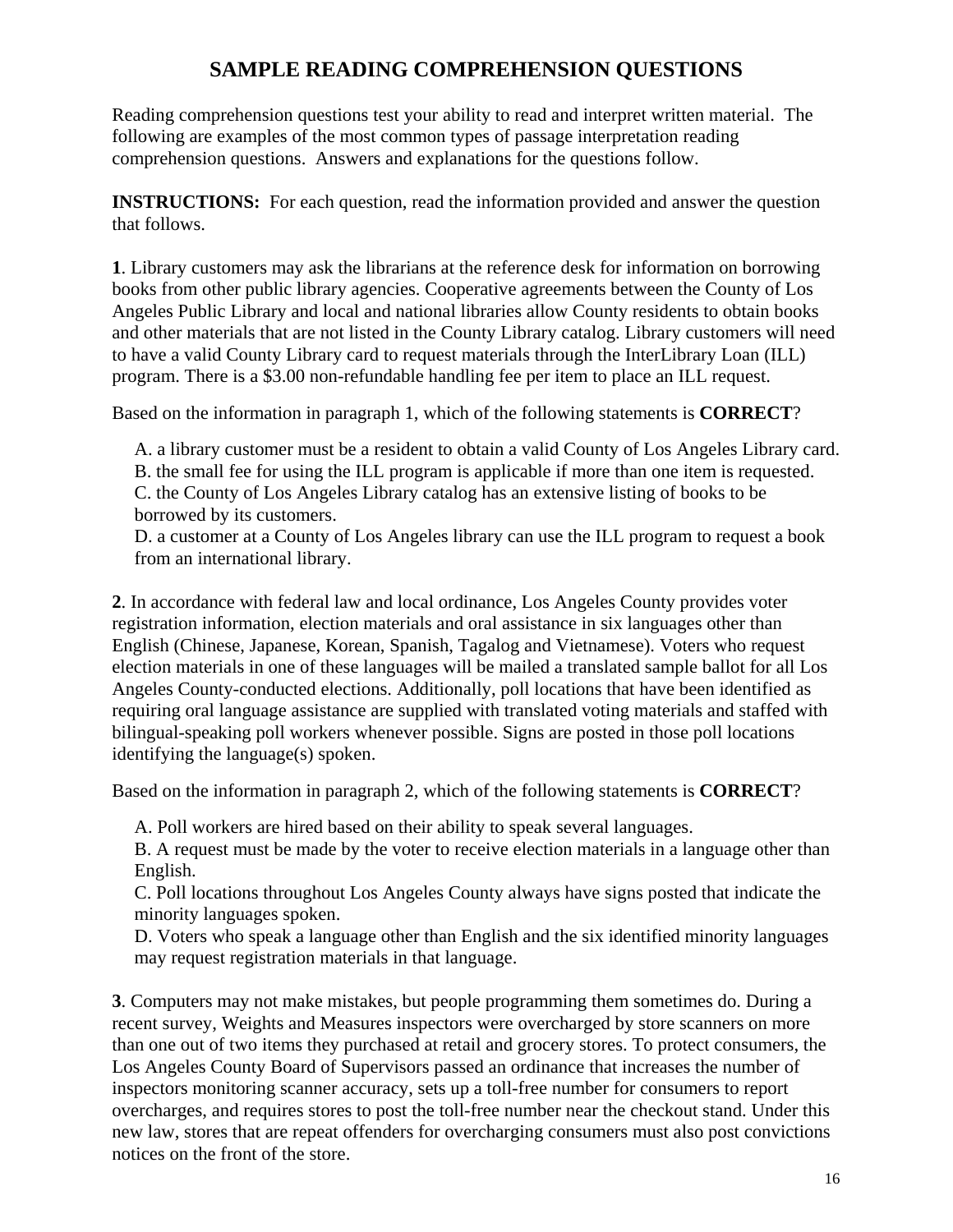According to the passage, which of the following is correct?

A. the new ordinance requires all stores to post conviction notices where consumers can see them.

B. scanner accuracy has decreased which has led to an increase in the overcharging of consumers.

C. inspectors conducting a recent survey were overcharged more often than correctly charged. D. additional inspectors have been hired to handle the increased number of retail and grocery stores that overcharge customers.

**4**. The County of Los Angeles Air Quality-Rideshare Program complies with County Ordinance 90- 0033U, South Coast Air Quality Management District (SCAQMD) Rule 2202 Employee Commute Program, and the Federal Clean Air Act. Our mission is to promote ridesharing and telework as a workplace strategy that reduces traffic congestion, air pollution, and commuter costs. The Chief Administrative Office sets program policy and coordinates implementation of uniform procedures through a Countywide Coordinator Network. The County Labor-Management Advisory Committee has oversight responsibility for Civic Center rideshare strategies and achievement of regional air quality/rideshare goals.

According to the passage, of the following is correct?

A. a central goal of Rule 2202 is to save money for the commuter.

B. the Clean Air Act defines the rideshare goals that are mandated on local governments.

C. programs within the workplace can assist in reducing air pollution in Southern California.

D. each rule, ordinance, and act that governs commuting programs has a different focus and

requirement that make developing a ridesharing program challenging.

**5**. Hundreds of thousands of bad checks are passed in Los Angeles County every year. Merchants lose millions of dollars to bad check activity while consumers share in these losses through higher prices. Everyone bears the additional cost of law enforcement efforts and prosecution of bad check cases in Los Angeles County. To combat this problem, the District Attorney's Office has created a dynamic program to track down bad check writers and recover losses for their victims. A check writer who qualifies for the new Bad Check Restitution Program is temporarily "diverted" from criminal prosecution and given an opportunity to make good on the check. Successful completion of the program requires attendance at an eight hour intervention class designed to address underlying behavioral issues that cause bad check activity. Cases on check writers who fail to fully repay their victims are reviewed for possible criminal filing. This diversion opportunity, coupled with the possibility of criminal prosecution, deters bad check writers from future offenses.

Based on the information provided, of the following is correct?

A. bad check activity costs law enforcement agencies more than it costs businesses.

B. an eight-hour intervention class is mandatory for those found guilty of forging bad checks.

C. heavy losses that business experience due to bad checks is the reason for higher priced merchandise.

D. a new program allows people who have written bad checks to potentially avoid criminal prosecution.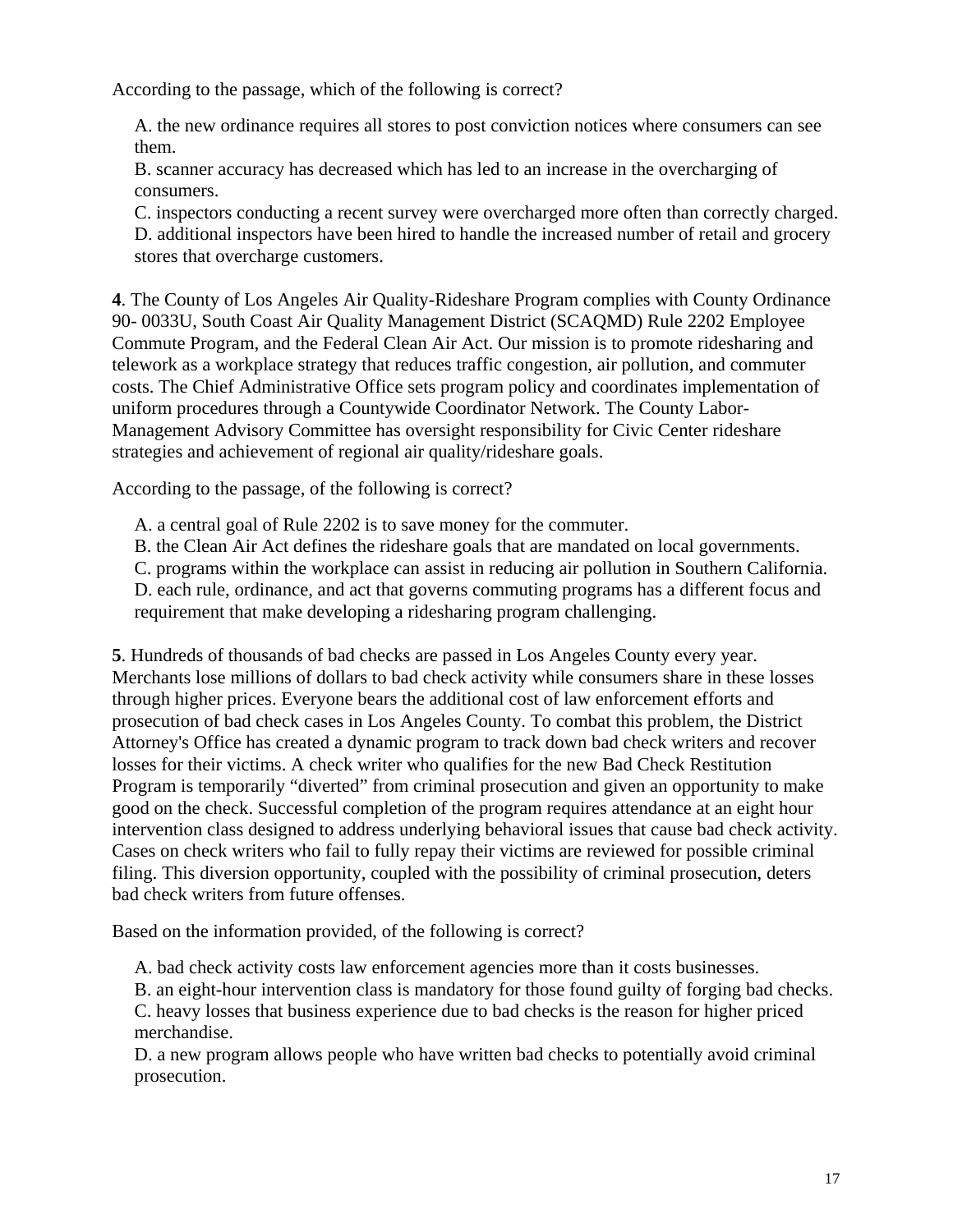#### **Answers and Explanations to Reading Comprehension Questions**

1. The correct answer is **A.** The passage provides two clues that a customer must be a County resident to obtain a valid library card. First, it states that cooperative agreements allow County residents to obtain books not in the County catalog. Second, it states that library customers will need to have a valid County Library card to request materials through ILL.

2. The correct answer is **B.** The passage states that "voters who request election materials in one of these languages will be mailed a translated sample ballot."

3. The correct answer is **C.** The passage states that inspectors were overcharged on "more than one out of two items they purchased."

4. The correct answer is **C.** The passage states that ridesharing and telework are two examples of programs that reduce air pollution, traffic congestion, and commuter costs.

5. The correct answer is **D.** The passage states that the Bad Check Restitution program is an opportunity to avoid criminal prosecution, by making good on the bad check and attending an eight-hour intervention class.

## *ONE method* **of addressing Reading Comprehension Questions**

- 1. **Skim** the questions before reading the passage to get a sense of what to look for.
- 2. Respond to the questions that are asked. You should base your answers to the questions solely on what is stated or implied in the passages (**NOT** ON YOUR REAL-WORLD experience or knowledge).
- 3. Try to predict an answer before reading the choices
- 4. Read all choices before making a selection.
- 5. Make sure that the answer chosen is the *best possible among the choices*.
- 6. Read each passage carefully –follow authors reasoning, tone, attitude, and style.
- 7. If a passage is too difficult, skip it and return to it later, CAREFULLY; don't lose your place on the answer sheet!.
- 8. In main idea questions, do not become distracted by statements that are true according to passage but are secondary to the central point.
- 9. Look for cue words like **"but," However," and "Therefore,**" as they often signal *major ideas of a passage*.
- 10. Rephrase difficult words or questions in your own words, but be careful not to change the meaning.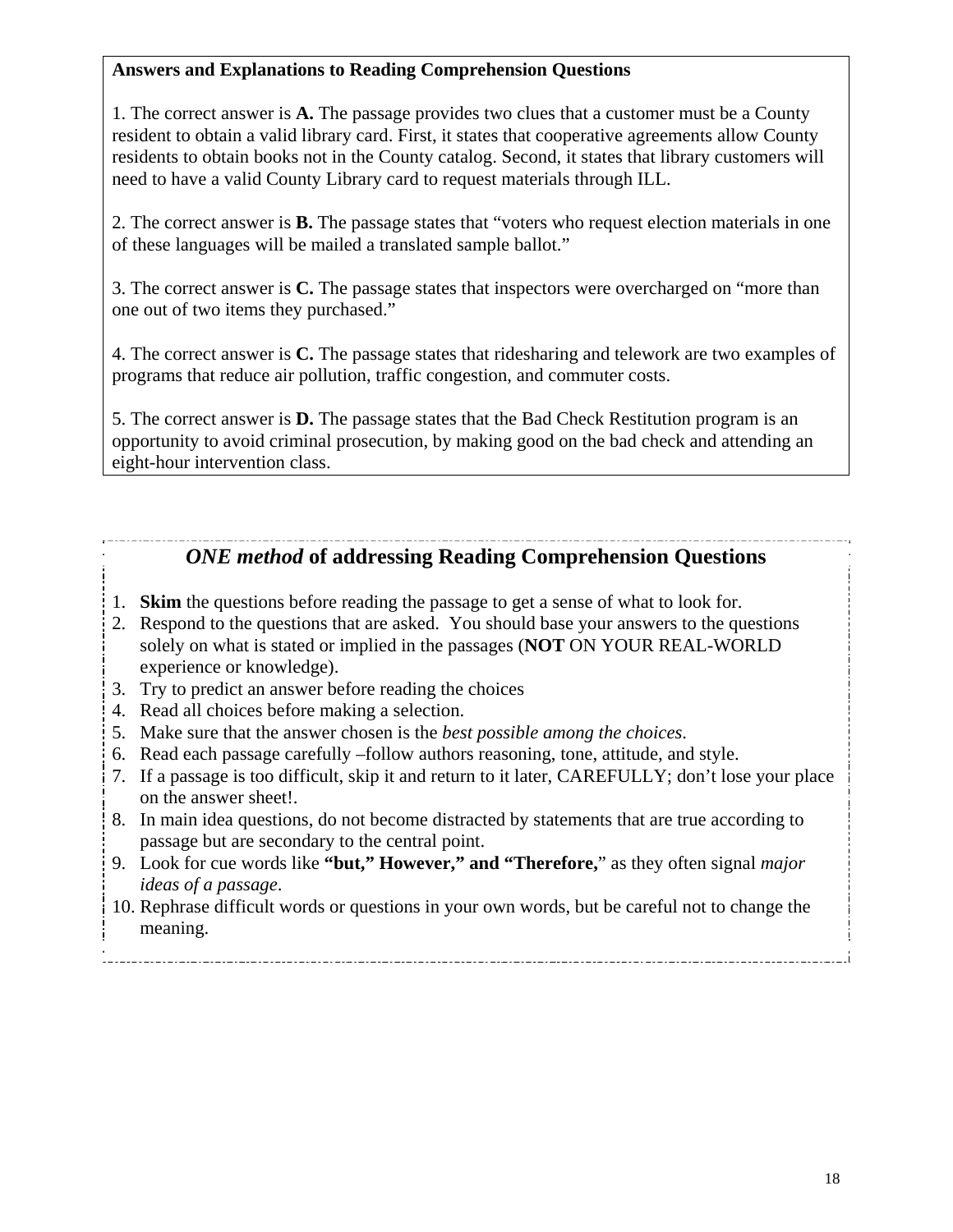## **Data Interpretation**

INSTRUCTIONS: To answer questions 1-5, read the information and answer the questions that follow by choosing the best response from the choices provided

VACATION/SICK LEAVE POLICIES AND PROCEDURES FOR NON-EXEMPT EMPLOYEES:

I. Vacation and Sick Leave accrual shall be made available only to permanent, full-time employees .

II. Vacation and Sick Leave accrual shall commence on the employee's start date of employment;

however, the employee shall receive a full month's Vacation and Sick Leave credit regardless of his/her start date.

III. Vacation and Sick Leave time shall accrue to the employee on the fifteenth day of the month following the month in which it was earned.

IV. No employee shall be granted Vacation or Sick Leave time in advance of such leave being accrued.

V. Vacation Leave shall be granted in eight (8) hour increments only, to equal one (1) working day.

VI. Vacation Leave accrual shall be based on length of continuous service, and shall accrue to employees as follows:

 Length of Service Vacation Leave Accrual Rate Less than 1 year 6 hours per month 1 year+ to 5 years 8 hours per month 5 years+ to 10 years 12 hours per month 10 years+ 16 hours per month

VII. Employees may carry over hours of Vacation Leave from one anniversary year to the next, to a maximum of 800 hours at any time.

VIII. Sick Leave shall accrue at the rate of six and one-half (6½) hours per one (1) month of service, to a maximum of 390 hours at any time.

IX. An employee may substitute Vacation Leave for Sick Leave in the event of major illness to the employee or a close relative and if the employee has exhausted all of his/her Sick Leave.

X. Under no circumstance may an employee substitute Sick Leave for Vacation Leave.

1. Gina McNamara has been a full-time, permanent employee since July 12, 2000. The total number of hours of Vacation and Sick Leave she may accrue as of her one-year anniversary date is most nearly

A. 137 ½. B. 138. C. 149 ½. D. 150.

2. Miguel Santiago has been a permanent, full-time employee since April 10, 1996. What is the maximum number of days of vacation he may take as of May 21, 2000, if he has already used ten days?

- A. 35
- B. 36
- C. 37
- D. 38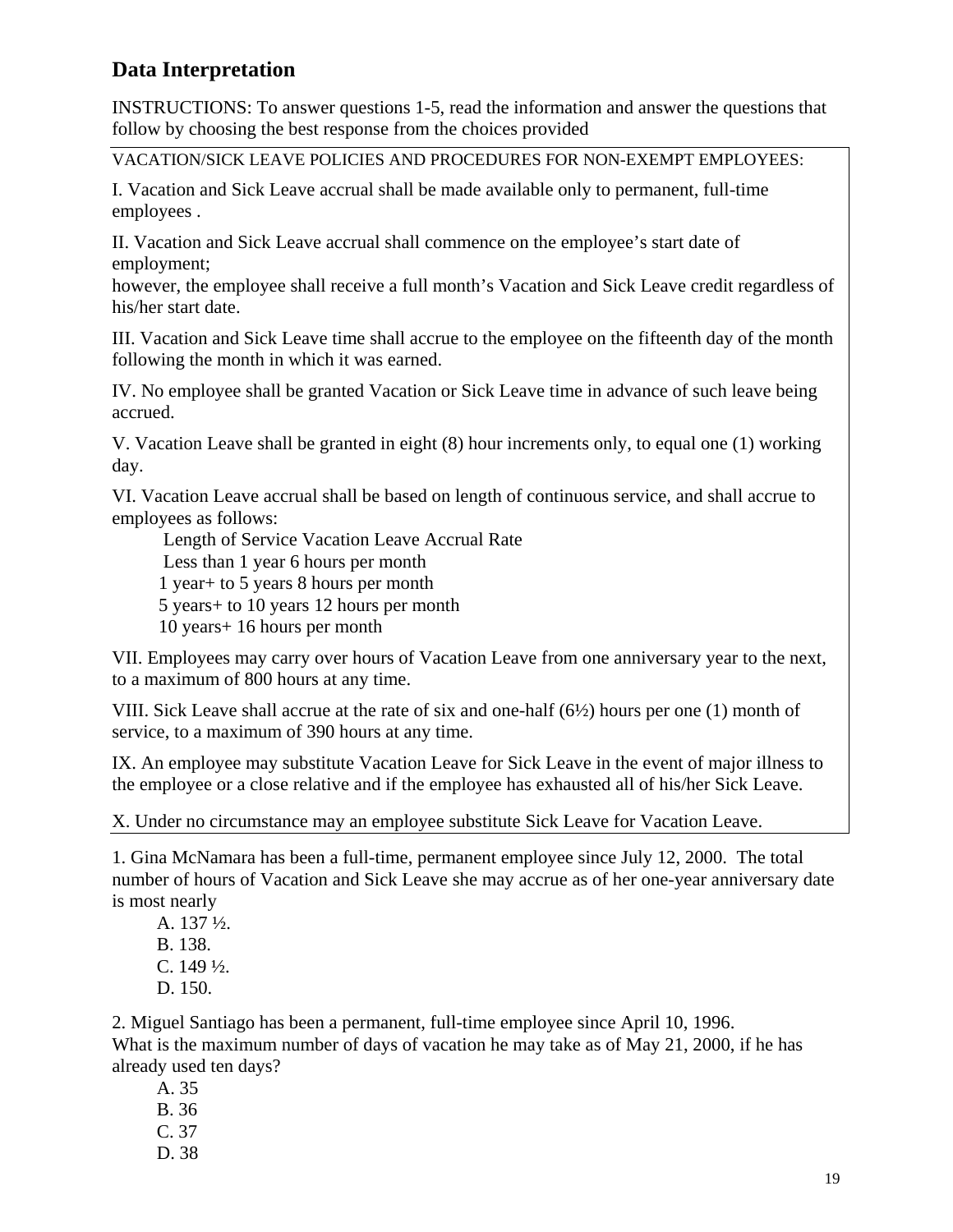3. Jennifer Scholl has worked as a permanent, full-time employee as of October 31, 1994, and since that time has used only five vacation days per year in August. Assuming she has used no Sick Leave, what is the maximum number of hours she may take off as of July 23, 1999 in the event of a major illness?

A. 629 ½ B. 642 ½ C.  $650\frac{1}{2}$ D. 666 ½

4. Flora Murray has worked in the Personnel Department since July 15, 1996. From May 17, 2001 to May 19, 2001 she used 24 hours of Sick Leave. Assuming she takes no other time, on what date will Flora accrue the maximum number of hours of Sick Leave?

A. September 15, 2001 B. October 15, 2001

- C. November 15, 2001
- D. December 15, 2001

5. Terry Bodwin has worked as a permanent, full-time clerk at the Gato Blanco DMV for the past 12 years. If her June 15, 2000 paycheck shows she has accrued 18 hours of vacation time, the soonest that Terry will be able to take ten days of vacation is

A. September 2000.

B. October 2000.

C. November 2000.

D. December 2000.

<<<\*>>>

Answers and Logic to Data Interpretation Questions

1. The correct answer is A. To solve:

• Count the number of months for a year from July 12, 2000 for which Gina will accrue Vacation and Sick Leave (equals 11 months, per policies II and III);

• Multiply the number of months by the appropriate Vacation Leave accrual rate  $(11 \times 6)$ to equal 66 hours;

- Multiply the number of months by the Sick Leave accrual rate  $(11 \times 6\frac{1}{2})$  to equal  $71\frac{1}{2}$ ;
- Add together the Vacation and Sick Leave hours  $(66 + 71\frac{1}{2})$  to equal 137<sup>1</sup>/<sub>2</sub>.
- 2. The correct answer is B. To solve:

• Count the number of months from April 10, 1996 to May 21, 2000 for which Miguel has accrued or will accrue Vacation Leave (equals 49);

• Multiply the number of months by their respective Vacation Leave accrual rates ( $12 \times 6$ ) and  $37 \times 8$ ) to equal 72 and 296;

• Add together 72 and 296, to equal 368 total hours accrued;

• Subtract the number of hours already used (10 days equals 80 hours, per policy V) (368 - 80) to equal 288 hours available to take;

• Divide 288 by 8, per policy V, which equals 36 days.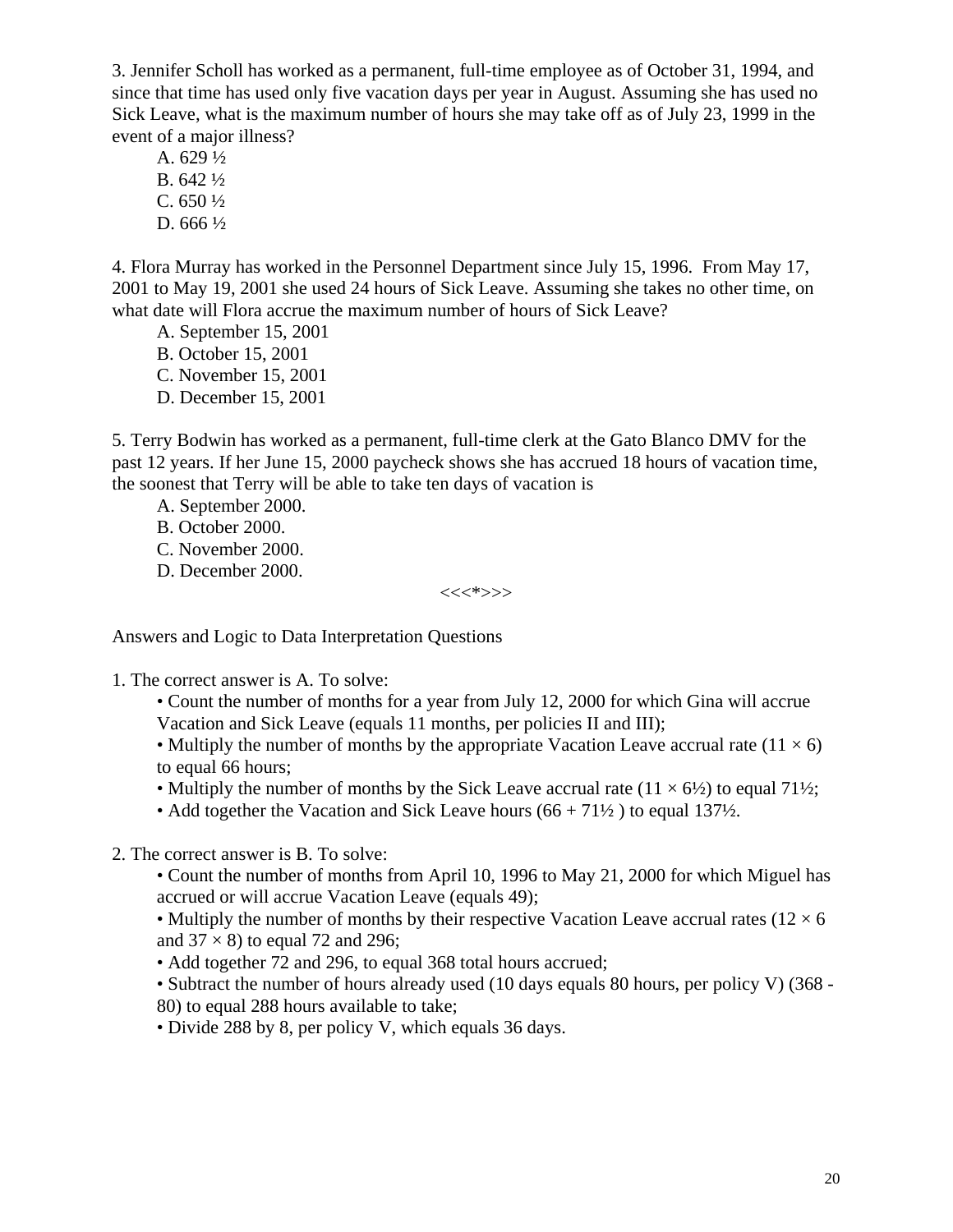3. The correct answer is B. To solve:

• Count the number of months from October 31, 1994 to July 23, 1999 for which Jennifer will accrue Vacation and Sick Leave (equals 57);

• Multiply the number of months by their respective Vacation Leave accrual rates ( $12 \times 6$ ) and  $45 \times 8$ ) to equal 72 and 360;

• Add 72 and 360 to equal 432;

• Multiply the number of Vacation Leave hours used for each August vacation by the number of vacations taken during the period  $(40 \times 4)$  to equal 160;

• Subtract the number of Vacation Leave hours used from the total number accrued (432 - 160) to equal 272;

- Multiply 57 by the Sick Leave accrual rate  $(57 \times 6\frac{1}{2})$  to equal 370<sup>1</sup>/<sub>2</sub>;
- Add 272 and 370½ to determine the number of hours available, to equal 642½.
- 4. The correct answer is C. To solve:

• Count the number of months from July 15, 1996 to May 17, 2001 for which Flora has accrued Sick Leave (equals 58);

- Multiply the number of months by the Sick Leave accrual rate  $(58 \times 6\frac{1}{2})$  to equal 377;
- Subtract the hours used from the hours accrued (377 24) to equal 353;
- Subtract the balance of hours from the maximum allowable (390 353) to equal 37;

• Divide 37 by the number of hours accrued each month  $(37 \div 6\frac{1}{2})$  to equal six accrual months (May 2001 to October 2001);

• Count ahead one month to determine the October Sick Leave accrual date (November 15, 2001).

- 5. The correct answer is B. To solve:
	- Multiply the number of vacation days to take by the number of Vacation Leave hours allotted for each day  $(10 \times 8)$  to equal 80;
	- Subtract the hours needed for the vacation from the hours accrued (80 18) to equal 62;
	- Divide the hours needed for the vacation by the number of hours accrued each month (62
	- $\div$  16) to equal approximately 4 months;
	- Count forward 4 months starting with July 2000 to reach October 2000.

#### **TESTS, TESTS, TESTS….**

Written exams test your memory in 2 ways:

1. What you can REMEMBER (**Recall**)

2. What you can RECOGNIZE (**Figure out**)



REMEMBER/RECALL answers, whether in essay questions, short answer questions, True-False questions, or multiple choice questions are fairly simple; If you actually KNOW and REMEMBER something, it's an 'easy' question: **What's your name and address and where do you work?** 

On a test of those questions, we'd all do quite well. But when we don't KNOW the answers (or don't recall them at that moment), we must rely on RECOGNIZING the correct answer: IT IS THERE, of course, just below the question, with some WRONG answers as company. The trick is recognizing the real from the fake, and often it's easier to spot the fakes first (and then ELIMINATE them from the pool of possible answers). AFTER you've answered all the questions whose answers you REMEMBER, go back to the ones you didn't know or didn't answer (Careful with that answer sheet & 'skipped' questions!).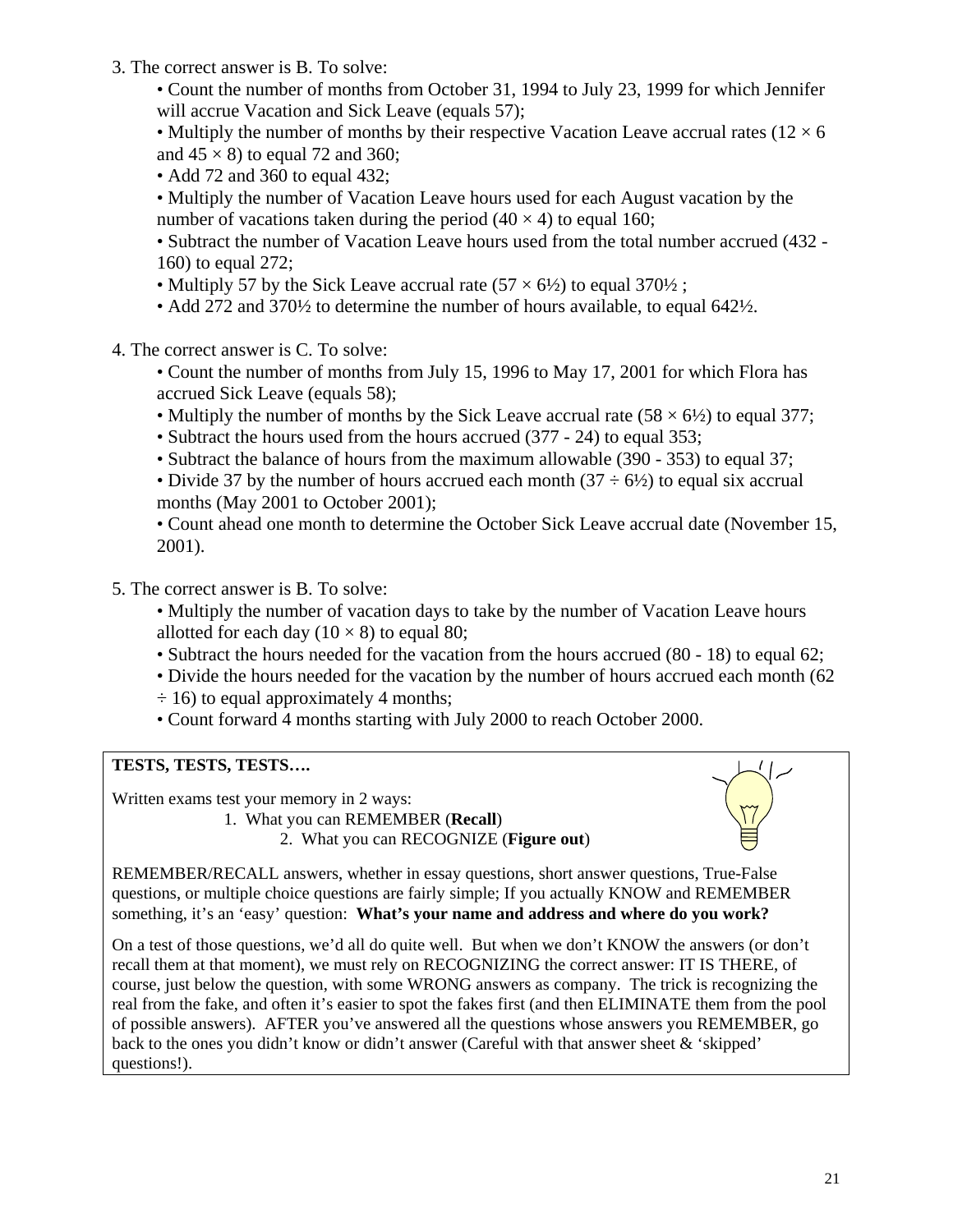## **Management Principles Sample Test Questions**

1. Span of control refers to the:

- A. extent of a manager's authority.
- B. number of people a manager can supervise effectively.
- C. amount of responsibility to be given to one person.
- D. volume of work handled by an agency.

2. Any strong emotional state could usually affect an employee's

- A. Current Perceptions
- B. Genetic make-up
- C. Reflexes
- D. Past learning

3. While you are directing the early morning, first of the month crowd to the correct service window, a citizen walks past you and makes a demeaning comment about DMV. You would most likely

- A. immediately notify your office manager about the comment.
- B. confront the individual and demand an apology for the comment.
- C. ignore the comment and continue with your crowd direction activities.
- D. ask the individual to come back and explain why she made such a comment.
- 4. The most important requirement of a good report is that it should:
	- A. Impress the reader with it's thoroughness
	- B. Answer all the reader's questions
	- C. Make a good appearance
	- D. Support pre-determined conclusions.

5. Chain of command: A path along which instructions and directions are passed down from top management to front-line workers. Conversely, information, ideas, feedback, suggestions, positive and negative input follow the same path from front line back to top Management.

Which of the following is NOT supposed to be a function of the chain of command:

 A. It provides an avenue for official authorization and understanding of various problems, proposals, and requests submitted, ensuring that each member in the chain is aware of the actions to be taken.

 B. It restricts unwanted input from employees at the lower levels of the chain from interfering with the goals of upper management..

 C. It provides individuals with one specific supervisor. Employees are aware of the level at which they operate, specifically whom they answer to and which individual(s) they are responsible for.

 D. It provides an orderly flow of information to and from the Director to every employee in the Department.

Answers (remembering that **Management is an Art**, not a Science).

1. The correct answer is number B. Span of control or span of supervision is a management term referring to the number of subordinate employees who are directly accountable to a particular supervisor.

2. "A" is most correct. Emotional states cause physiological changes that effect the way events are sensed and remembered.

3. The most correct answer is C.

4. The most correct answer is B.

5. The answer *should be* B.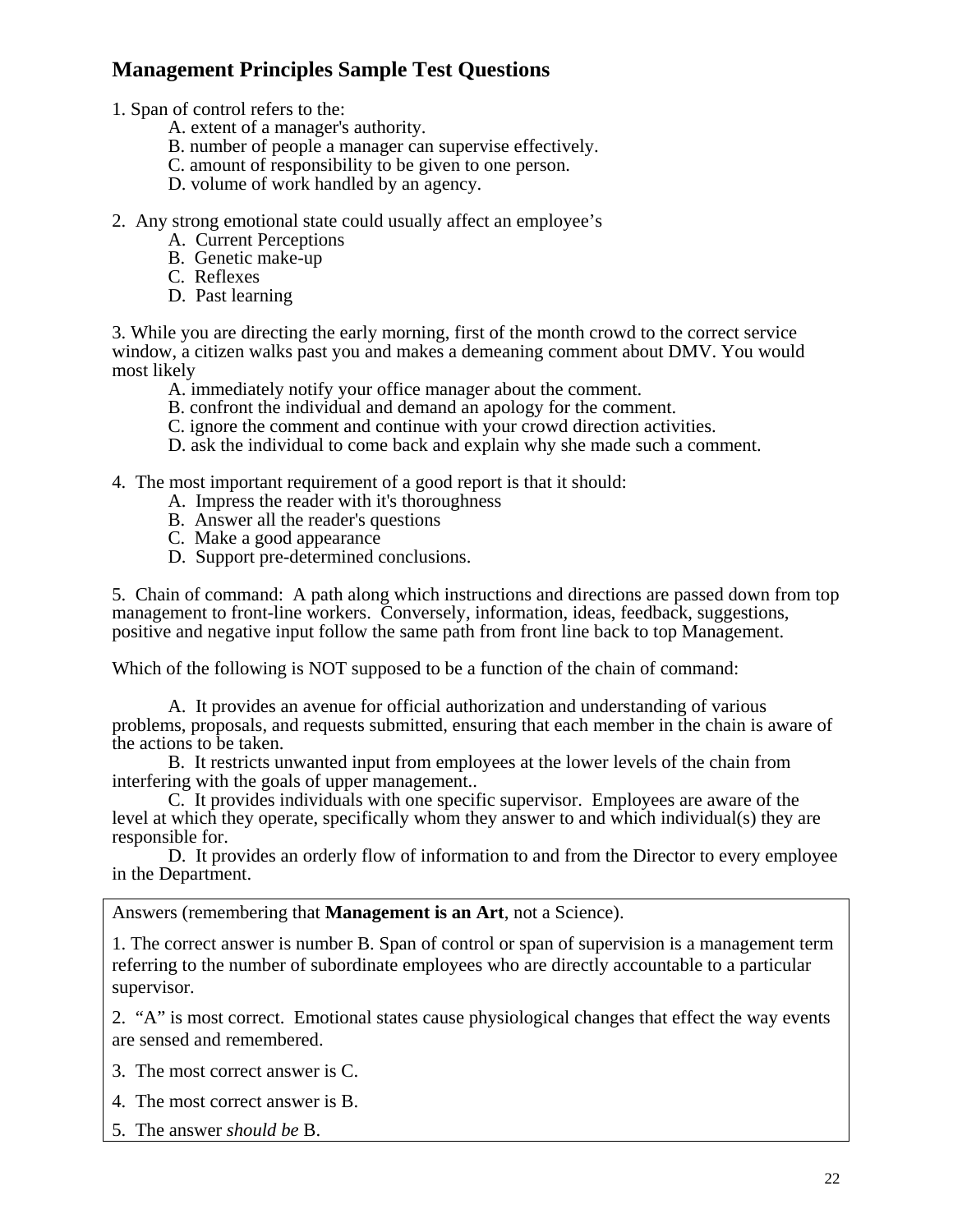## **The Situational Written Test Question**

Written situational questions describe a hypothetical job-related situation that focuses on one of the relevant qualifications listed in the exam Scope. These questions require the candidates to reply with what they would do in a given situation, selecting from among 4 or 5 possibilities. Usually, there are clear differences between the actions of good and bad performers, AND the situations seem to require some immediate action.

Since the questions are job-related, the best answers come from candidates who can PUT THEMSELVES in the situation described, and chose the answer that would work BEST in the real world. These questions may be 'typical' Multiple Choice (select ONE answer), or 'Situational Judgment' questions, (Select TWO answers; the very best and the very worst), or use all 5 answers, but put them in priority order.

PLEASE NOTE: On Situational Judgment/Low Fidelity Situation questions, read the instructions carefully, EACH time. Within the same test, you may have to ANSWER in 3 or 4 different ways:

| What would you most likely <b>do FIRST</b> ? AND |            | What would you most likely <b>do LAST</b> ?                                            |
|--------------------------------------------------|------------|----------------------------------------------------------------------------------------|
|                                                  | OR         |                                                                                        |
| What would you <b>most likely</b> do First?      | <b>AND</b> | What would you <b>least likely</b> do First?                                           |
|                                                  | OR         |                                                                                        |
|                                                  |            | What would you most likely <b>do First?</b> AND What would you <b>least likely do?</b> |

**Situation 1**. You are relieving as Office Manager III in the Hace Diablo DMV, which is in California's Desert. It's a Wednesday in the middle of August, the temperature outside is 112 degrees, and the HVAC system stops working. By the time you verify that the problem isn't a simple tripped circuit breaker, it's 92 degrees inside the building.

Of the steps listed below, what would you most likely do FIRST?

Of the steps listed below, what would you most likely do LAST?

- 1. Open all doors and windows to try & get a breeze.
- 2. Ask the Manager I what they normally do when the HVAC stops working.
- 3. Call the Region Administrator for permission to close the office.
- 4. Close the office; it's too hot to mess around.

**Situation 2**. You are the Office manager if the Santa Mana DMV. The parking lot of your building is bordered on one side by the freeway. It's 10:00 A.M. on a slow Thursday morning, when a truck carrying Hazardous Materials has an accident on the freeway just beyond your parking lot. The Highway Patrol sends an Officer in to inform you that there's been no spill yet, but that it's possible, and that you should make preparations for a potential evacuation. The closest open DMV is 15 miles away.

Put the following steps you would take, in order of importance, with the most important step first:

- 1. Prepare 'closed' signs for you doors with directions to the nearest open DMV
- 2. Have all Technicians make a turn-in of as much cash as possible.
- 3. Contact your Regional Administrator, to start the process of getting permission to evacuate.
- 4. Inform employees of the *possibility* of, and reasons for an evacuation.
- 5. Contact your Telephone Service Center and advise them of the *possibility* of an evacuation.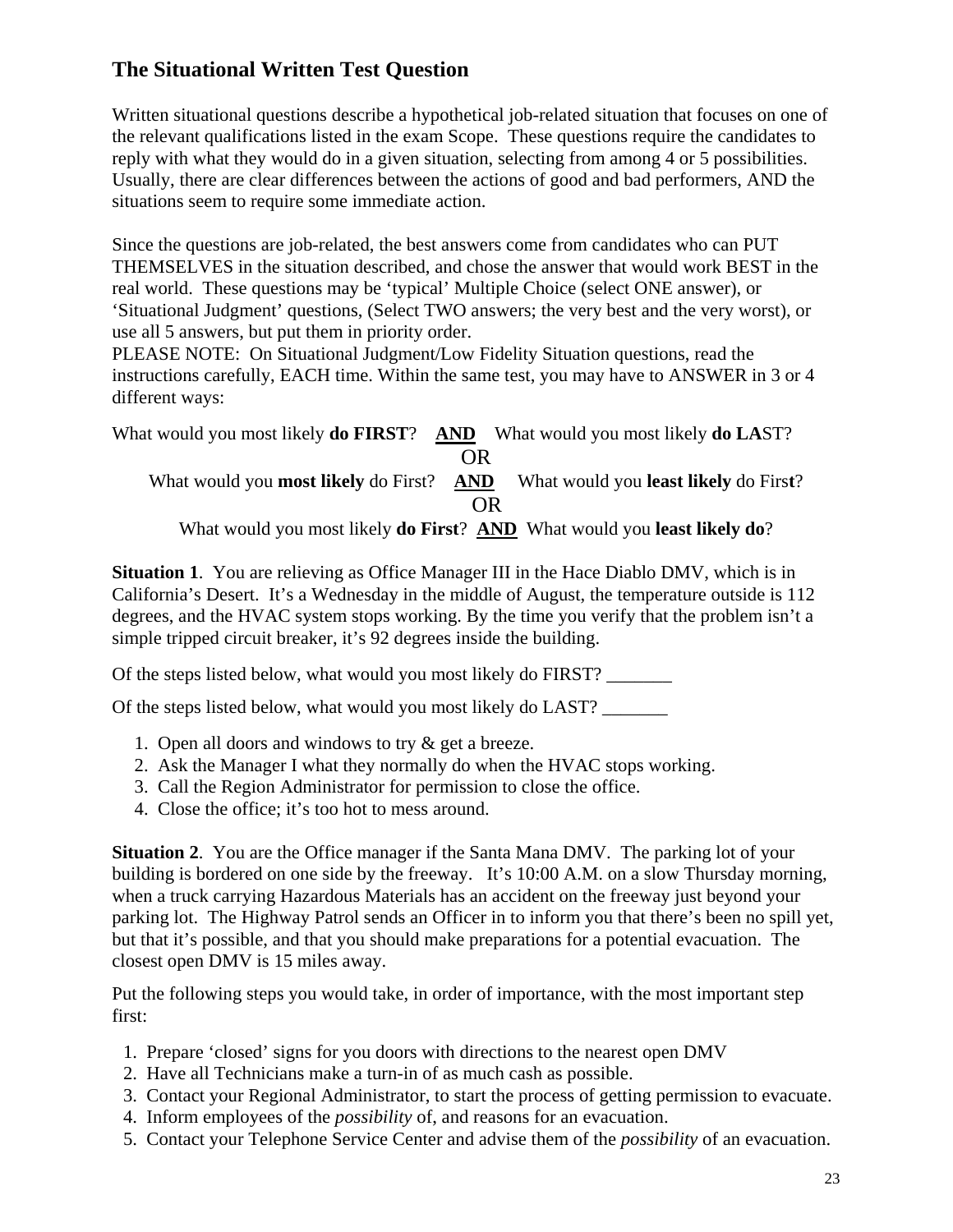**Situation 3.** Using the scenario in Situation 2, the officer returns and indicates that there is now a poisonous gas cloud floating towards your office.

Of the steps below, what would you most likely do First?

Of the steps below, what would you least likely do First?

- 1. Call Regional Administrator and advise them of your closure.
- 2. Call the local radio station so they can inform the public you have evacuated.
- 3. Evacuate the customer from your office
- 4. Have employees lock their cash drawers and evacuate.
- 5. Post the 'closed' signs.

**Situation 4**. Using the situation and answers in question 3, what would be the SECOND step you would take?

**Situation 5**. You are a Supervisor in a large, metropolitan DMV. You become aware that one of your employees is seen talking with the same person in the parking lot, almost every day. You notice that the customer is at the employee's window every few days. The employee, who had severe money problems last year, has just bought a new car.

Of the steps below, what would you most likely do First?

Of the steps below, what would you least likely do?

- 1. Confront the employee and the customer in the parking lot.
- 2. Document as many details as possible; dates & times of 'meetings', license plate numbers, etc.
- 3. Call your Regional Administrator and report your suspicions
- 4. Copy the employee's work on days he waited on the customer.
- 5. Send copies of everything to Investigations.

**Situation 6.** You are Manager of the Dolor Mesa DMV. Your office has been selected as one of 16 statewide offices to participate in the Double Duty Project. You are one of the 20 people formally working on this project, which will involve doubling your staff and doubling the number of hours your office is open. For the 5 year RealID window your office will be open from 6 AM until 11 PM, 5 days a week, and have two complete cadre's of personnel, including another Office Manager for the Late Shift.

Which step of the project are you probably in at this point in time?

- 1. Concept Phase
- 2. Initiation Phase
- 3. Planning Phase
- 4. Closing Phase)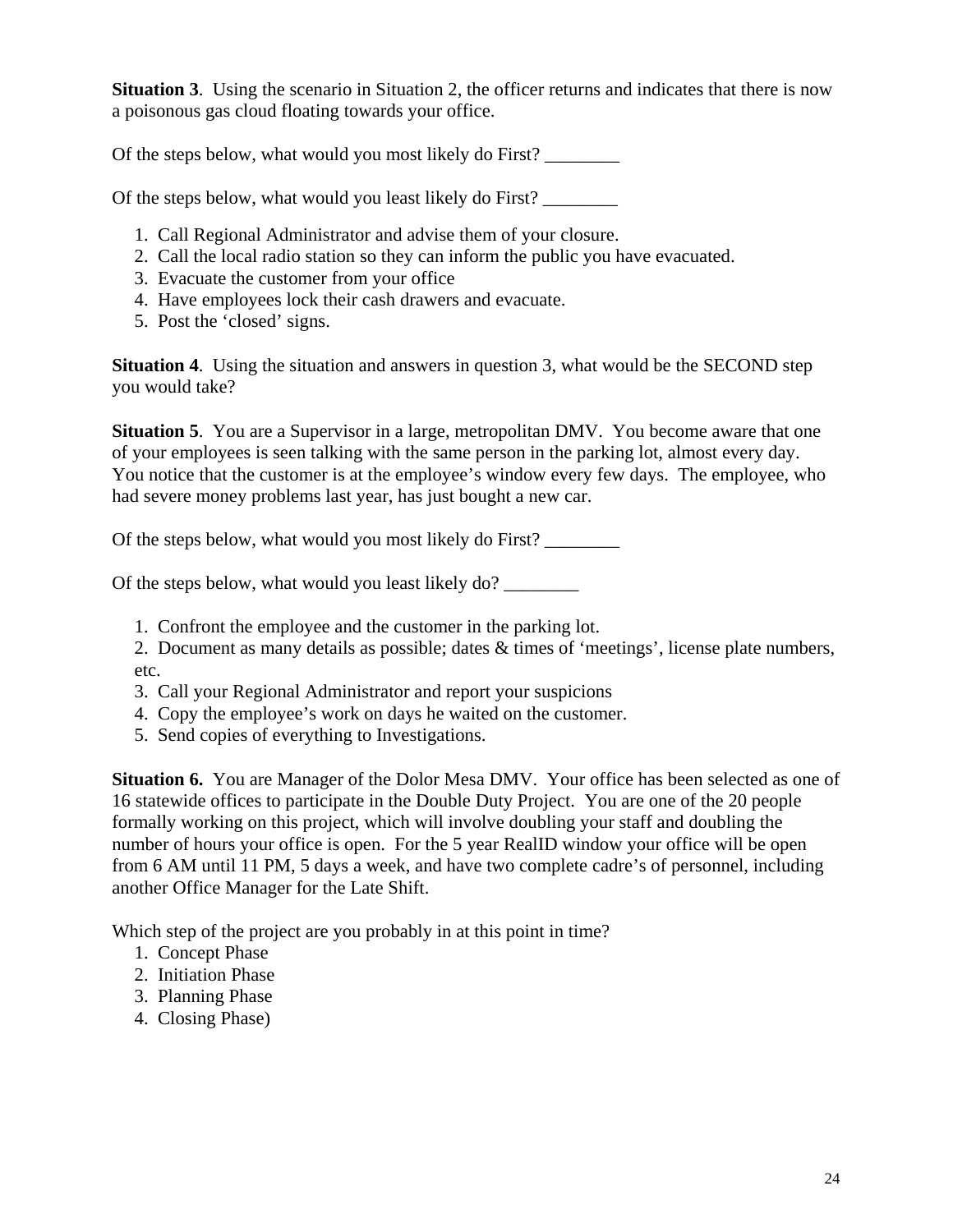**Situation 7.** You are a supervisor in a Technical Unit. Your Unit manager has directed you to institute a policy you do not agree with.

Of the steps below, what would you most likely do First? \_\_\_\_\_\_\_\_\_\_\_\_\_\_\_\_\_\_\_\_\_\_\_\_

Of the steps below, what would you least likely do?

- 1. Institute the policy without question
- 2. Discuss the policy with your unit manager
- 3. Institute the policy, but don't enforce it
- 4. Call other Supervisors to obtain input.

**Situation 8.** A subordinate manager has applied for a promotion in a unit that works closely with yours. You do not feel this person is ready for this promotion.

Of the possible actions listed below, what is the first action you would take?

- 1. You inform the hiring manager
- 2. You work with your subordinate to help them develop the skills needed for the job.
- 3. You inform the subordinate of your concerns

4. You review the job specifications with the subordinate, so they are aware they are not ready for the position.

**Situation 9**. *In Situation 8 above*, what Departmental program does the correct answer address?

- 1. The Hiring Disclosure Program
- 2. The Livescan/Background Check Program
- 3. The Affirmative Action Program
- 4. The Upward Mobility Program

## **Situational Written Test Answers…..***Probably*

(answer to situation  $1 = 2, 4$ ) (answers to situation  $2 = 4, 3, 2, 1, 5$ ) (answers to situation  $3 = 3, 2$ ) (answer to situation  $4 = 4$ ) (answers to situation  $5 = 2, 1$ ) (answer to situation  $6 = 3$ ) (answers to situation  $7 = 2, 3$ ) (answer to situation  $8 = 2$ ) (answer to situation  $9 = 4$ )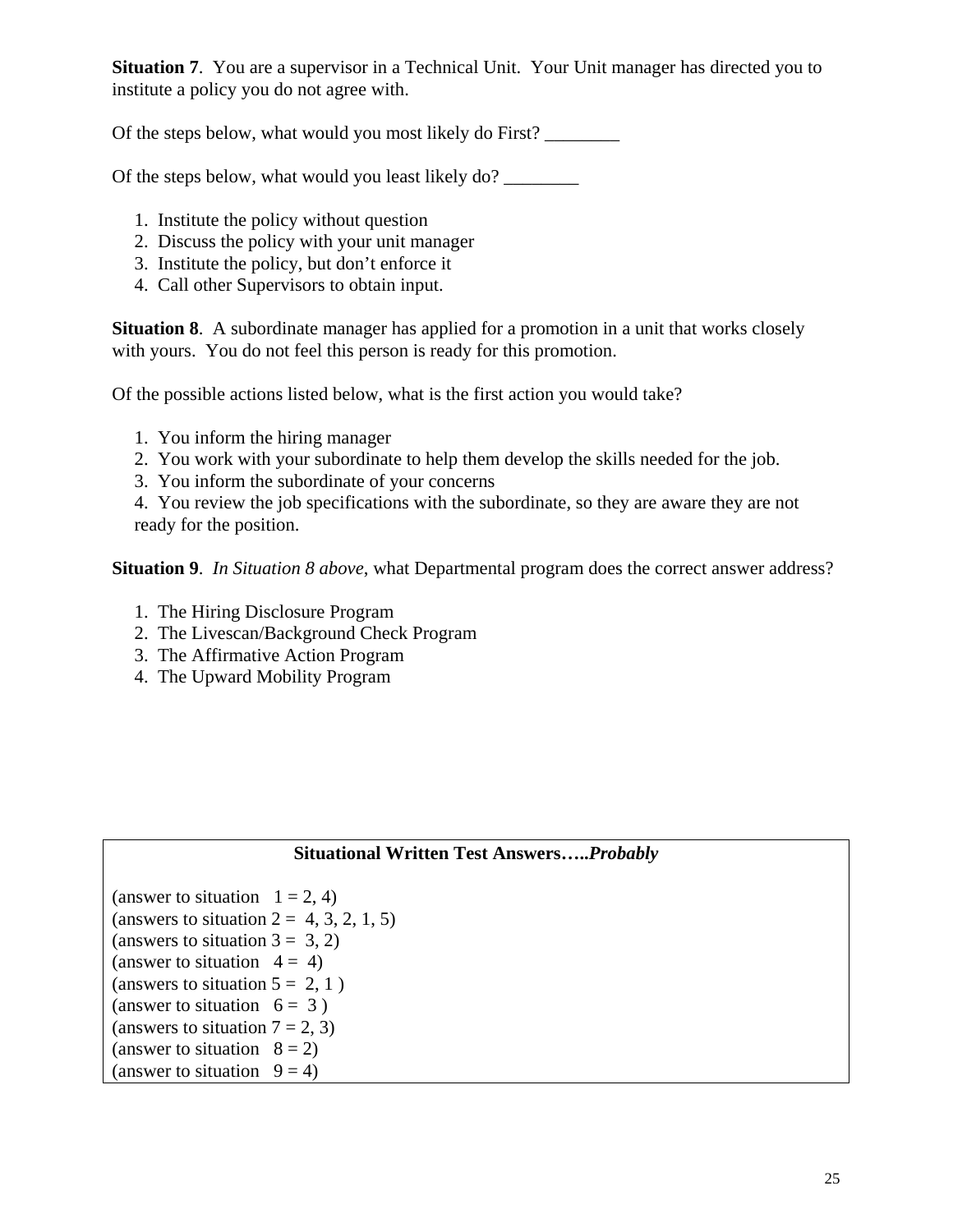# **HOW TO ANSWER LOW FIDELITY SIMULATION AKA, SITUATIONAL JUDGMENT QUESTIONS**

One way of looking at this type of question, is that they are simply **Multiple Choice** questions, but each question has **multiple answers**, instead of just one.

Though the SMVT answer sheet will differ, Situational Judgment Tests often look like this:

# Questions 1 **AND** 2

You have become aware that a co-worker has been using office phone and fax facilities to run a private business. You think that she may have been warned about this once before and that she promised to stop. You have just found a fax for her business placed in your mailbox by mistake.

- 1. **The most effective response to this situation would be:**
- 2. **The least effective response to this situation would be:**
- 1. Politely, tell your co-worker that you will inform the manager the next time you catch her using office resources for her private business.
- 2. Report the incident to the manager.
- 3. Put the fax in the manager's mailbox without saying anything to anyone.
- 4. Put the fax in your co-worker's mailbox without saying anything to anyone.
- 5. Give the fax to your co-worker and remind her that office equipment is not supposed to be used for personal use.

Number **5** is the most effective response, so you would darken circle number **5** on your answer sheet as illustrated below:

#### **1. The most effective response to this situation would be:**



Number **4** is the least effective response, so you would darken circle number **4** on your answer sheet as illustrated below:

#### **2. The least effective response to this situation would be:**



## Questions 3 **AND** 4

You and a co-worker are working on a complex project that demands a great deal of effort from both of you. Your co-worker is frequently absent as a result of burnout and stress from his personal problems. You do not know much about the circumstances, nor have you known him for long. Your co-worker contributes very little to the project, and, as a result, you are putting in an excessive amount of overtime in order to keep the project moving ahead. You feel that your health may begin to suffer if you continue to work as many hours.

- 3. **The most effective response to this situation would be:**
- 4. **The least effective response to this situation would be:**
- 1. Ask other co-workers to help you manage your workload.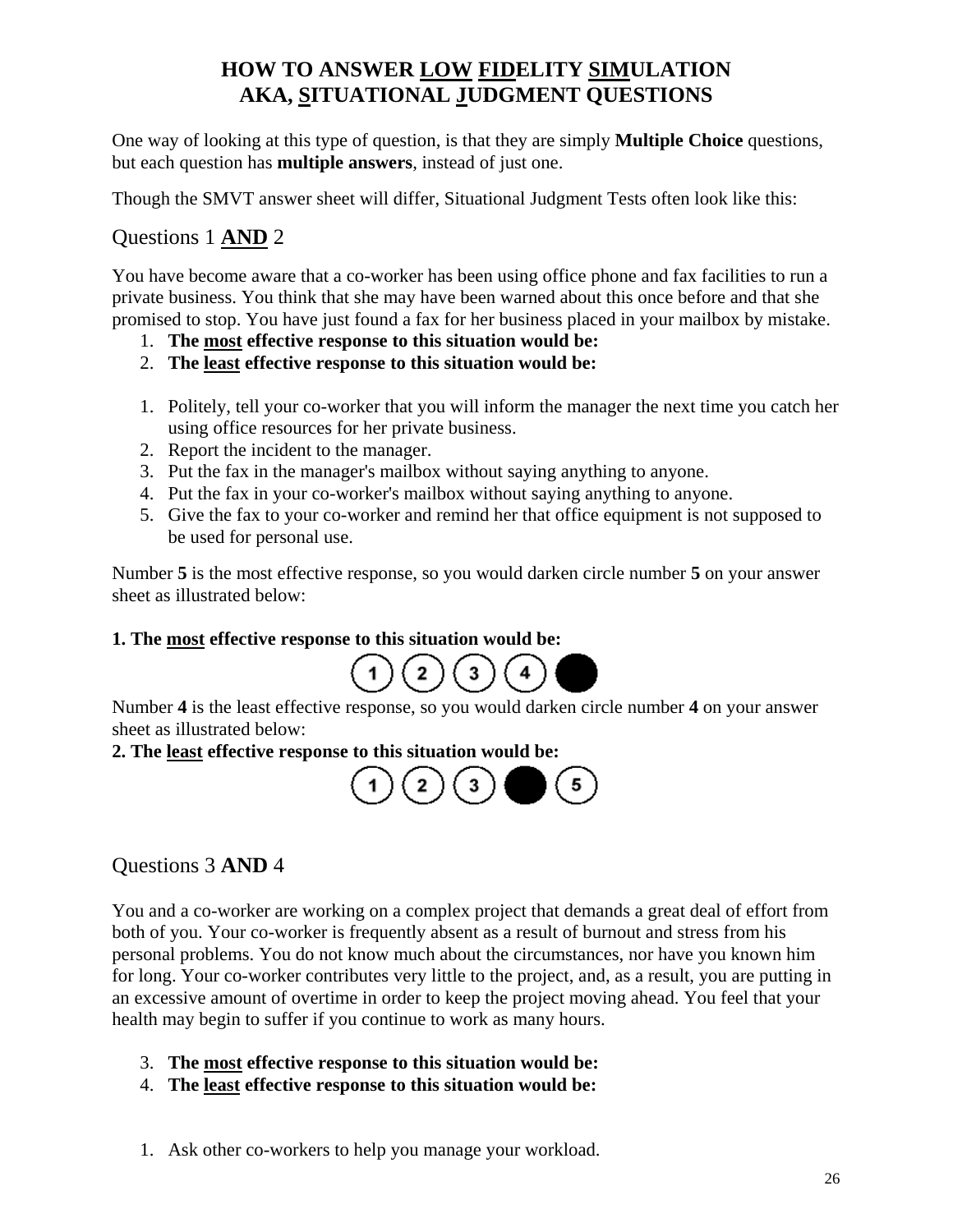- 2. Raise the issue with your manager and request additional help to ensure that the project is completed on schedule.
- 3. Meet with your co-worker to request that he does his share of the work.
- 4. Continue to put in overtime to keep the project moving ahead.
- 5. Offer to help your co-worker deal with his personal problems.

Number **2** is the most effective response, so you would darken circle number **2** on your answer sheet as illustrated below:

#### **3. The most effective response to this situation would be:**



Number **4** is the least effective response, so you would darken circle number **4** on your answer sheet as illustrated below:

**4. The least effective response to this situation would be:**



## **ONE WAY TO APPROACH THESE QUESTIONS:**

First, decide which alternative you would MOST LIKELY choose in response to the problem. It might not be exactly what you would do in that situation, but it should come the closest to what you would actually do, **AND** which best *demonstrates* the skills, abilities and behaviors mentioned earlier. Record your answers on the answer sheet by blackening the appropriate letter in the column labeled MOST LIKELY (OR Do First, or however it's asked).

Second, decide which alternative you would be LEAST LIKELY to choose in that situation. Blacken the letter of that alternative in the column labeled LEAST LIKELY.

IF the question calls for two answers, you must indicate 2 answers on your answer sheet in order to get the highest possible score. USUALLY, the answers present clear differences between what's considered a 'good' job, and one that's considered 'bad'. Picking the first answer (most likely) is usually fairly easy.

The second answer is sometimes more difficult to figure out. Ask yourself of EACH remaining answer, "If I did that in the *real world*, would it make things worse or better?" If it would make things worse, which answer would make things the absolute worst? That's usually your answer to the second part of the question.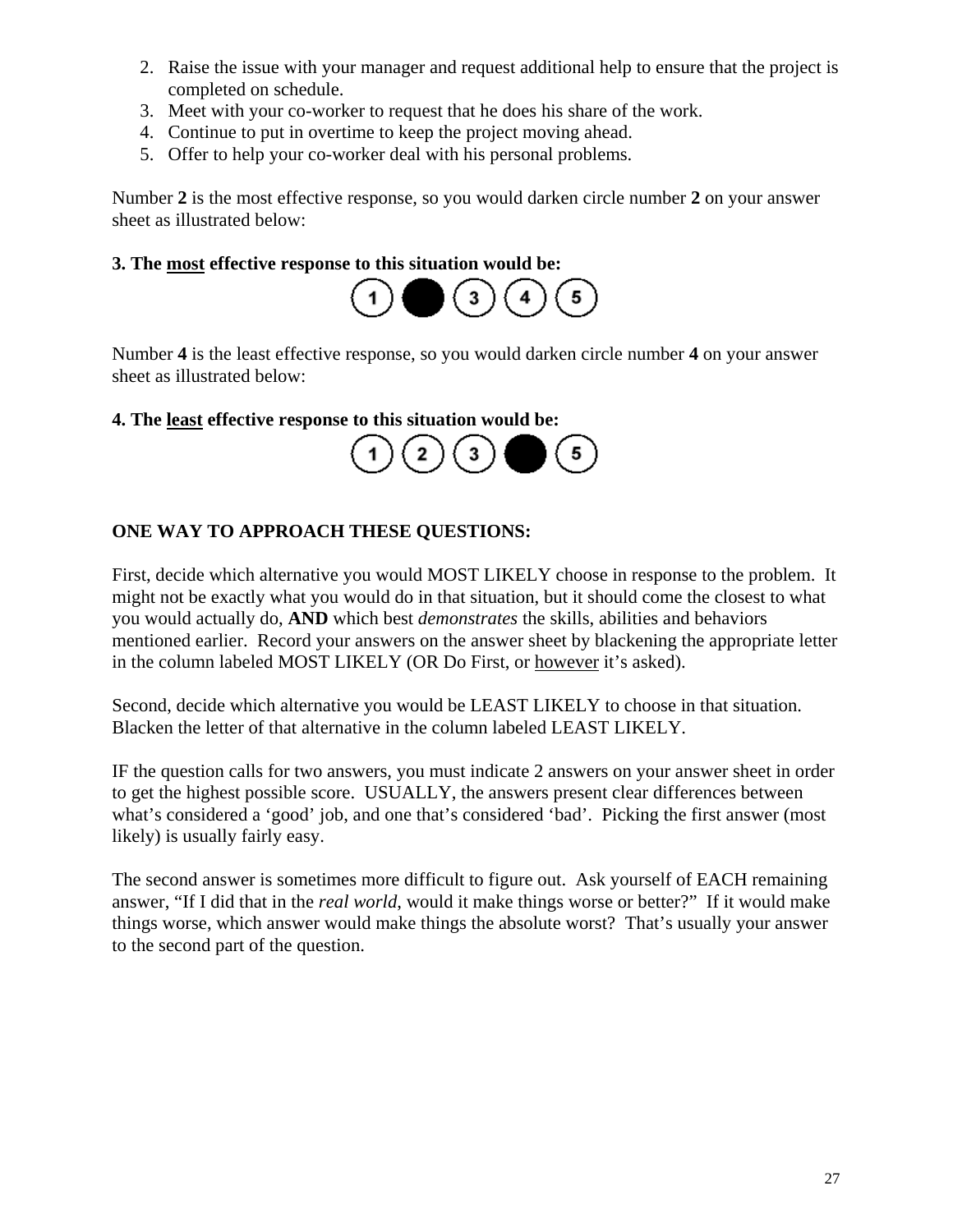## **ANSWERING True/False Questions**

**Every part of a true sentence must be "true"** for the *answer* to be true. If any one part of the sentence is false, the whole sentence is false despite many other true statements.

Pay close attention to negatives, qualifiers, absolutes, and long strings of statements:

#### **Negatives can be confusing.**

If the question contains negatives, as "no, not, cannot", drop the negative and read what remains.

Decide whether that sentence is true or false. If it is true, it's opposite, or negative, is usually false

#### **Qualifiers are words that restrict or open up general statements.**

Words like "sometimes, often, frequently, ordinarily, generally" open up the possibilities of making accurate statements. They make more modest claims, are more likely to reflect reality, and usually indicate "true" answers.

#### **Absolute words restrict possibilities.**

"No, never, none, always, every, entirely, only" imply the statement must be true 100% of the time and usually indicate "false" answers

**Long sentences often include** groups of words set off by punctuation. Pay attention to the "truth" of each of these phrases. If one is false, it usually indicates a "false" answer

Guessing on True-False: **Often true/false tests contain more true answers than false answers.** You have more than 50% chance of being right with "true". But **GUESS ONLY AS A LAST RESORT!** Looking at the possible answers presented, try to exclude as many True and False statements as possible, leaving fewer choices to Choose/Guess between.

## **ANSWERING Multiple Choice Questions**

**Multiple choice questions usually include a phrase or stem followed by three to five options:**

#### **Test strategies:**

- **Read the directions carefully**  Know if each question has one or more correct option Know if you are penalized for guessing Know how much time is allowed (this governs your strategy)
- **Preview the test**  Read through the test quickly and answer the easiest questions first Mark those you think you know in some way that is appropriate
- **Read through the test a second time and answer more difficult questions**  You may pick up cues for answers from the first reading, or become more comfortable in the testing situation
- **If time allows, review both questions and answers**  It is possible you mis-read questions the first time. HOWEVER, don't change any answers unless you KNOW FOR SURE that your FIRST selection is WRONG.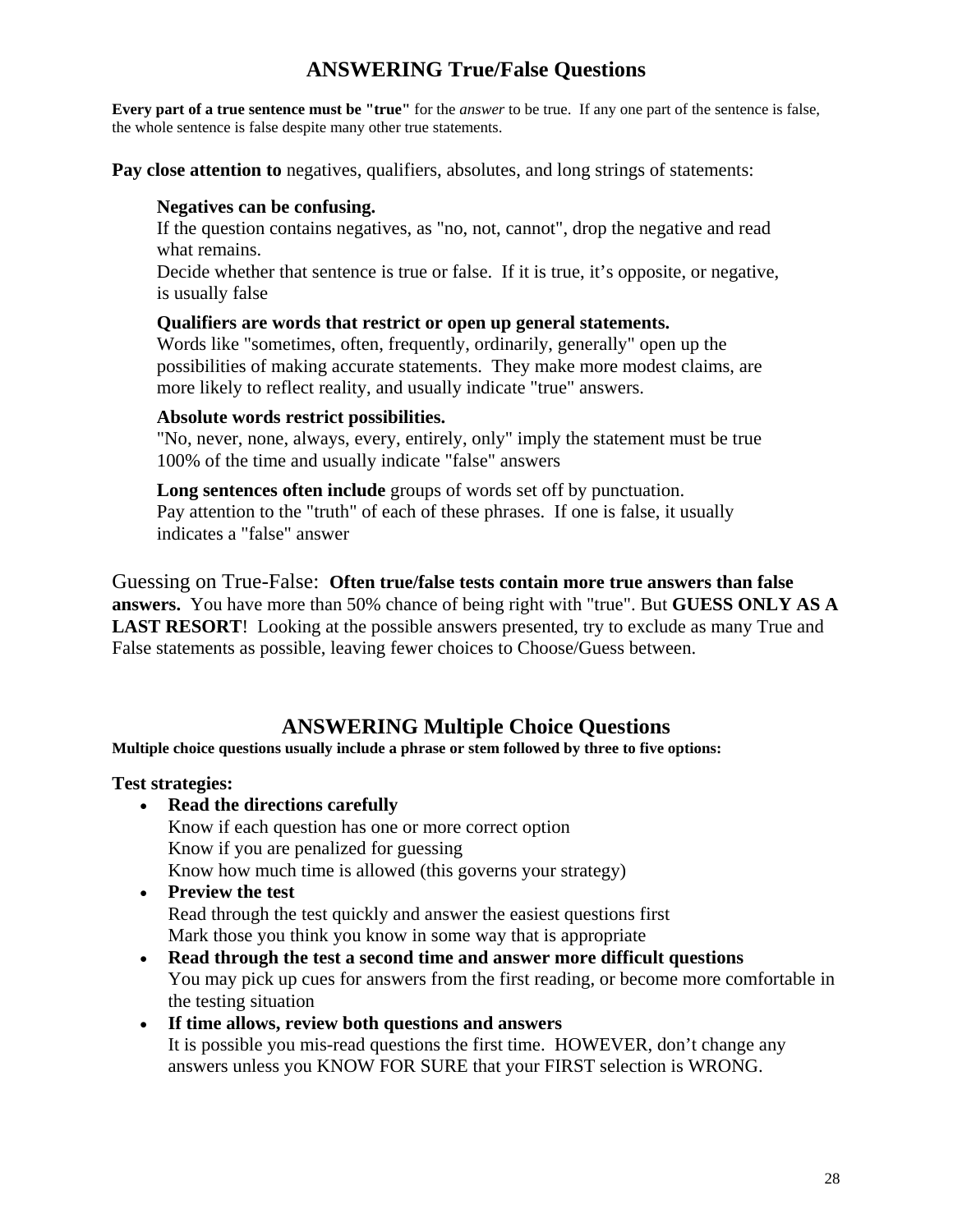## **Answering options…Improve your odds by thinking critically:**

**Cover the options, read the stem, and try to answer**  Select the option that most closely matches your answer **Read the stem with each option**  Treat each option as a true-false question, and choose the "most true"

#### **Strategies to answer difficult Multiple Choice questions:**

- **Eliminate options you know to be incorrect Give each option of a question the "true-false test:"** This may reduce your selection to the best answer
- **Question options that** *grammatically* **don't fit with the stem**
- **Question options that are totally unfamiliar to you**
- **Question options that contain negative or absolute words.** Try substituting a qualified term for the absolute one, like *frequently* for *always;* or *typical* for *every* to see if you can eliminate it
- **"All of the above:"** If you know two of three options seem correct, "all of the above" is a strong possibility
- **Number answers:** toss out the high and low and consider the middle range numbers
- **"Look alike options"** probably one is correct; choose the best but eliminate choices that mean basically the same thing, and thus cancel each other out
- **Double negatives:** Create the equivalent positive statement and consider
- Echo options: If two options are opposite each other, chances are one of them is correct
- **Favor options that contain qualifier**s The result is longer, more inclusive items that better fill the role of the answer
- **If two alternatives seem correct,** compare them for differences, then refer to the stem to find your best answer

#### **Multiple Choice Guessing:**

- **Don't guess if you are penalized for guessing**.
- **Don't guess if** you have no basis in knowledge or fact, for changing your choice
- **Use hints from questions you know** to answer questions you do not.
- **Change your first answers** when you are sure of the correction, or other cues in the test cue you to change.

**Remember that you are looking for the BEST answer, not** only a correct one, and **not one which must be true** all of the time, in all cases, and without exception.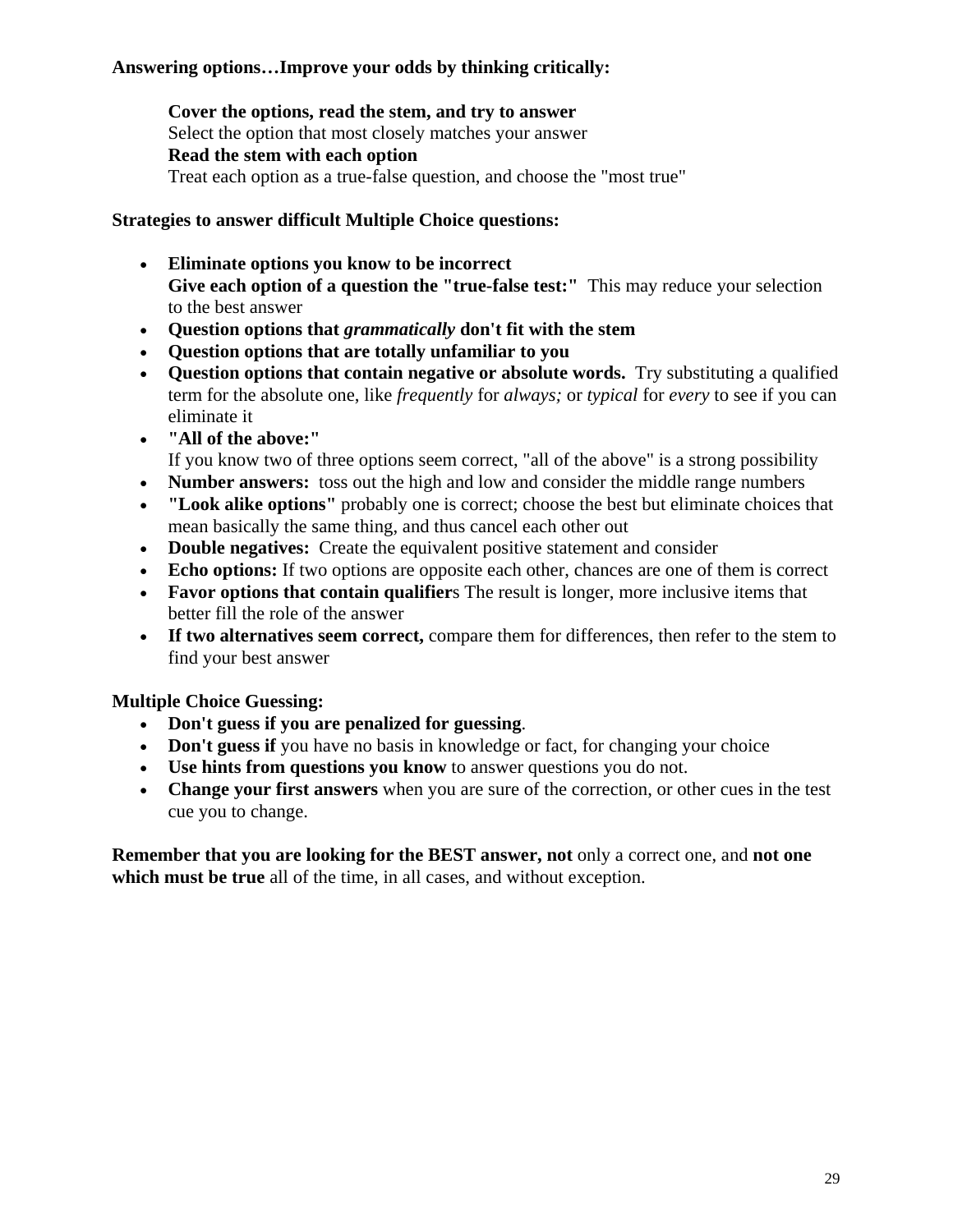## **Speling\***

#### **Four Key Spelling Rules**

 Write "i" before "e" except after "c," or when sounding like "a" as in "neighbor" and "weigh." When the "ie/ei" combination is not pronounced "ee," it is usually spelled "ei."

> **Examples** fiery, friend, mischief, view, **: ie** believe **Examples** reign, foreign, weigh, neighbor, **: ei** weird, receive

 If a word ends with a silent "e," drop the "e" before adding a suffix which begins with a vowel:

state--stating; like--liking

 When "y" is the last letter in a word and the "y" is preceded by a consonant, change the "y" to "i" before adding any suffix except those beginning with "i":

> beauty--beautiful; fry--fries; hurry--hurried; lady--ladies

 When forming the plural of a word which ends with a "y" that is preceded by a vowel, add "s":

toy--toys; play--plays; monkey--monkeys

 When a one-syllable word ends in a consonant preceded by one vowel, double the final consonant before adding a suffix which begins with a vowel:

> bat--batted, --batting; prod--prodded, - prodding

 When a multi-syllable word ends in a consonant preceded by one vowel, the same rule holds true: double the final consonant:

> control--controlled; sum--summary; god--goddess; prefer--preferred

```
* It's a joke...Get it?
```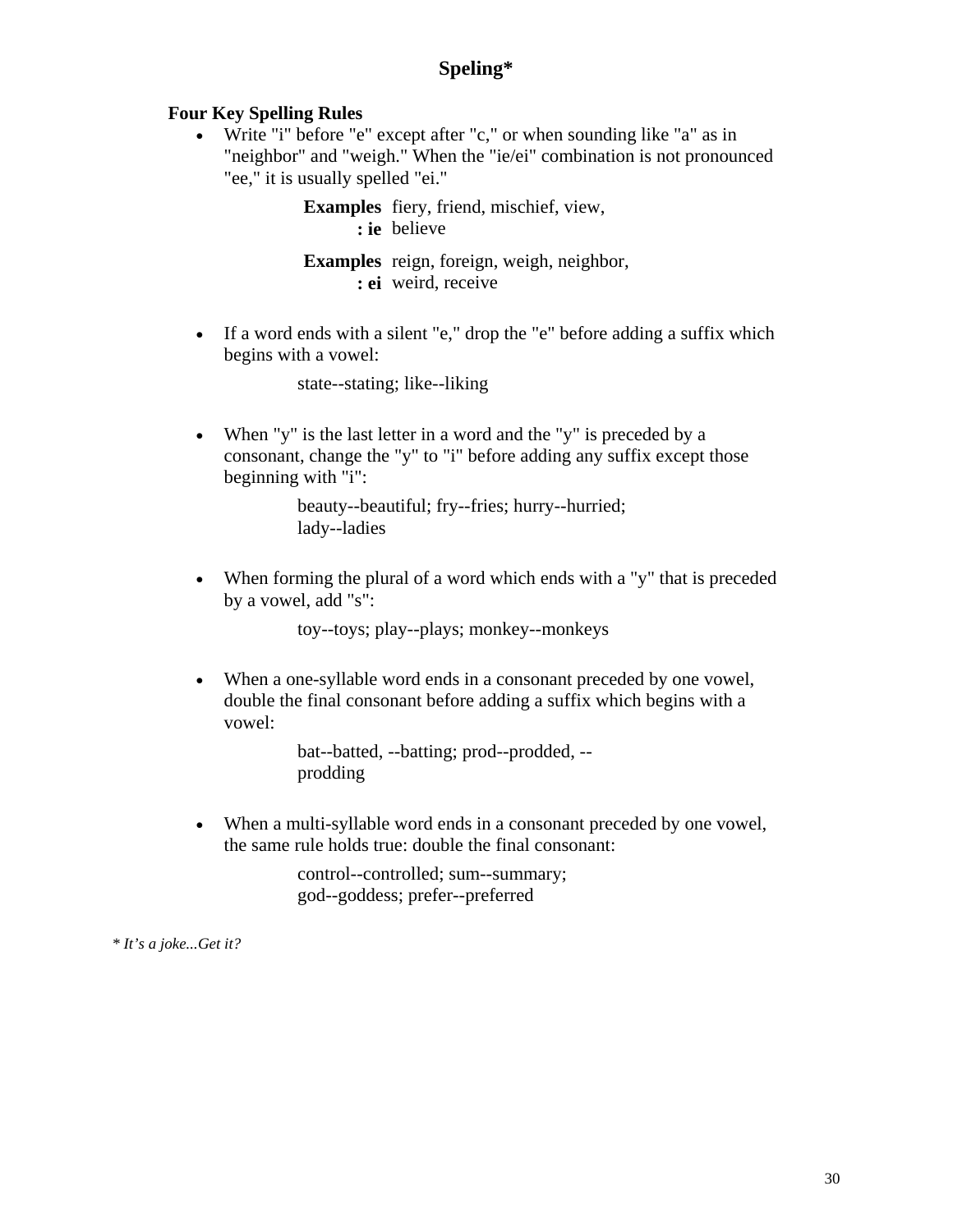# PRACTICE TEST III

(Answers begin Pg 39)

#### **General Knowledge**

- 1. Which of the following pairs of words has the OPPOSITE meaning?
	- a. guarded-suspicious
	- b. legendary-mythical
	- c. expeditious-leisurely
	- d. rancid-putrid
	- e. delicate-frail
- 2. Look at this series: 44, 44, 50, 50, 56, . . . What number should come next? a. 44 48 56 62
- 3. Which of the following multiplications is right?
	- a.  $4'$   $27 = 118$
	- b.  $4 \div 34 = 146$
	- c.  $7 \div 22 = 144$
	- d.  $8'$  17 = 136
	- e.  $5'$  27 = 145
- 4. Which of the following pairs of words has the SAME meaning?
	- a. sly-cunning
	- b. infallible-weak
	- c. decisive-hesitant
	- d. predictable-mysterious
	- e. derisive-complimentary
- 5. PUNCTUAL is to LATE as FORMAL is to a. casual hostile lonely likeable stern
- 6. Which of the following pairs of words has the SAME meaning?
	- a. hardy-robust
	- b. civil-rude
	- c. headstrong-flexible
	- d. transpire-cease
	- e. clamor-silence
- 7. Choose the correct sentence from the following list**.**
	- a. The search took place without incident, except for a brief argument between two residents.
	- b. The search took place without incident. Except for a brief argument between two residents.
	- c. The search took place. Without incident except for a brief argument between two residents.
	- d. The search, took place without incident except, for a brief argument between two residents.
- 8. Choose the correct sentence from the following list**.** 
	- a. They finished their search, left the building, and return to police headquarters.
	- b. They finished their search, left the building, and returns to police headquarters.
	- c. They finished their search, left the building, and returned to police headquarters.
	- d. They finished their search, left the building, and returning to police headquarters.
- 9. Choose the correct sentence from the following list.
	- a. Searching for evidence, police officers, must be mindful of the Fourth Amendment.
	- b. Searching for evidence. Police officers must be mindful of the Fourth Amendment.
	- c. When searching for evidence. Police officers, must be mindful of the Fourth Amendment.
	- d. When searching for evidence, police officers must be mindful of the Fourth Amendment.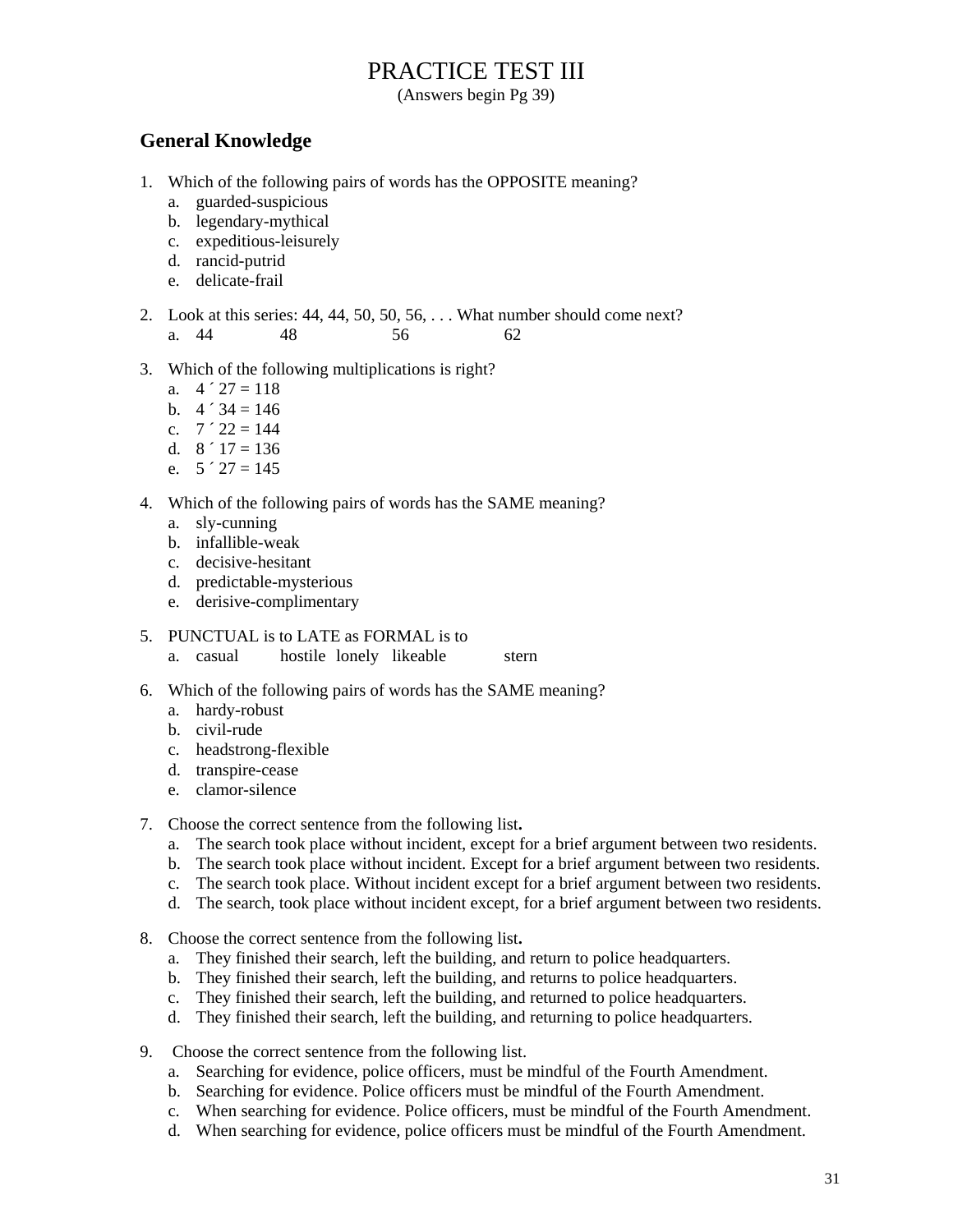## Customer Service Sample Questions

These test questions are designed to assess knowledge of effective methods and techniques and related human relations abilities associated with providing customer service. Each question describes a situation that might occur on the job, and you are asked the best way to handle the situation.

## **1. A customer walks into the office and asks for the deadline to file a permit application. You do not know the answer. It would be best for you to do which of the following?**

- 1. Tell the person what you think the answer might be.
- 2. Refer the person to your supervisor.
- 3. Say that you are not allowed to give out that information to the public.
- 4. Inform the person that you don't know but will find out.

#### **2. A person approaches you and tells you of many complaints he has about your department. You should first:**

- 1. assume that he is just blowing off steam and ignore his complaints.
- 2. check into the legitimacy of the complaints.
- 3. ask for advice from your supervisor on the best way to handle the person.
- 4. regard the complaints as accurate and take immediate steps to correct them.

## **Spelling Sample Questions**

The spelling test is *often* designed to resemble a proofreading task. You are presented with a passage. Each line of the passage is considered one test question. You are to read the passage and indicate how many spelling errors are contained in each line. In some cases, a spelling error will consist of the use of the wrong form of a word that has several correct spellings. The different correct spellings of such words have different meanings, for example "to", "two", and "too". Be sure that you look for these kinds of errors.

Directions: This section consists of a passage of written material. The lines are numbered in the left margin. You are to read the passage and indicate how many spelling errors are contained in each line by using the following key:

#### **Key**

- $A =$ The line contains no spelling errors
- $B =$ There is one (1) spelling error in the line.
- $C =$  There are two (2) spelling errors in the line.
- $D =$ There are three (3) or more spelling errors in the line.
- 1. The main reasons for in-service training are to inprove the work being done by
- 2. employees in there present jobs and to meet the system and program goals of the
- 3. agency. It is the responsability of managers to suport and encourage teh use of
- 4. skills learned in training classes. In-service training will be done during normal work
- 5. hours and will be paied for by the employer.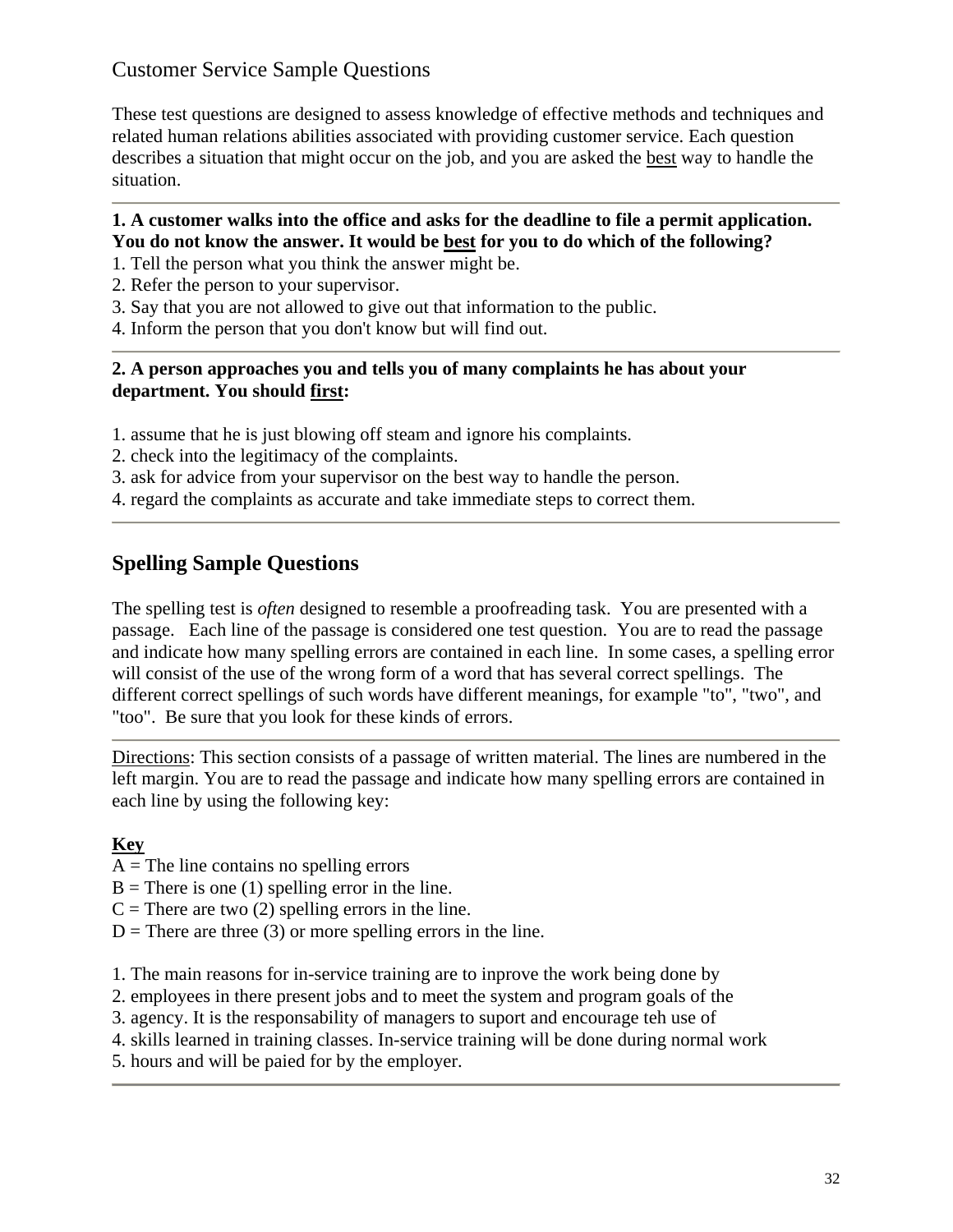## Reading Comprehension Sample Questions

Many state jobs require skill in analyzing, understanding, and interpreting written material of varying levels of difficulty. The reading comprehension questions on our tests are designed to measure applicants' abilities to understand and interpret written material. These questions require an employee to read and understand a paragraph, and then, to choose an answer based on their understanding of the main concept put forth in the written passage. The correct answer will usually restate this main concept, using different wording. In some cases, the correct answer will be a conclusion that is drawn from the content of the paragraph. After reading the passage, choose as your answer the statement that is best supported by the contents of the passage.

**I.** A viable Upward Mobility program must contain specific procedures designed to achieve equal employment opportunities for specified groups. Appropriate procedures, without necessary determination to carry them out, are useless. Determination, without well defined procedures, will achieve only partial success.

The paragraph best supports the statement that:

- 1. Well defined procedures will assure the success of an Upward Mobility program.
- 2. A high degree of determination is necessary and sufficient for a highly successful Upward Mobility program.
- 3. It is impossible for an agency to develop a viable Upward Mobility program.

4. An agency may guarantee success of its Upward Mobility program by developing and implementing well defined procedures.

5. Two important ingredients of a successful Upward Mobility program are well defined procedures and a sincere resolve to implement those procedures.

**II**. Claimants who have become unemployed by voluntarily leaving the job, by refusing to accept suitable work, or due to misconduct should be temporarily disqualified from receiving benefits. However, the disqualification period should never be longer than the average period required for a worker to find employment. Unemployment insurance is designed to alleviate hardship due to unemployment. Benefits should definitely be paid if unemployment continues beyond a certain point and the claimant can show that he has made an honest effort to find employment.

The paragraph best supports the statement that:

1. If a claimant cannot find work after a certain period of time, he/she should no longer receive benefits.

2. In cases of willful misconduct, disqualification should continue indefinitely.

3. The reasons for unemployment change as the period of unemployment gets longer.

4. If a claimant cannot find employment after a certain period of time, he/she should be allowed to receive unemployment insurance benefits.

5. If a claimant chooses voluntary unemployment, he/she should receive unemployment insurance benefits immediately.

**III**. Education in the United States is a state responsibility, a local function and a federal concern. Unlike other social service programs, this arrangement also places state governments between the federal government and local governing bodies.

The paragraph best supports the statement that:

- 1. Enforcement of federal education policies is left to state discretion.
- 2. The federal government plays an advisory role only in matters concerning education.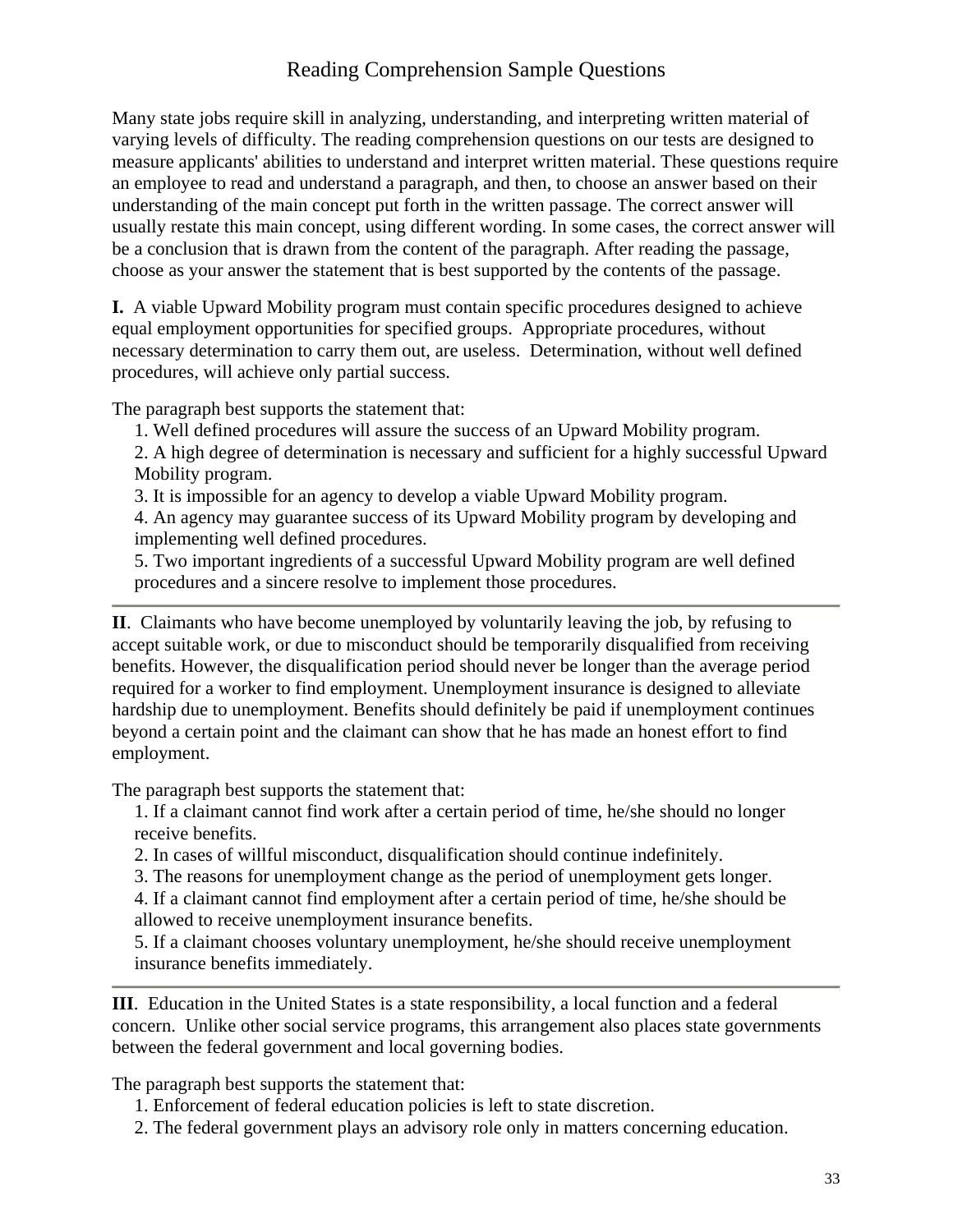3. Federal educational policies are generally implemented by local governments under the direction of the state.

- 4. No federal funds are used to support local educational programs.
- 5. Federal aid is often used to induce local school systems to implement federal policies.

**IV**. Technological and psychological conditions are changing so rapidly that most agencies and organizations must continually adapt to new situations in order to remain viable.

The paragraph best supports the statement that:

1. Changes in general conditions determine the effectiveness of an organization.

2. The effectiveness of an organization depends more on technological advances than on psychological changes.

3. Organizations must be able to adapt to technological and psychological changes in order to maintain effectiveness.

4. The effectiveness of an organization is equally dependent upon technological advances and psychological changes.

5. The effectiveness of an organization is dependent upon its technological and psychological advances.

English Usage & Grammar Sample Questions

Many DMV jobs require an employee to communicate, verbally and/or in writing, in accordance with the principles of correct English Usage. Test questions measure these abilities by testing your knowledge of grammar, punctuation, and sentence structure. (These questions are also called "Effective Writing", or "Effective Expression", on some tests.)

In these questions, choose the sentence that represents the best English Usage.

- 1. Of the two runners, John is the worst.
- 2. Of the two runners, John is the better.
- 3. John is the worst of the two runners.
- 4. John is the best of the two runners.
- 1. We seldom ever receive this type of request anymore.
- 2. Neither of the employees are doing what is expected of him.
- 3. Each of these regulations apply to your case.
- 4. I have enclosed a copy of the file you requested.

## Reading Comprehension II

This test is designed to measure how well you understand what you read. It contains 20 questions. Some ask you to decide how two sentences are related. Others require you to read passages of various lengths, and then answer questions about what you have read. You may be asked to interpret and draw conclusions from what you have read.

#### **Sample Questions for Reading Comprehension**

1.) Every sip of milk contains 59 different bioactive hormones according to endocrinologist Clark Grosvenor. Imagine taking 59 different hormone pills every morning, afternoon and evening. These hormones cause mood swings, irritability and depression. Imagine the devastation that is created in your body by the cumulative effect of taking those powerful drugs? What is the gross effect on the total behavior of a society, so dosed? As we drink more and more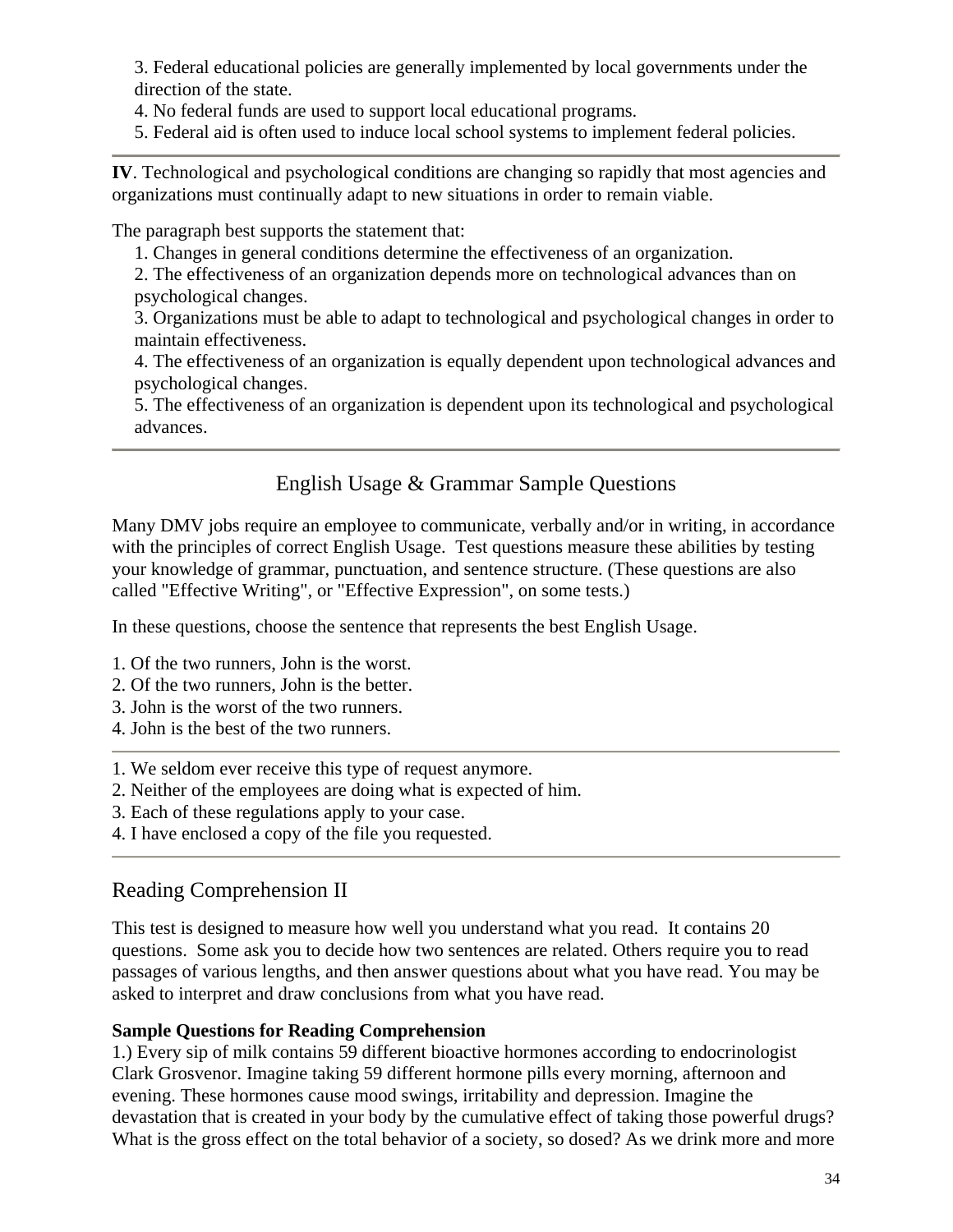milk and increase the amount of genetically engineered milk and cheese and ice cream products containing increased levels of naturally occurring milk hormones, we most certainly have influenced the way we act as a society.

The author's argument is that:

- a) Many people are drug addicts
- b) Milk has an effect on the way our society acts
- c) Women need to take hormones
- d) Everyone should drink more milk

2.) Television can have a detrimental effect on children. Those who watch two or more hours of television per day tend to be more aggressive and overweight. A child's time would be better spent socializing, reading, playing outside or participating in creative activities.

According to the passage:

- a) aggressive children enjoy watching television
- b) children should divide their time between television and other activities
- c) watching television is not the best way to spend your time
- d) children who watch television are not good readers

3.) In 1860 riders were hired for the first overland mail courier service, connecting the eastern States with California. Thus was born The Pony Express. About 80 young riders were in use at any one time in this ambitious enterprise of delivering the mail cross-country in 10 days. In addition, some 400 other employees included station keepers, stock tenders and route superintendents. Riders were paid \$100 to \$125 per month. Though small in stature, their untarnished record proved them to have hearts of lions. History would record that they were among the most durable horsemen ever.

The author suggests that the Pony Express riders:

- a) were too young for the job
- b) were paid much more than the other employees
- c) did not deliver the mail quickly enough
- d) were strong and brave

4.) The rain froze as it touched the ground. Roads were slippery and dangerous. How are the two sentences related?

- a) the second sentence contradicts the first
- b) the two sentences set up a comparison
- c) the second sentence shows a direct result of the first
- d) the second sentence states what dangerous means

5.) The two-level George Washington Bridge crosses the Hudson River between upper Manhattan and Fort Lee, New Jersey and forms part of Interstate Highway I-95. This suspension bridge was designed by Othmar H. Ammann. Ground was broken for the original six-lane bridge in October 1927. The Port Authority opened the bridge to traffic on October 25, 1931. In 1946, two additional lanes were provided on the upper level. The lower level was opened on August 29, 1962. This increased the capacity of the bridge by 75 percent, making the George Washington Bridge the world's only 14-lane suspension bridge, and it is now one of the world's busiest bridges.

The passage states that the George Washington Bridge:

- a) is 75 percent larger than most suspension bridges
- b) is the world's only six lane bridge
- c) needed additional lanes to increase its capacity
- d) is the world's busiest tri-level bridge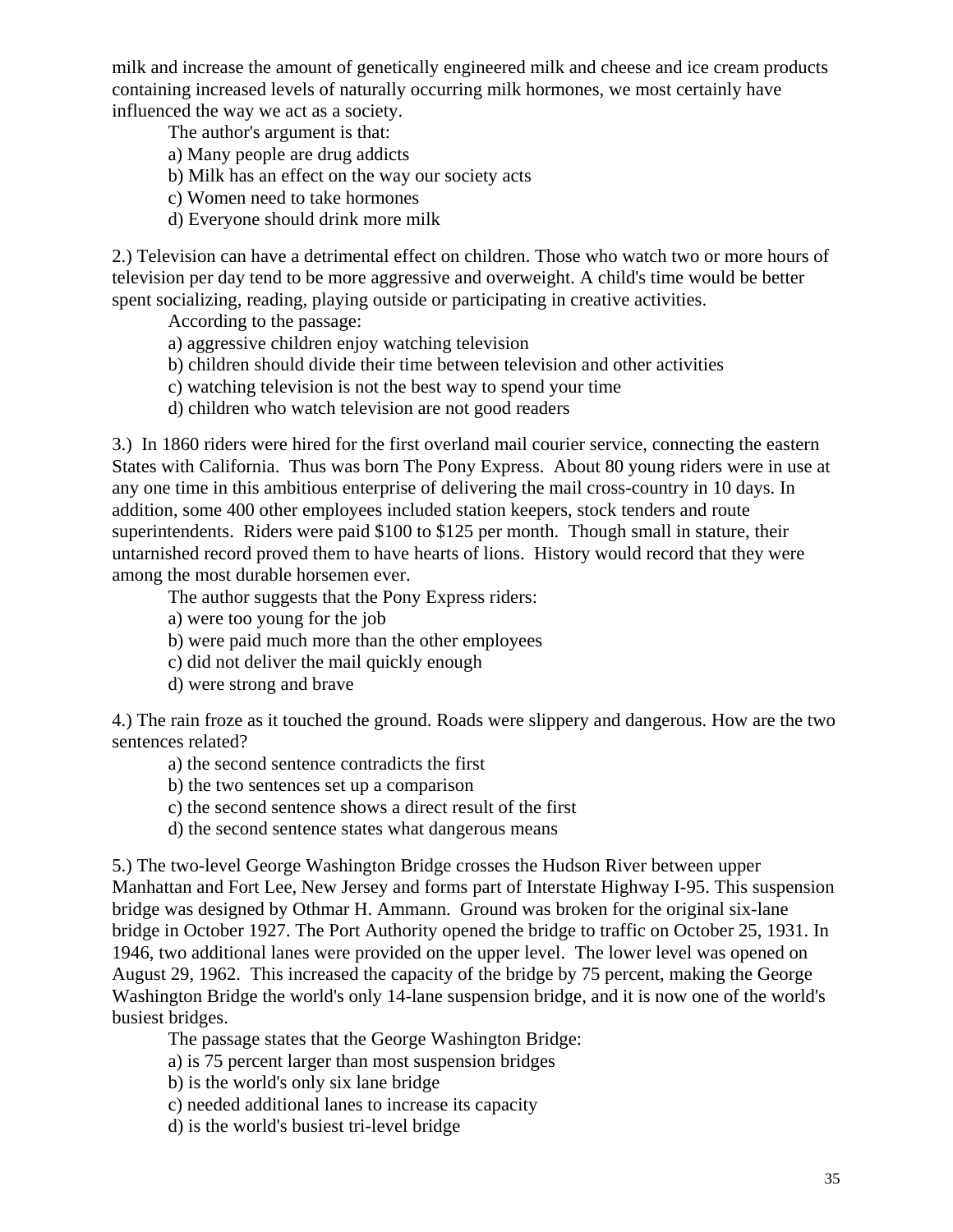## **Sentence Skills**

Two kinds of questions are given in this test. You will be asked to correct a sentence by choosing a word or phrase to substitute for an underlined portion of a sentence. In the other type of question, you will be asked to rewrite a sentence in a specific way without changing the meaning. You will be presented a total of 20 questions.

#### **Sample Questions for Sentence Skills**

#### *Sentence Correction Question:*

Select the best version of the underlined part of the sentence. The first choice is the same as the original sentence. If you think the original sentence is best, choose the first answer.

Ms. Rose planning to teach a course in biology next summer.

a) planning

- b) are planning c) with a plan
- 

## d) plans

#### *Construction Shift Question:*

Rewrite the sentence in your head, following the directions given below. Keep in mind that your new sentence should be well written and should have essentially the same meaning as the sentence given you.

Being a female jockey, she was often interviewed.

Rewrite, beginning with; She was often interviewed... The next words will be: a) on account of she was b) by her being c) because she was d) being as she was

## **Grammar and Vocabulary**

#### **Add apostrophes where they're needed in the following:**

- 1. Tennessee Williams play
- 2. two cents worth
- 3. three days wait
- 4. Its a shame.
- 5. a pennys worth
- 6. Whose car is it?
- 7. The change was OKd.
- 8. dos and donts
- 9. others dreams
- 10. the company and its employees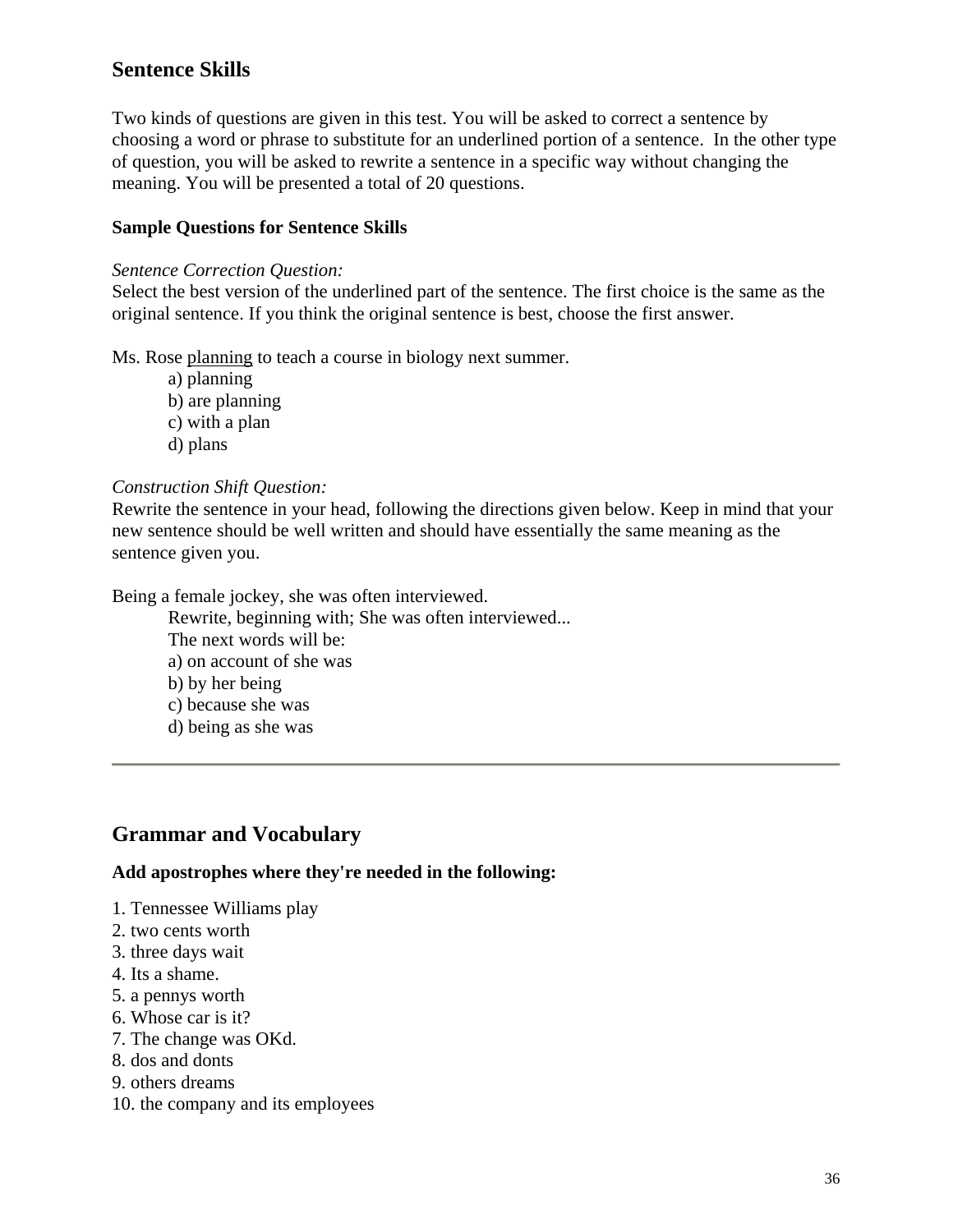## **Word meaning**

#### **Select the correct meaning for each of the following words:**

|                                                                                                                                                                                                                                                                                                  | A                          | в                |                    |
|--------------------------------------------------------------------------------------------------------------------------------------------------------------------------------------------------------------------------------------------------------------------------------------------------|----------------------------|------------------|--------------------|
| 1. Does cumbersome (adj.) mean                                                                                                                                                                                                                                                                   | cumulative                 | wedge-shaped     | unwieldy?          |
| 2. Does grievous (adj.) mean                                                                                                                                                                                                                                                                     | hard to bear               | repellent        | kept safe?         |
| 3. Does particle (n.) mean                                                                                                                                                                                                                                                                       | a tiny fragment            | a separation     | a game bird?       |
| 4. Does epithet (n.) mean                                                                                                                                                                                                                                                                        | a disparaging name         | a period of time | an epic poem?      |
| 5. Does carmine (adj.) mean                                                                                                                                                                                                                                                                      | wordily                    | purplish-red     | untroubled?        |
| 6. Does placate (v.) mean                                                                                                                                                                                                                                                                        | to appease                 | to assign        | to vex?            |
| 7. Does recoil (v) mean                                                                                                                                                                                                                                                                          | to remember                | to fall back     | to reimburse?      |
| 8. Does vitriolic (adj.) mean                                                                                                                                                                                                                                                                    | visible                    | necessary        | extremely caustic? |
| 9. Does writhe (v.) mean                                                                                                                                                                                                                                                                         | to make twisting movements | to treat roughly | to desire?         |
| 10. Does jaunty (adj.) mean                                                                                                                                                                                                                                                                      | sprightly                  | resentful        | golden?            |
| $\mathbf{W}$ and $\mathbf{W}$ and $\mathbf{W}$ and $\mathbf{W}$ and $\mathbf{W}$ and $\mathbf{W}$ and $\mathbf{W}$ and $\mathbf{W}$ and $\mathbf{W}$ and $\mathbf{W}$ and $\mathbf{W}$ and $\mathbf{W}$ and $\mathbf{W}$ and $\mathbf{W}$ and $\mathbf{W}$ and $\mathbf{W}$ and $\mathbf{W}$ and |                            |                  |                    |

## **Written Communication Skills**

For the following five questions (1-5) you are to determine if the sentences listed below are grammatically correct or incorrect. The kinds of errors you will find include incomplete sentences, incorrect word usage, and subject-verb disagreements. There are no intentional errors in spelling, punctuation, or capitalization.

I. Only one of the five scores are valid.

II. The questions about training being offered usually involved the class content.

III. The executive board is pleased with you're creativity on the new car campaign.

IV. The supervisors' meeting is today.

V. Recruitment, applicant eligibility, and analyzing the position based on the employee selection procedure.

For the following five questions (6-10) you are to determine if the sentences have correct or incorrect punctuation. The kinds of errors you will find include omissions of punctuation marks and misuse of commas and apostrophes. There are no intentional errors in spelling or grammar.

VI. The new manager's creativity and originality has improved the divisions sales 20%.

VII. Both the new training program and the system's upgrade are to take place next week.

VIII. To gain access to the building, your badge must be worn properly.

IX. The schools band won the state competition.

X. The discussion became very intense when the director began to talk about employees benefit's.

For the next two questions you are to organize the sentences into paragraphs. Read the sentences listed for each question and then select the answer choice that represents the most appropriate and effective ordering of the sentences.

XI. Which arrangement of the four sentences below produces the best organized paragraph? 1. Without proper training it would be impossible for employees to achieve the organization's goals.

 2. Training has become an increasingly important aspect of a human resource manager's job.

 3. The new program is effective immediately since it has become increasingly important for employees to gain a realistic job preview.

4. Therefore, a new training program has been developed that will include not only classroom training, but also on the job training.

A. 1243 B. 2134 C. 2143 D. 1342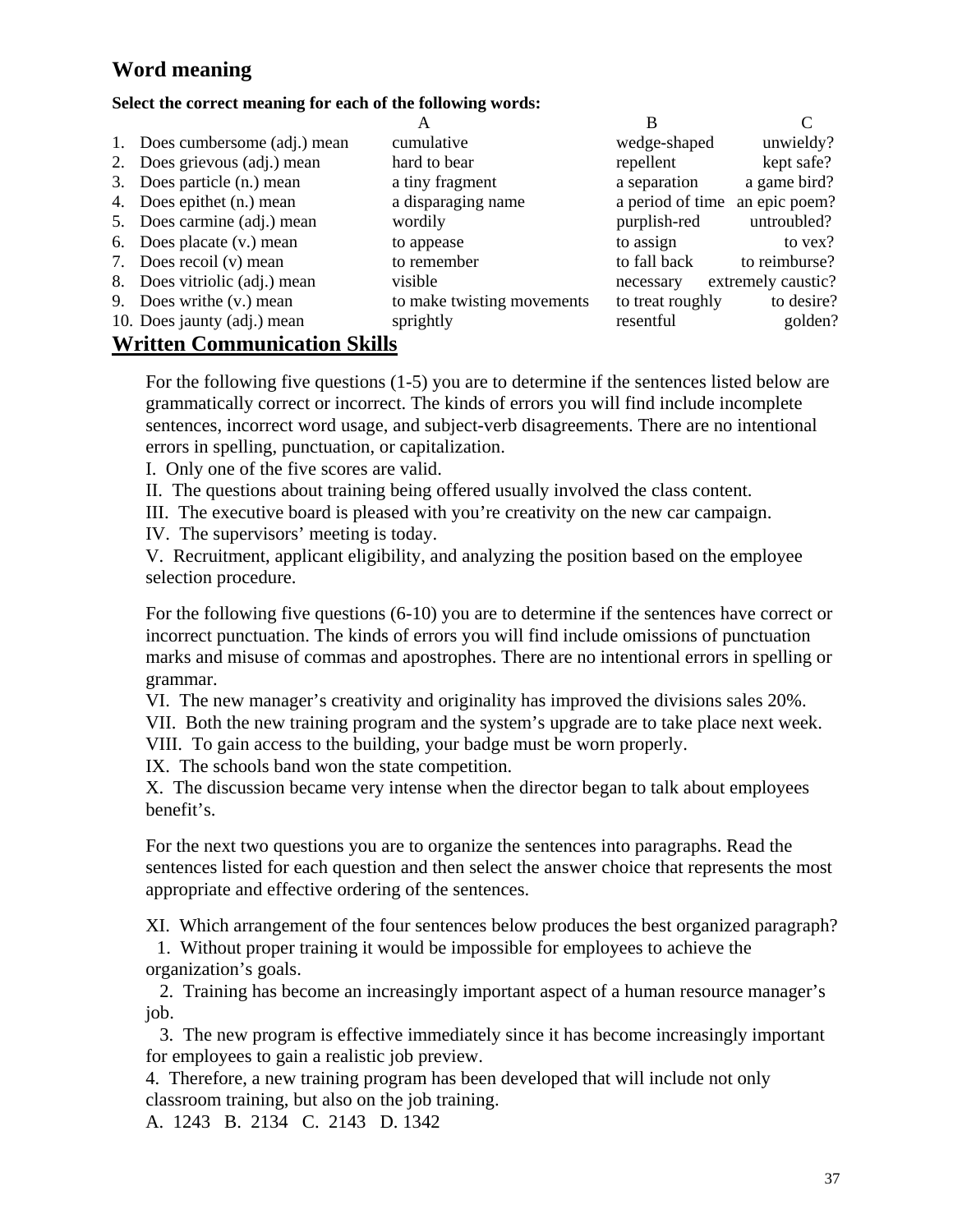XII. Which arrangement of the four sentences below produces the best organized paragraph?

1. Our business is primarily based on our ability to talk and negotiate with our clients.

 2. Therefore, to gain clients' trust and business each employee will attend a seminar on "What makes an effective communicator?"

3. Our business would benefit from employees being trained in this area.

 4. Having good communication skills is an essential part of this job, because without our clients' satisfaction and approval our business would not exist.

A. 1243 B. 2341 C. 3124 D. 1432

## **Math Word Problems**

Skill in solving math problems of varying degrees of difficulty is necessary in many state jobs. (On some of our tests these questions are referred to as "Quantitative Reasoning".) The math questions we use on our tests are designed to measure these abilities. Read each question carefully before attempting to solve the problem.

1. Angela Wilson processed 300 applications for food stamps during the month of June. During the month of July, she processed 10% fewer applications. How many applications did she process in July?

1. 220 2. 240 3. 270 4. 280 5. None of the above.

2. A personnel officer drove from Lake Charles to a conference in Baton Rouge. The total distance for the round trip was 240 miles. The time required to travel one way to Baton Rouge was two hours. Due to heavy traffic during the return trip to Lake Charles, an extra hour was required. How much slower was the personnel officer traveling on the return trip? 1. 10 mph slower 2. 15 mph slower 3. 20 mph slower 4. 25 mph slower

5. None of the above.

3. A state park is budgeted at an amount 9 times the amount budgeted for a nearby city park. If the combined yearly budget of both parks is \$1,000,000, what is the average monthly budget of the city park?

1. \$8,111.00 2. \$8,222.22 3. \$8,333.33 4. \$8,444.44

4. The estimated completion time for a particular 100 item test is 3 1/3 hours. Ten applicants actually took the test and completed it in 3 hours. What is the difference between the actual and estimated rate of completion per item?

1. 10 seconds per item

- 2. 12 second per item
- 3. 14 seconds per item
- 4. 16 seconds per item
- 5. None of the above.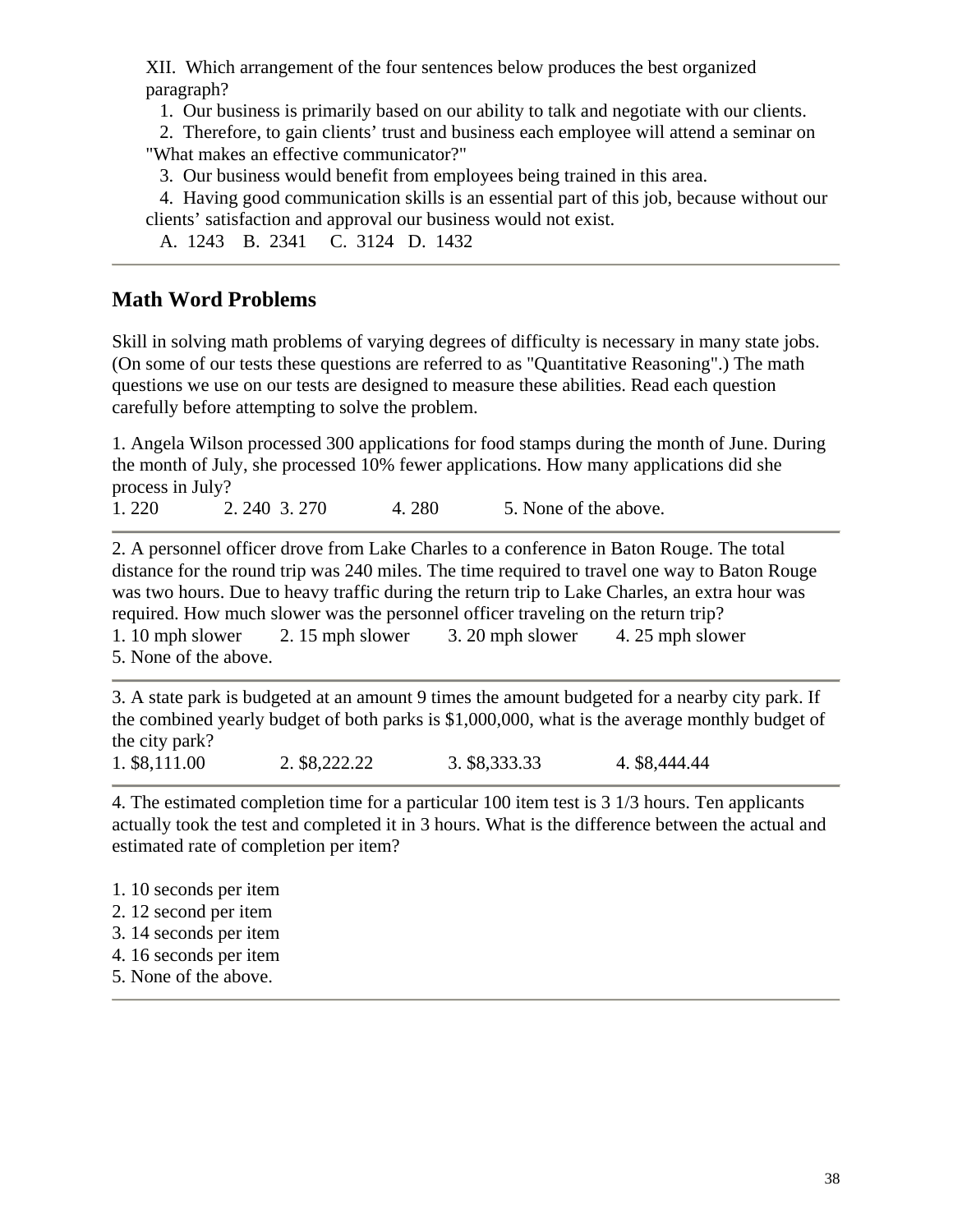## **Situational Judgment Testing**

Over the past decade situational judgment tests have increased in popularity as a **predictor of performance**. In the typical situational judgment test (SJT), an applicant is presented with a variety of situations s/he would be **likely to encounter on the job** — these situations are usually gleaned from recent critical incidents or other job analytic methods. The applicant is then asked to **select the best, as well as the worst**, course of action from several possible ways of handling the situation. Scoring is done by comparing the applicant's choices to a key of correct/incorrect **answers**, which themselves are usually determined by the **organization's** subject matter **experts**. This suggests that situational judgment tests can capture something unique, like decision making ability.

#### **Practice Question 1:**

An Employee with 30 years of seniority is going to retire in less than a year. This Employee is widely respected by the other Employees. Recently, the Employee's performance has slipped badly and their attendance has become irregular. What would you do?

- 1. Let the Employee work out the year until they retire.
- 2. Reduce the Employee's hours and put them on the easiest assignments.
- 3. Coach the Employee and, if necessary, take disciplinary action.
- 4. Suggest to the Employee that they take early retirement.
- 5. Encourage the Employee to transfer to another area.

**1. Most Likely \_\_\_\_\_\_\_\_ 2. Least Likely \_\_\_\_\_\_\_\_\_\_\_**

## **Practice Question 2:**

You have noticed that there is a lack of cooperation and trust among the employees in the organization you manage. This counterproductive behavior is adversely affecting both the quality and the quantity of the work produced by the employees. You would . . .

A. Inform the employees that failure to cooperate and work harmoniously will result in disciplinary action.

B. Bring in someone to do some team building with the employees.

C. Meet with the employees to discuss your observations and identify the cause of the interpersonal problems.

D. Change some of the work assignments in order to attain a more cohesive and cooperative work group.

**1. Most Likely \_\_\_\_\_\_\_\_ 2. Least Likely \_\_\_\_\_\_\_\_\_\_\_**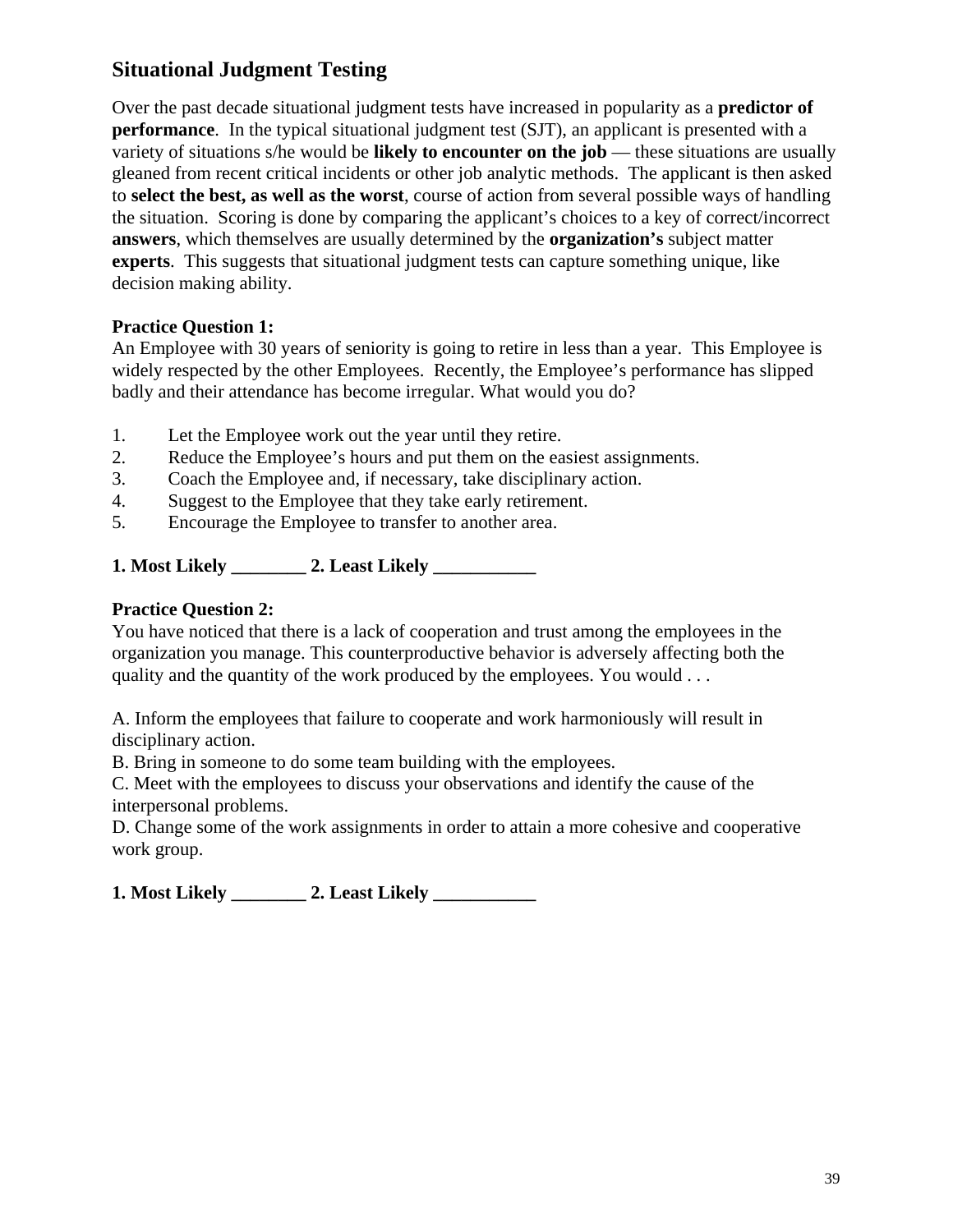## **Practice Test III Answers**

## **General Knowledge Answers**

- 1. **c**. Something done in an expeditious manner is done promptly. Something done in a leisurely fashion is done more slowly. The other choices are essentially synonyms.
- 2. **c**. This is an alternation with repetition series, in which each number repeats itself, then increases by 6.
- 3. **d.** 27 times 4 is 108. 34 times 4 is 136. 22 times 7 is 154. 27 times 5 is 135.
- 4. **a.** The other four choices are essentially antonyms.
- 5. **a.** *Late* is the opposite of *punctual,* as *casual* is the opposite of *formal.*
- 6. **a.** The other four choices are essentially antonyms.
- 7. **a.** Answers **b** and **c** contain sentence fragments. Answer **d** uses commas incorrectly.
- 8. **c.** The word *returned* is in the past tense, as are *finished* and *left* in the first part of the sentence, so this sentence is the only one that uses proper parallel structure.
- 9. **d.** Answers **b** and **c** contain sentence fragments. The first part of answer **a** is a dangling modifier; in addition, no comma should separate *police officers* from *must.*

## **Answers to Customer Service Sample Questions**

1. The correct answer is **4**. It is best for you to be honest and admit that you do not know the answer and will find out the answer to the customer's question rather than making up an answer or referring the customer to someone else in the office.

2. The correct answer is **2**. The first step to take is to determine how valid the individual's complaints are. Then, you can decide whether further action is needed or that the complaints were unfounded and require no further action.

## **Answers to Spelling Sample Questions**

1. The correct answer is **B**. There is one spelling error. The word "improve" is misspelled as "inprove".

2. The correct answer is **B**. The word "there" is not spelled correctly for the use of the word in this sentence. In this case, we need the plural, possessive pronoun "their", so one spelling error is found in this line.

3. The correct answer is **D**. There are three misspelled words in this line: "responsibility", "support" and "the".

4. The correct answer is **A**. This line contains no spelling errors.

5. The correct answer is **B**. This line contains one spelling error. The word "paied" is misspelled and should be "paid" or "payed". Both are acceptable forms though "paid" is probably more commonly used.

## Reading Comprehension Sample Question Answers and Explanations

I. The correct alternative, 5, restates the idea presented in the paragraph. Statements 1 and 2 each contain only one of the ingredients. Alternative 4 overstates the implications of the paragraph.

II. The correct alternative, 4, summarizes the meaning of the passage as a whole. Alternative 1 concerns the length of time the claimant should receive benefits. Alternatives 2 and 5 contradict parts of the passage and the idea expressed in 3 is not addressed in the paragraph.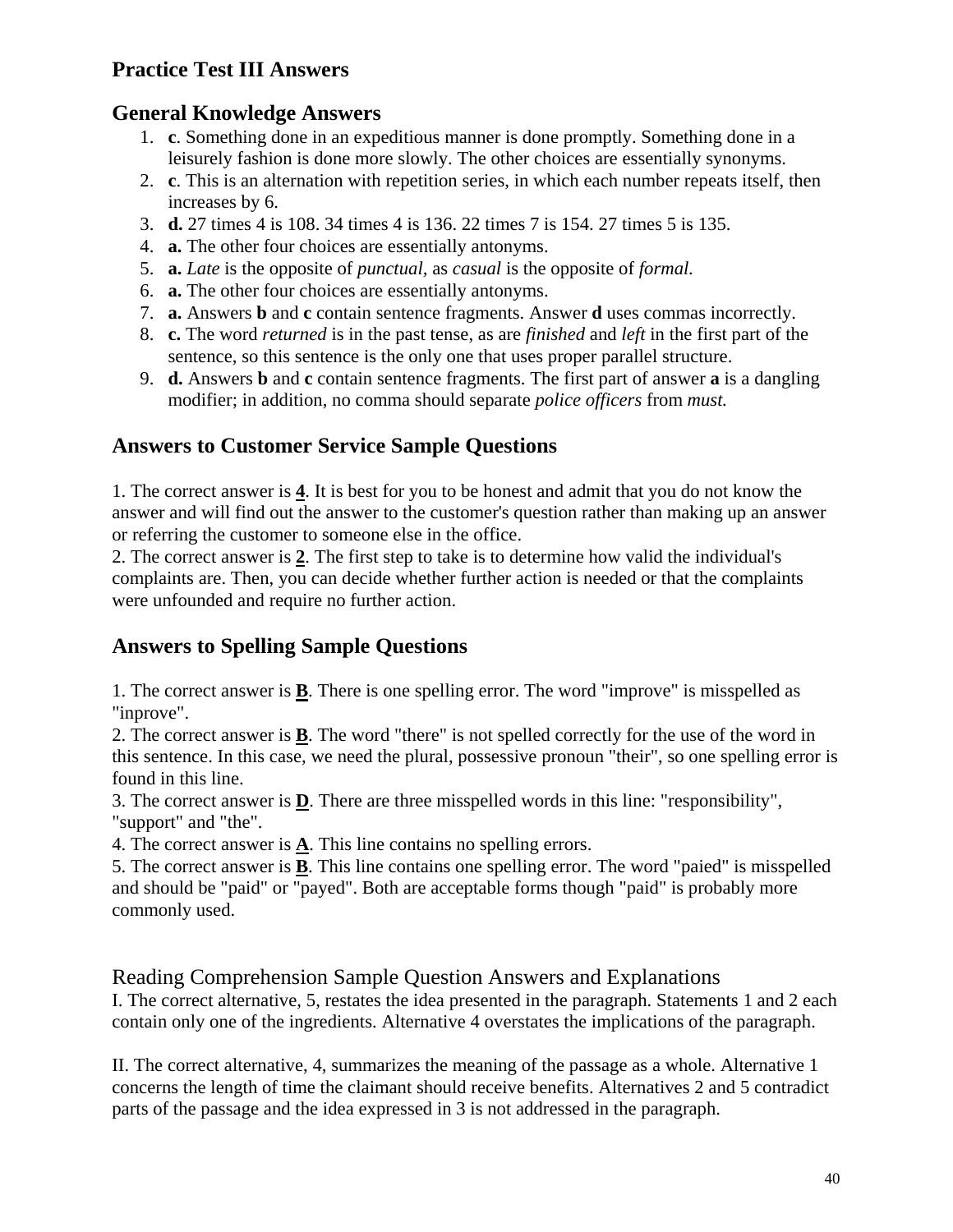III. Correct alternative, 3, is supported by the paragraph. The ideas expressed in alternatives 1, 2, and 4 are not addressed in the paragraph. Although alternative 5 is probably true, it is not mentioned in the paragraph.

IV. Correct alternative, 3, effectively restates the essence of the paragraph. In contrast to alternatives 1 and 2, the paragraph states that organizations must adapt to changes. Alternatives 4 and 5 imply that effectiveness of an organization depends on change; however, the paragraph states that effectiveness depends on an organization's ability to adapt to change.

## English Usage & Grammar Sample Questions Answers and Explanations

1. The correct answer is number 2. The sentence with the best English Usage is number 2. The correct way to write Number 1 is "Of the two runners, John is worse." The correct way to write Number 3 is "John is the worse of the two runners." The correct way to write Number 4 is "John is the better of the two runners."

2. The correct answer is number 4. The sentence with the best English Usage is Number 4. The correct way to write Number 1 is "We seldom receive this type of request." The correct way to write Number 2 is "Neither of the employees is doing what is expected of him." The correct way to write Number 3 is "Each of these regulations applies to your case."

## Reading Comprehension II Answers

1. b 2. c 3. d 4. c 5. c

Sentence Skills Answers Sentence Correction: d Construction Shift:: c

Grammar and Vocabulary Apostrophe Answers:

1. Williams' or Williams's; 2. cents'; 3. days'; 4. It's; 5. penny's; 6. Whose (no apostrophe needed); 7. OK'd; 8. do's and don'ts; 9. others'; 10. its (no apostrophe needed)

## Answers to Word Meaning

1. C; 2. A; 3. A; 4. A; 5. B; 6. A; 7. B; 8. C; 9. A; 10. A

Written Communication Skills Answers:

- I. Incorrect there is a subject-verb disagreement
- II. Correct
- III. Incorrect misuse of the abbreviation "you're"
- IV. Correct
- V. Incorrect incomplete sentence
- VI. Incorrect "divisions" needs an apostrophe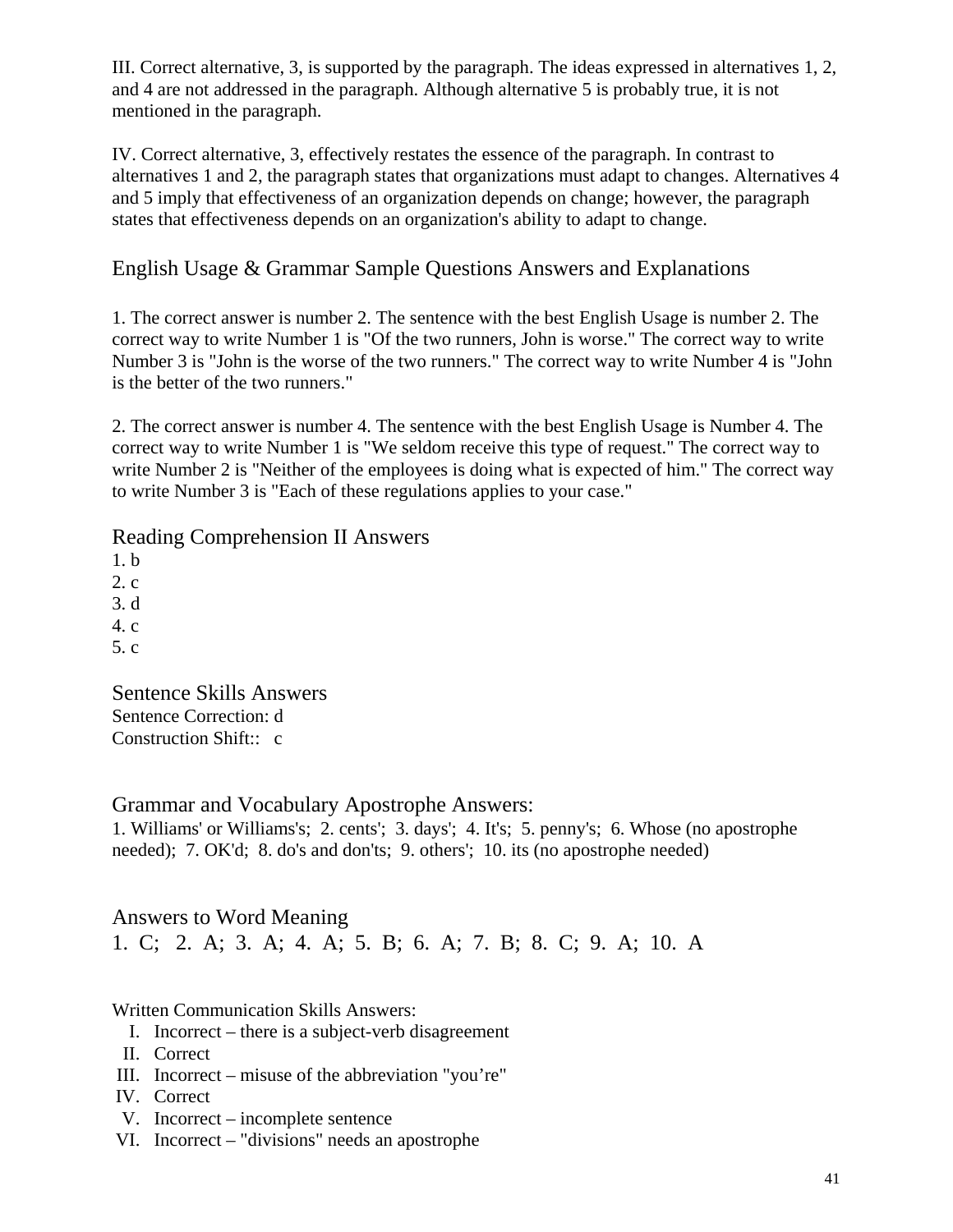#### VII. Correct

- VIII. Correct
- IX. Incorrect "schools" needs an apostrophe
- X. Incorrect "employees" needs an apostrophe
- XI. C represents the best organized paragraph
- XII. D represents the best organized paragraph

## Math Word Problems answers and explanations

1. The answer is number 3. First, compute  $10\%$  of  $300: 300 \times 10 = 30$ . Second, subtract the result from 300:  $300 - 30 = 270$ .

2. The answer is number 3. First, compute the distance one way:  $1/2 \times 240 = 120$  miles. Second, calculate the rate going:  $120$  miles 2 hours =  $60$  mph. Third, calculate the rate returning:  $120$ miles 3 hours = 40 mph. Fourth, compute the difference: 60 mph - 40 mph = 20 mph.

3. The correct answer is number 3. Let  $x =$  the annual city park budget and 9  $x =$  the annual state park budge. Therefore,  $10 x = $1,000,000$  and  $x = $100,000$ . 100,000 divided by  $12 = $8,333.33$ , the average monthly city park budget.

4. The answer is number 2. The estimated time per item equals the estimated time divided by the number of items:  $31/3x60$  divided by  $100 = 10/3x60$  divided by  $100 = 10x20$  divided by  $100 =$ 200 divided by  $100 = 2$  minutes.

The actual time equals 3 hours or 180 minutes. The actual time per item equals 180 minutes divided by the number of items:  $180\ 100 = 1.8$  minutes. The difference in estimated time and actual time equals 2 minutes minus 1.8 minutes:

2.0 - 1.8 = .2 minutes or .2 x 60 seconds = 12 seconds.

Situational Judgment Question Answers…Sort of….

1. OFTEN, in SG questions, ONE of the two answers is obvious, while the other is not. The creators of this question feel that the **most likely** course of action for a competent, concerned and consistent Supervisor is 3; Coach the Employee and, if necessary, take disciplinary action (with proper coaching, disciplinary action is unlikely). This answer as your 'most likely course of action', would probably get you 7 points (or 10, or whatever the test creators have assigned as the point count for the 'right' answer in the 'right' place). If you chose this as your LEAST LIKELY approach, you'd probably get a zero on that part of the answer.

The remaining options each have a fundamental problem at their core, and **your judgment** on which of those errors is the WORST determines your choice for the **least likely** thing you would do. How close YOUR thinking is to the thought process of the test creators, ultimately determines your overall score for this question. For example:

**Let the Employee work out the year until they retire:** Doing NOTHING is *seldom* the correct approach in modern Management. If this were your MOST LIKELY CHOICE, you might get +1 point. If this was your LEAST LIKELY, you might get +4 points.

**Reduce the Employee's hours and put them on the easiest assignments.** Rewarding poor performance, for whatever reason, is likely to negatively impact morale and production in all those people who 'widely respect' the employee. They TOO will perform poorly and be absent a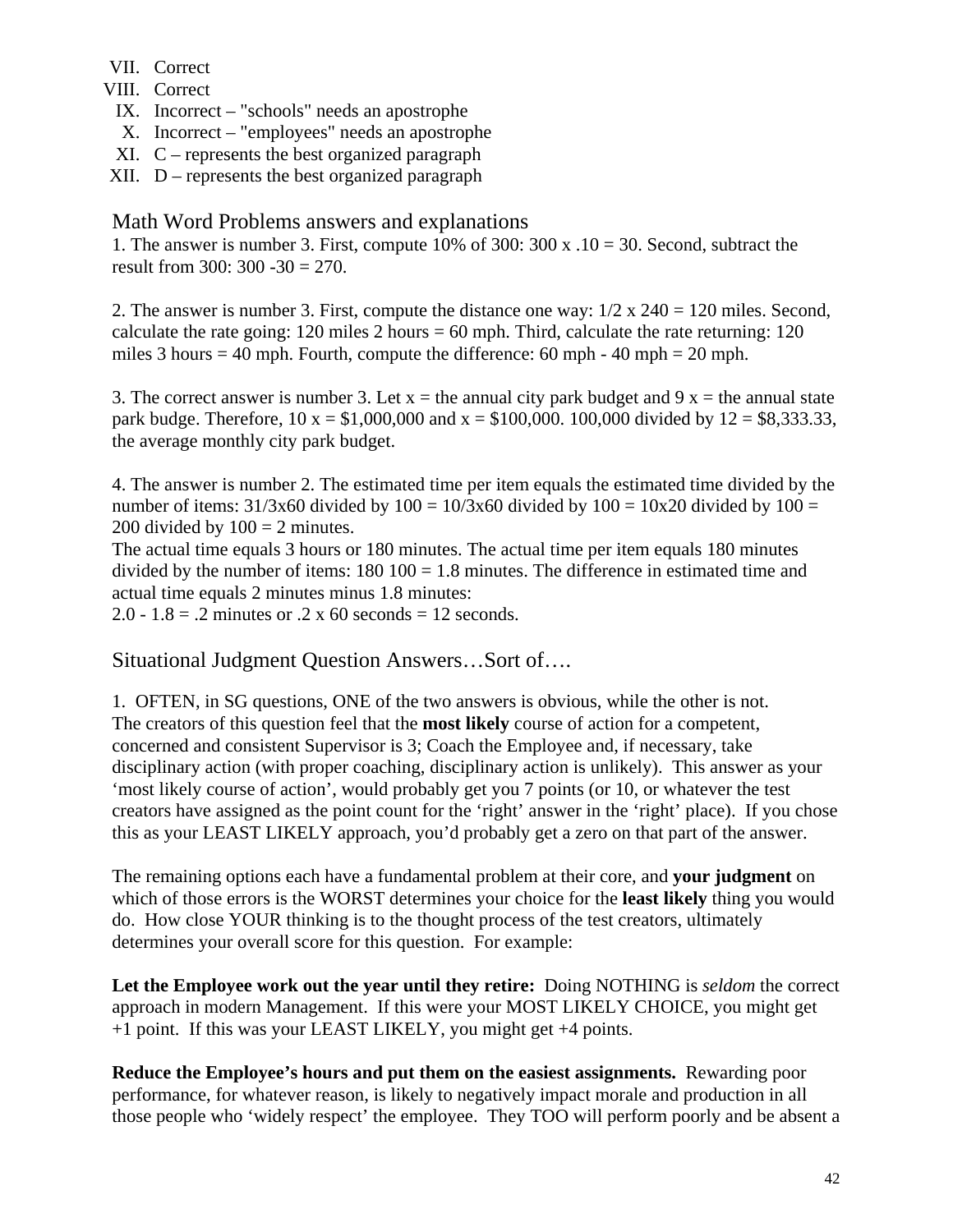lot; Why not? Management rewards this behavior…If this were the MOST LIKELY thing you'd do, perhaps you'd get a 1 point on the first half of half of the question. HOWEVER, if this is the **LEAST likely** course of action **YOU** would take, you might get +5 points for the second half of the question.

**Suggest to the Employee that they take early retirement.** This is just another way of NOT doing anything. AND, it's possibly illegal (You COULD be accused of ageism), or it could just be contra-indicated by employee Bargaining Unit Contracts. As a FIRST Choice, 'most likely to do', this could be a ZERO, but if it's the LEAST LIKELY thing you might do, perhaps  $a + 6$ .

**Encourage the Employee to transfer to another area.** Unloading YOUR problem onto another Unit/Office, WON'T help the Department in the long run. AND, your own reputation takes a hit…Who would trust your word from then one? As a First Choice, this could earn a Zero (it SHOULD be a minus 5!); as a least likely choice, perhaps  $a +6$ .

2. **Most Likely**; Probably "C" would get you the most points, perhaps followed by D, then B (or vice-versa). Picking "A" as your first choice would equate to a big zero. SO, the LEAST LIKELY thing you'd try, is "A". Again, ONE of the two answers OFTEN jumps right out at you. Figuring out the other half is where your Managerial, critical thinking comes into play.

So. On these 2 questions, you could get as many as 25 points or as few as zero. Out best advice for Situational Judgment Questions is to put yourself in the CHAIR of someone who already HAS the job you're testing for. How would YOU handle this situation is the real world, from the point of view of an incumbent? It is, after all, the incumbents who sat down and thought up the questions AND gave the answers they most probably would actually DO (or had already done) in their daily jobs.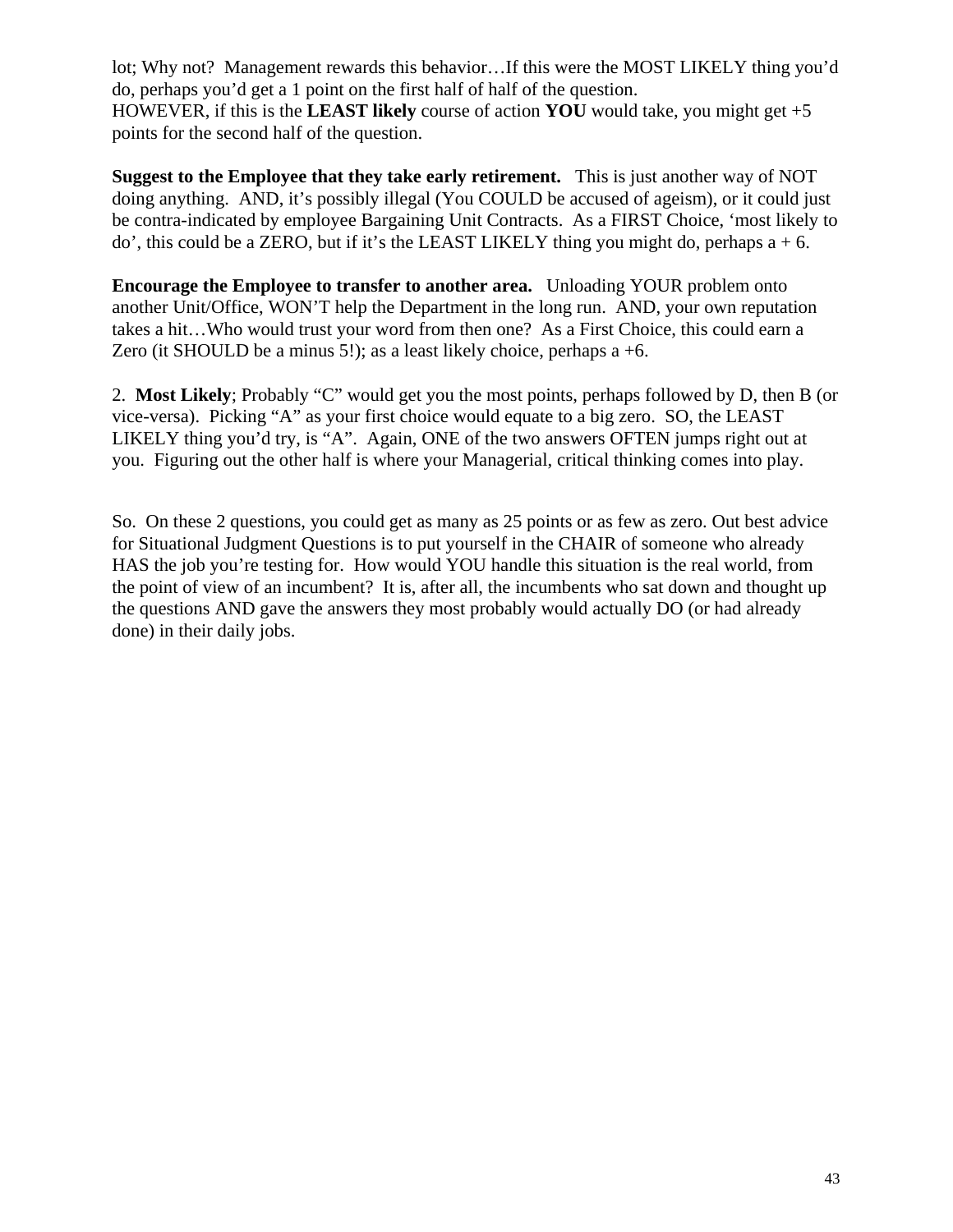Listed below are some more Low Fidelity Simulation questions. Please answer each question with the MOST likely answer and LEAST likely answer PRESENTED HERE (*Your own personal course of action might not be presented here...chose from these alternatives only*). Answer the questions by circling the TWO APPROPRIATE LETTER**S** per question on the following page.

1. You are the office manager of the Winter-Weather FO. Your Regional Administrator has requested that you attend a meeting called by the local legislature. You already have another meeting planned at the same time, with a local newspaper reporter.

A You inform your RA of the scheduling difficulty

B You send another manager to meet with the legislature

C You call the Legislature's office and reschedule

D You attend the meeting with the legislature and send a replacement for the other meeting.

1. You are reporting to the Santa Gato office as the office manager. As you are introduced to an employee, he asks to meet with you immediately. He informs you that one of the front line managers calls the employees 'stupid' in front of the customers.

A You tell the employee to mind his own business

B You tell the employee if it's that bad he should request a transfer

C You thank the employee for bringing the situation to your attention.

D You call the front line manager into the meeting.

3. Your Administrative Manager has not addressed a personnel issue with an employee that requested to speak to them. You as office manager....

A Inform the Administrative Manager they are not performing their job

B Speak informally with the Administrative Manager to find out problem.

C Speak to the employee yourself

D Request the first line manager talk with employee again

4. You are a supervisor in an Unit. Your Unit manager has directed you complete a report that you have no understanding about.

A You complete the report to the best of your ability.

B You discuss the report with your manager for assistance.

C You delegate the report to a subordinate manager.

D You call a manager in another unit for assistance.

5. An employee approaches you and states their direct manager consistently corrects them in front of other employees. You have NOT observed this.

A You wait to observe this yourself

B You talk to the manager about the employees' concerns

C You wait for other employees input before doing anything

D You meet with the employee and manager to discuss the incident.

6. You are a first-line supervisor. You have a subordinate employee that consistently goes to your superior without attempting to go through the chain of command.

A You talk to your manager about the situation

B You do nothing

C You talk to the employee about the correct chain of command

D You remind all employees of the chain of command.

7. As a new First-line Supervisor in the Unit, you realized that the Unit supervisor is very controlling. They want to know EVERY detail of everything that occurs in the office. They personally want direct input into every decision that's made. You:

A Follow orders and keep your supervisor informed

B Tell your supervisor only the items you think they need to know

C Tell your supervisor that you feel you are not being allowed to do your job.

D Leave notes for your supervisor to keep them apprised of the office.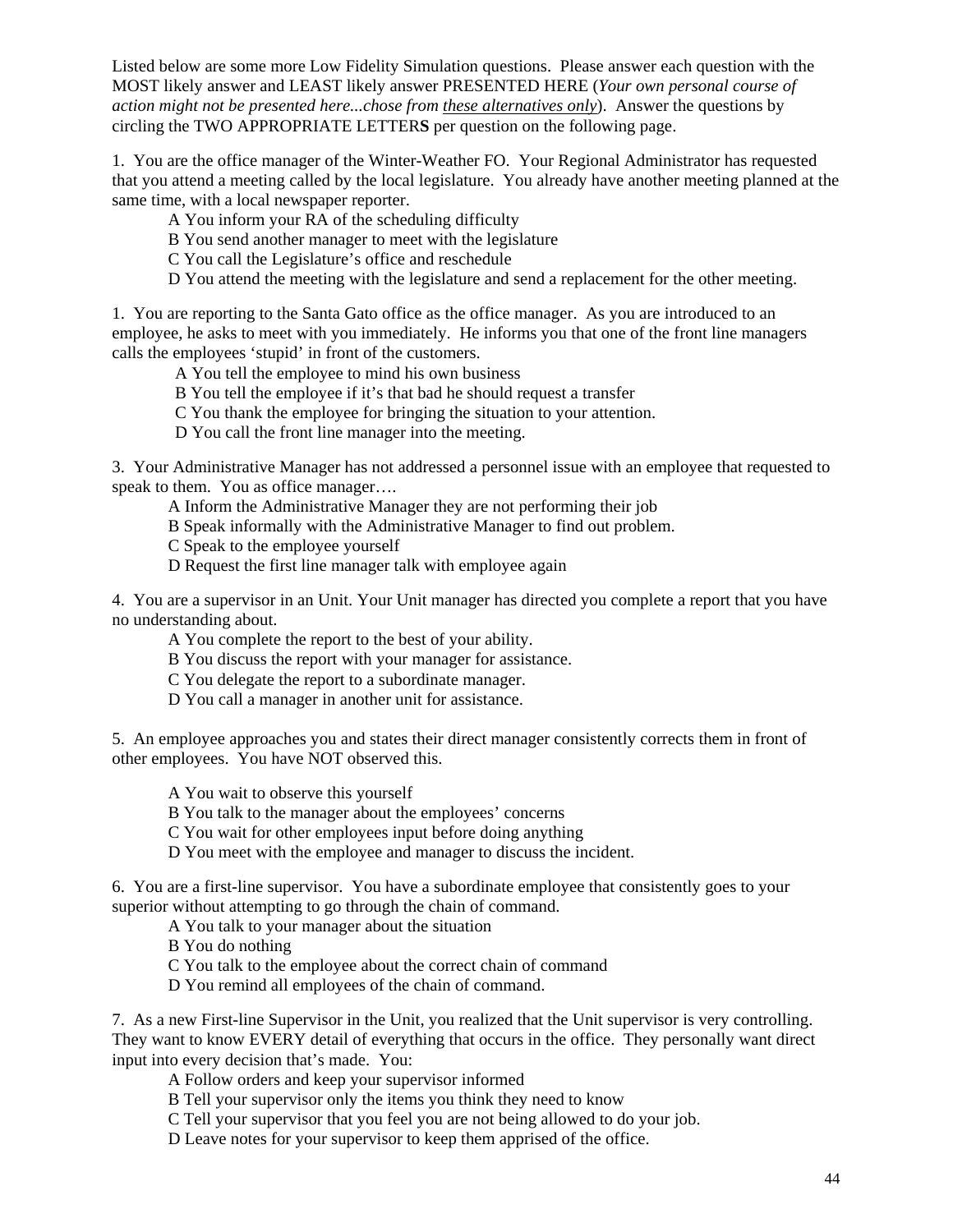8. Two employees have a confrontation in the work area. One of the employees is a Section Supervisor. You as Administrative Manager

A Request a meeting with both employees immediately

B You immediately remove the employees from the work area

C You separate the employees and wait until the end of the day to discuss the incident with them.

D Meet with the manager first then with both the manager and employee.

9. A union Representative arrives at your unit at 8:00 am and demands to speak to an employee that is having performance problems. It's a busy morning, but not too crowded. You as unit manager...

A Allow the union representative to speak with the employee

B Inform the union representative they must return another day

C Inform Union representative they must wait until employees break time

D Inform union representative that you will allow them to speak to the employee this time, but in the future they must notify you before meeting with an employee in your unit on state time.

10. An employee calls in sick for 5 days with bronchitis. You as their manager are aware of the Family and Medical Leave Act of 1993 (FMLA).

A You give them a memo about placing them on FMLA for the days they were off.

B On second day they called in sick, you mailed, by certified mail, a letter and the forms to place them on FMLA for this illness

C You have the attendance clerk handle the FMLA

D You give them a memo upon their return giving them the option to use FMLA

ANSWER SHEET (Circle your MOST **and** LEAST likely choice for each of the preceding questions)

| Most LIKELY                                      |       | <b>LEAST LIKELY</b> |           |              |        |
|--------------------------------------------------|-------|---------------------|-----------|--------------|--------|
| abcde<br>1.                                      |       |                     | abcde     |              |        |
| 2.<br>abcde                                      |       |                     | abcde     |              |        |
| 3.<br>abcde                                      |       |                     | abcde     |              |        |
| abcde<br>4.                                      |       |                     | abcde     |              |        |
| 5.<br>abcde                                      |       |                     | abcde     |              |        |
| 6. abcde                                         |       |                     | abcde     |              |        |
| 7. abcde                                         |       |                     | abcde     |              |        |
| 8. abcde                                         |       |                     | abcde     |              |        |
| 9.<br>abcde                                      |       |                     | a b c d e |              |        |
| 10. a b c d e                                    |       |                     | abcde     |              |        |
| OUR <i>agreed</i> upon correct answers $\odot$ : |       |                     |           |              |        |
|                                                  |       | 9.OI                |           | ੲ            | ٩S     |
|                                                  | ੲ     | P 6                 |           |              | ٩ŀ     |
|                                                  | P     | 9. S                |           | P            | ٩Έ     |
|                                                  | P     | ÞΖ                  |           | ٩            | ÞΈ     |
|                                                  | ٩     | ર પ્ર               |           |              | ੲ⊺⊺    |
|                                                  | лтамп | <b>TIKETA</b>       |           | линг         | FIKETA |
|                                                  |       | LEAST               | 1¤0M      | <b>LEAST</b> | ‡soM   |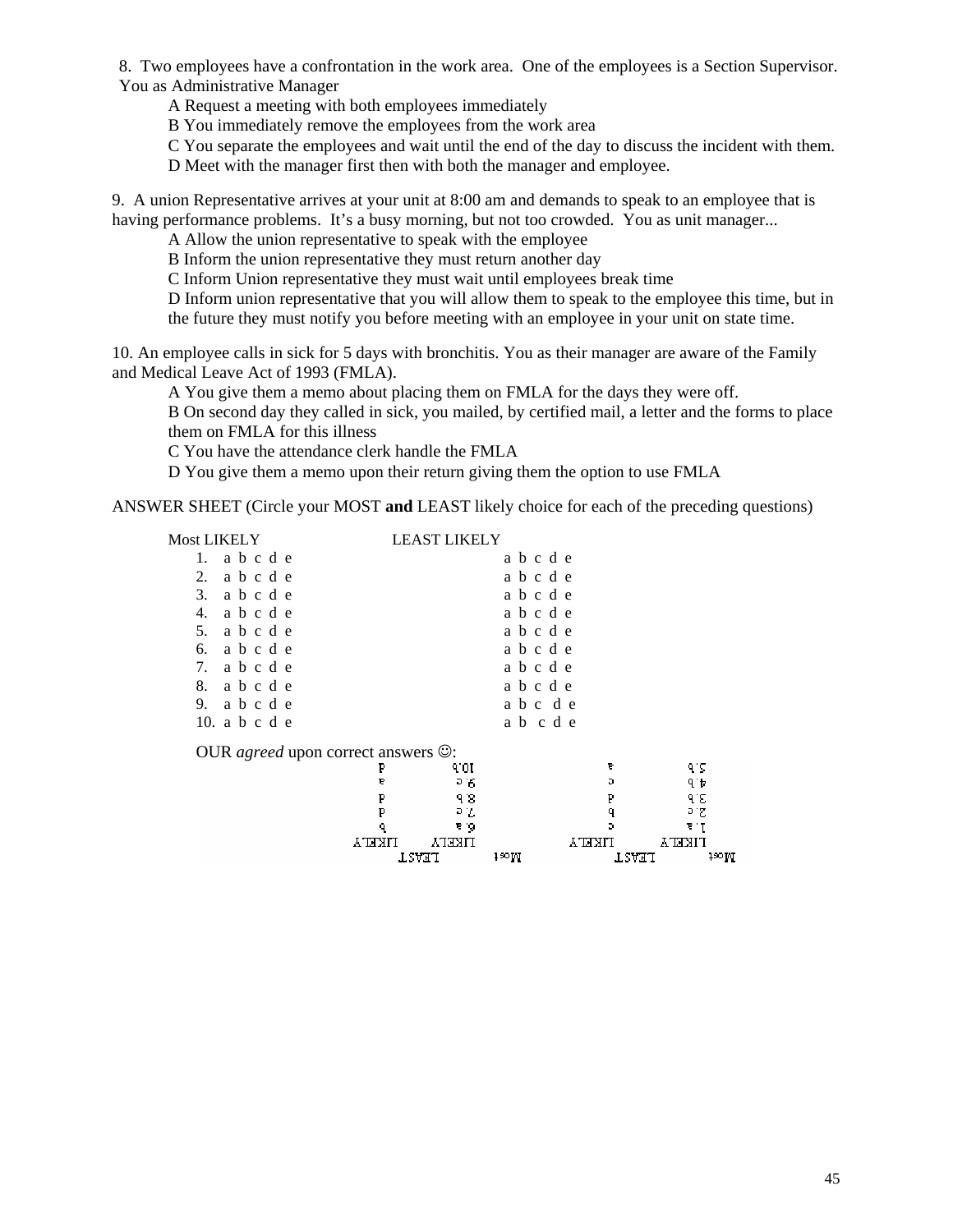

#### **EEO AT-A-GLANCE**  UNDER THE EEO UMBRELLA

Like this Manager I Exam, many DMV Job Announcements list the job requirements of "Knowledge of the Department's Equal Employment Opportunity Processes" and the "Ability to Effectively contribute to Equal Employment Opportunity." The Department's EEO Program has many facets and many tools. The more expert one becomes at using these tools, both creatively and typically, the more one is able to EFFECTIVELY contribute to the Program.

It would (and does) take volumes and volumes of legal documents to FULLY discuss, describe and delineate the totality of EEO at DMV; it's depth and breadth. But in general, within DMV, the following topics or areas are *loosely* considered to come under the umbrella of "EEO" policies, procedures or *tools*.

BRIEFLY, the policy states:

## **3.210 Equal Employment Opportunity Performance Evaluation**

It is the policy of this department to ensure compliance with state and federal laws pertaining to equal employment opportunity (EEO) and upward mobility, and that resulting departmental programs and policies are upheld and supported by supervisory and management personnel.

All supervisors and managers shall be held directly accountable for performance of their equal employment opportunity and upward mobility responsibilities. Their performance and/or compliance shall be evaluated and documented on an annual basis.

Under the EEO Umbrella (Though NOT necessarily under the EEO office itself), the following areas are of vital interest to DMV employees:

## **Equal Employment Opportunity:**

Provides equal access to all available jobs and training, under equal terms and conditions, and with equal benefits and services, in the absence of actions, policies, and practices which differentiate among applicants and employees on the basis of race, color, national origin, sex, age, and religion. (This includes equality in recruitment, hiring, layoff, discharge, recall, promotion, training, responsibility, wages, sick leave, vacation, overtime, insurance, retirement and pension benefits, and breaks.)

As part of the Equal Opportunity Program, the DMV strives to maintain an environment, which is free from harassment. Incidents of harassment will be regarded extremely seriously and can be grounds for disciplinary action up to and including dismissal. All employees of this Department are responsible for helping to ensure that individuals do not suffer any form of harassment.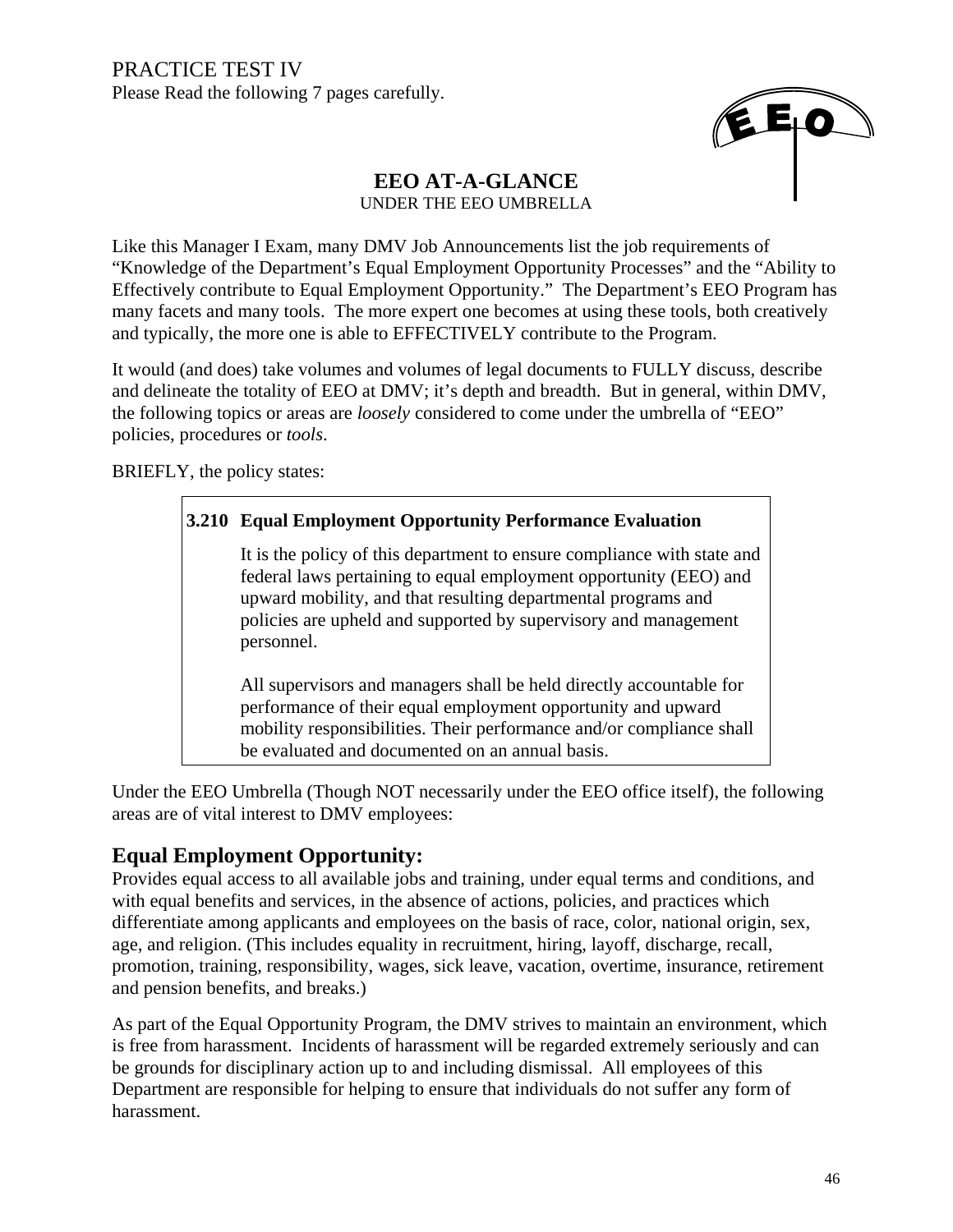Harassment can be a source of great stress to an individual and is likely to cause them to feel isolated with repercussions to their mental and physical health. Harassment may occur when a supervisor or Manager uses their position unreasonably. Harassment may equally occur, for example, between employee to employee.

## Sexual Harassment

Harassment of any kind is bothersome, demeaning, irritating, and annoying behavior. Sexual harassment is specifically harassment of a sexual nature. Most sexual harassment is simply disrespectful behavior towards others. The involved parties can be men or women; supervisors, subordinates or peers.

Sexual Harassment may be defined as -

Any unwanted sexual attention, through verbal or physical advances, or sexually derogatory or discriminatory statement or act made by someone in the Department environment such as the following -

Sexual assault

Unnecessary and unwelcome physical contact, touching or patting

 Sexually suggestive and unwelcome comments or derogatory remarks including any regarding the sexual orientation or preference of an individual

Compromising invitations or presents

Unwanted requests or demands for sexual encounters

Indecent exposure

 Sexual graffiti or displays of pornographic or degrading pictures or objects including sexually oriented displays on computer screens

Aggressively foul language

 Any comments which imply that gender or sexual orientation impairs the person's ability Incitement to any of the above.

#### **Hostile Work Environment-defined**

A hostile environment is one in which unwelcome conduct of a sexual nature creates an intimidating, offensive or disruptive work environment. Conduct of a sexual nature may consist of sexually explicit behavior or comments, sexual innuendo or behavior or comments that are sex-based and directed against someone because of his or her gender. Examples of this conduct may include sexually explicit talk or emails, sexually provocative images, comments on physical attributes or inappropriate touching.

#### **Risky Behaviors - Verbal**

The following behaviors may contribute to creating a hostile environment if they are unwelcome:

 derogatory comments of a sexual nature or based on gender comments about clothing, personal behavior, or a person's body

sexual or gender-based jokes or teasing

requests for sexual favors

repeated requests for dates

terms of endearment, such as "honey," "dear," "sweetheart," "babe"

references to an adult as "girl" or "boy," "doll" or "hunk"

sexual innuendoes or stories

grunts, wolf whistles, catcalls, hoots, sucking noises, lip-smacks and animal noises

tales of one's partner's sexual inadequacies or prowess

tales of sexual exploitation

graphic descriptions of pornography

obscene phone calls or emails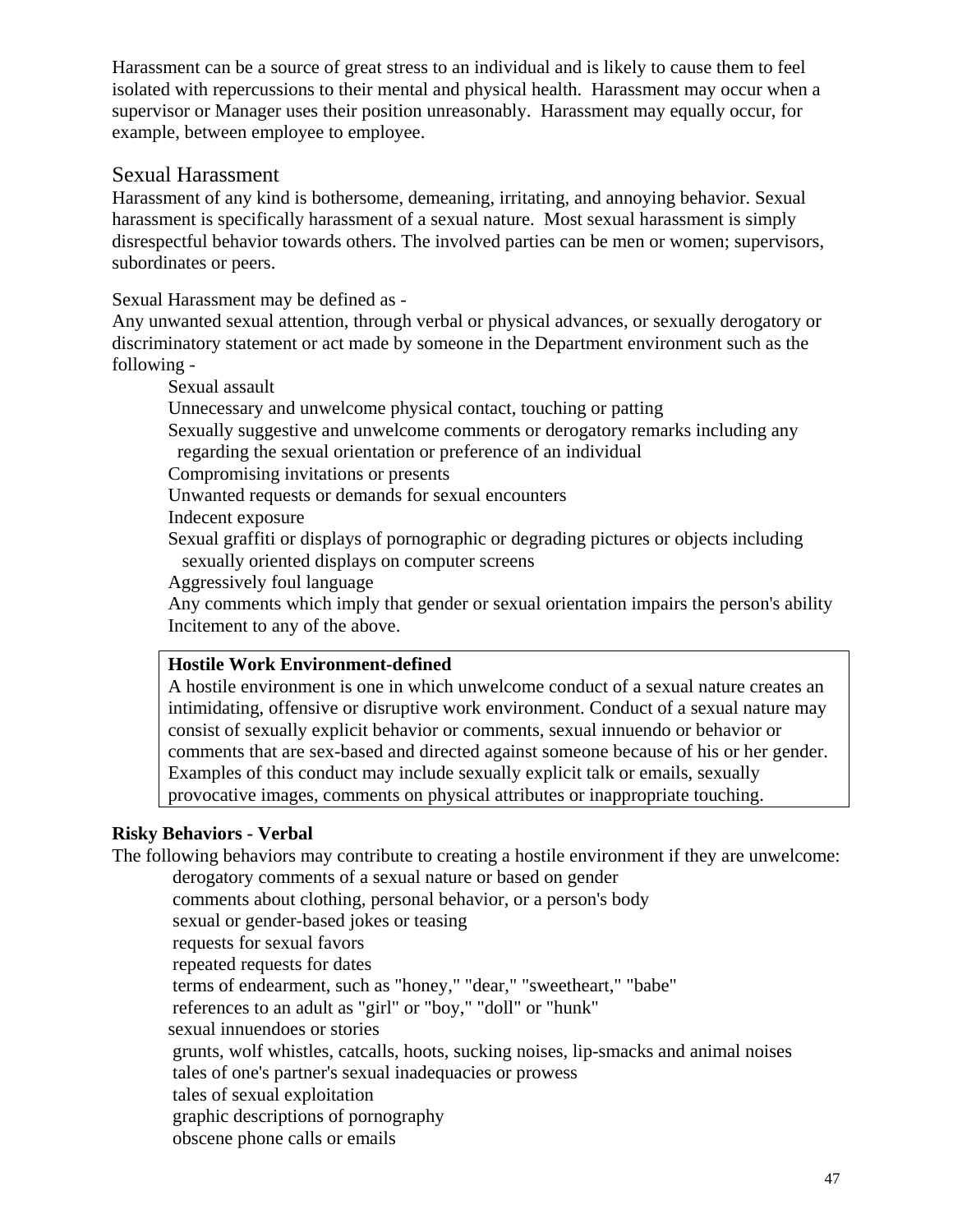lies or rumors about a person's personal or sex life puns such as turning work discussions to sexual topics

#### **Third Party Harassment**

Persons offended by a hostile work environment need not be direct participants or targets of the hostile behavior. They can be third parties.

The most critical factor in determining if behavior is sexual harassment is whether it is unwelcome. The workplace is not an entirely free and voluntary environment, and people have to work at designated locations in proximity to each other. In these circumstances, behavior that is comfortable between direct participants may be unwelcome to others close by (third parties) who cannot avoid observing it.

**Racial Harassment** may be defined as Any unwanted racially derogatory statement or act such

as: Physical assault or unwelcome physical contact Threats or verbal abuse Derogatory racial remarks or name-calling Insults or racist jokes Racist graffiti, objects or pictures Any comments which imply that race impairs the person's ability Incitement to any of the above.

## **DISCRIMINATION**

Title VII of the Civil Rights Act of l964 protects individuals against **employment discrimination** on the basis of **national origin** as well as race, color, religion and sex. No one can be denied equal employment opportunity because of **birthplace, ancestry, culture, or linguistic characteristics** common to a specific ethnic group. Equal employment opportunity cannot be denied because of **marriage or association** with persons of a national origin group; **membership or association** with specific **ethnic promotion groups**; **attendance or participation in schools, churches, temples or mosques** generally associated with a national origin group; or a **surname associated with a national origin** group.

Employers have a responsibility to maintain a workplace free of national origin harassment. Employers may be responsible for any on-the-job harassment by their agents

## **Employee Discipline**

*Employees are DMV's most valuable assets.* As such, it is extremely important to guide all employees towards the establishment of desirable work habits. This is often the most challenging part of management. To reach that goal the department uses a method of standardized progressive discipline.

- Guide to Employee Discipline (ADM 1289, rev. 7/99). This booklet provides most information necessary to correct employee behavior or, when necessary to follow through with discipline and/or adverse action.
- Drug Free Workplace: A Supervisor's Guide (ADM 1279). This pamphlet is helpful in situations where substance abuse may be an issue
- Preventing Sexual Harassment (EXEC 31). This booklet provides specific invaluable information regarding this topic.
- Employee Rights and Responsibilities pamphlet (ADM 134)
- Violence in the Workplace (ADM 8006)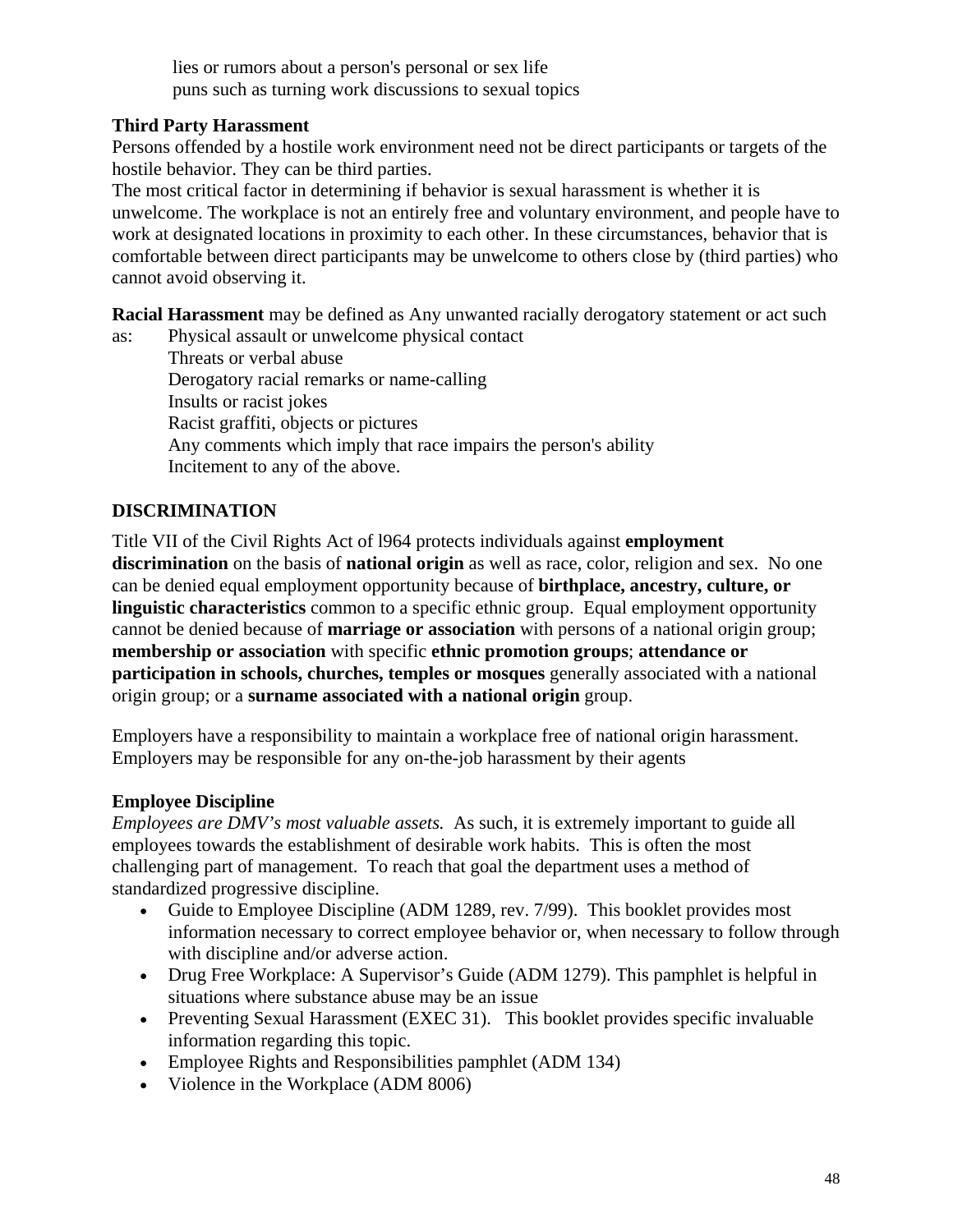#### **Employee Assistance Program (EAP)**

The EAP is a service designed to help you manage life's challenges. Everyone needs a helping hand once in a while, and your EAP can provide it. EAP can refer you to professional counselors and services that can help you resolve emotional health, family, and work issues.

#### **UPWARD MOBILITY**

Upward Mobility: A series of steps or programs which provide for the preparation and promotion of qualified or qualifiable candidates. Underlying premise is to assist employees in meeting the Minimum Qualifications (MQ's) for entrance into an examination. A primary tool by which Equal Opportunity Goals may be reached at all levels.

#### **REASONABLE ACCOMMODATION**

Under the Americans with Disabilities Act, supervisors might be called upon, at any point in the employment relationship, to provide reasonable accommodations so that an employee can perform the essential functions of his/her job. If the supervisor does not understand the essential functions of the job in question, an appropriate analysis of a reasonable accommodation request is not possible.

Reasonable Accommodation Definition: Steps taken to alter the working environment, in order to allow physically or mentally disadvantaged employees to perform job duties to the fullest extent possible.

A request for reasonable accommodation is the process which authorizes a manager to provide justifiable adjustments to the job requirements for any employee of disability. The modifications may be to the job duties, work settings or to purchase specialized equipment that will enable the employee to perform their normal daily job requirements. To initiate a reasonable accommodation, provide the employee with form Exec 96 (Request for Reasonable Accommodation).

#### **Family Medical Leave Act (FMLA)**

FMLA is a federal law administered by the U.S. Department of Labor. It provides up to twelve (12) weeks of unpaid, job protected leave to eligible employees for certain qualifying events. If an employee has (or expects to have) repetitive absences for:

- the birth and care of a newborn child,
- the care of a newly adopted child,
- the care for an immediate family member (spouse, child or parent, not parent-in-law) with a serious health condition.
- a serious medical condition of the employee when the employee is unable to work because of the condition, the supervisor must assume the employee is eligible for FMLA benefits.

When a supervisor has identified that an employee may have a qualifying FMLA event, it is their responsibility to provide the FMLA Kit (DMV 1280s) to the employee and have the employee sign an acknowledging receipt.

## **Disability and Reasonable Accommodation**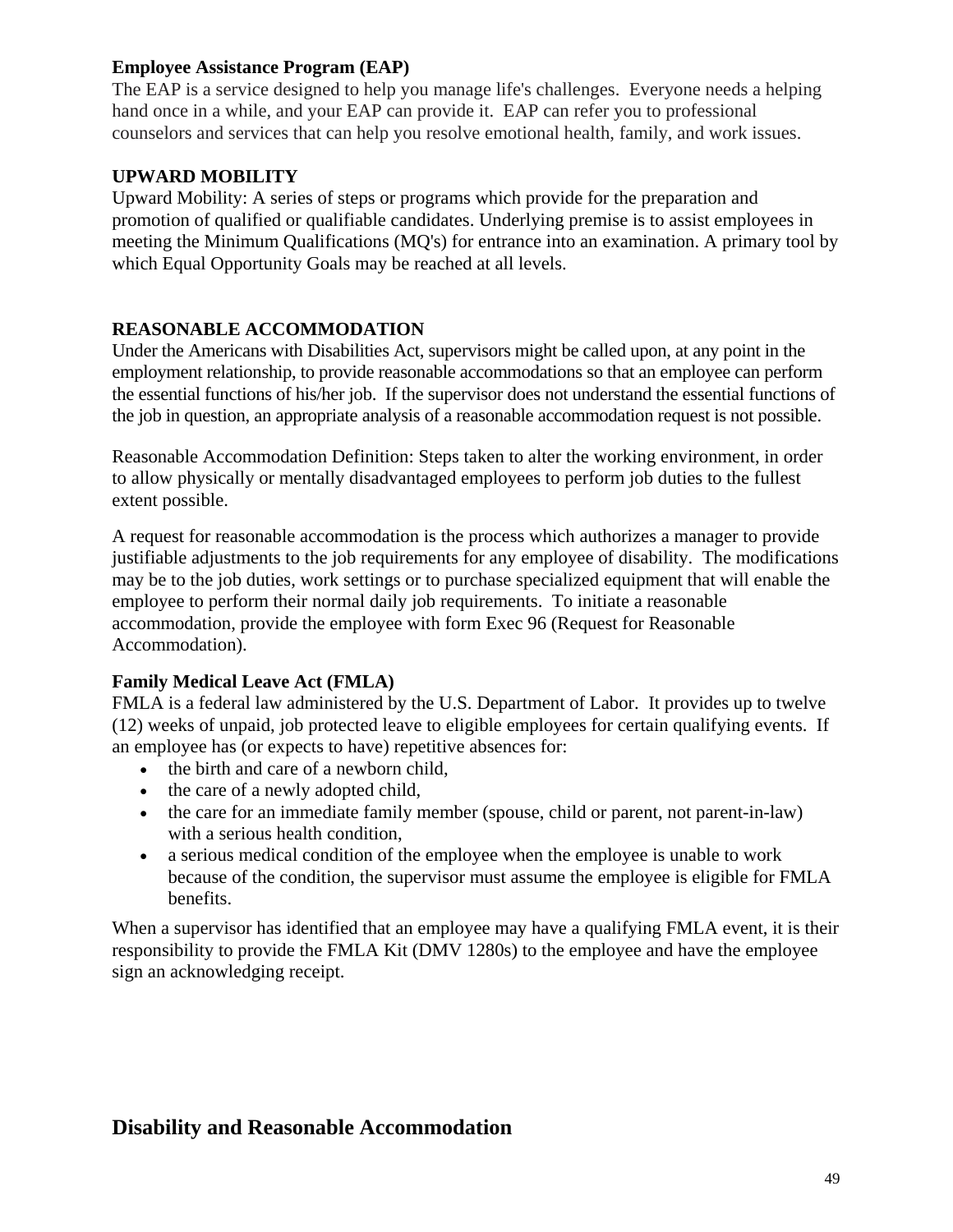It is the department's policy that discrimination on the basis of disability in its hiring or employment practices deprives the department of a rich source of diversity, and deprives members of the disabled community of the opportunity to lead a full life through employment that makes the most of their skill, education and experience. To that end, the department provides reasonable accommodation to the known physical or mental disabilities of its employees.

## **DMV'S ZERO-TOLERANCE POLICY ON VIOLENCE IN THE WORKPLACE POLICY**

It is the policy of this department that any violent acts or threats against another person's life, health, well-being, family or property, directly or indirectly, regardless of intent, made to or by any DMV employee are

entirely unacceptable. Such acts, if caused by a DMV employee, will result in adverse action up to and including dismissal from State service. This policy applies to any threats or acts of violence made on DMV property, at DMV events, or under other circumstances that may negatively affect DMV's ability to conduct its business.

## **Mentoring/ Succession Training**

Mentoring--from the Greek word meaning enduring--is defined as a sustained relationship between a youth and an adult. Through continued involvement, the adult offers support, guidance, and assistance as the younger person goes through a difficult period, faces new challenges, or works to correct earlier problems. In particular, where parents are either unavailable or unable to provide responsible guidance for their children, mentors can play a critical role.

The two types of mentoring are natural mentoring and planned mentoring. Natural mentoring occurs through friendship, collegiality, teaching, coaching, and counseling. In contrast, planned mentoring occurs through structured programs in which mentors and participants are selected and matched through formal processes.

In 2006, a video from The Director discussed Mentoring and **Succession Training.** To paraphrase,

As a result of the aging of the "Baby Boomer" generation, many managers, supervisors, and Lead Technicians will be eligible for retirement in the next few years. A Succession Training Program can help Identify & develop people for promotion, to fill the void that will be created by these retirements. A Succession Training Program tries to attract those with the greatest potential for assuming future leadership positions.

Succession planning is nothing more than having a systematic process where managers identify, assess and develop their staff to make sure they are ready to assume key roles within the Department. The subject matter such a program should cover:

- 1. Leadership & Character
- 2. Communication
- 3. Human Relations
- 4. Analysis & Decision Making
- 5. Delegation & Team Building
- 6. Planning & Organizing
- 7. Maximizing Human Resources
- 8. Customer Service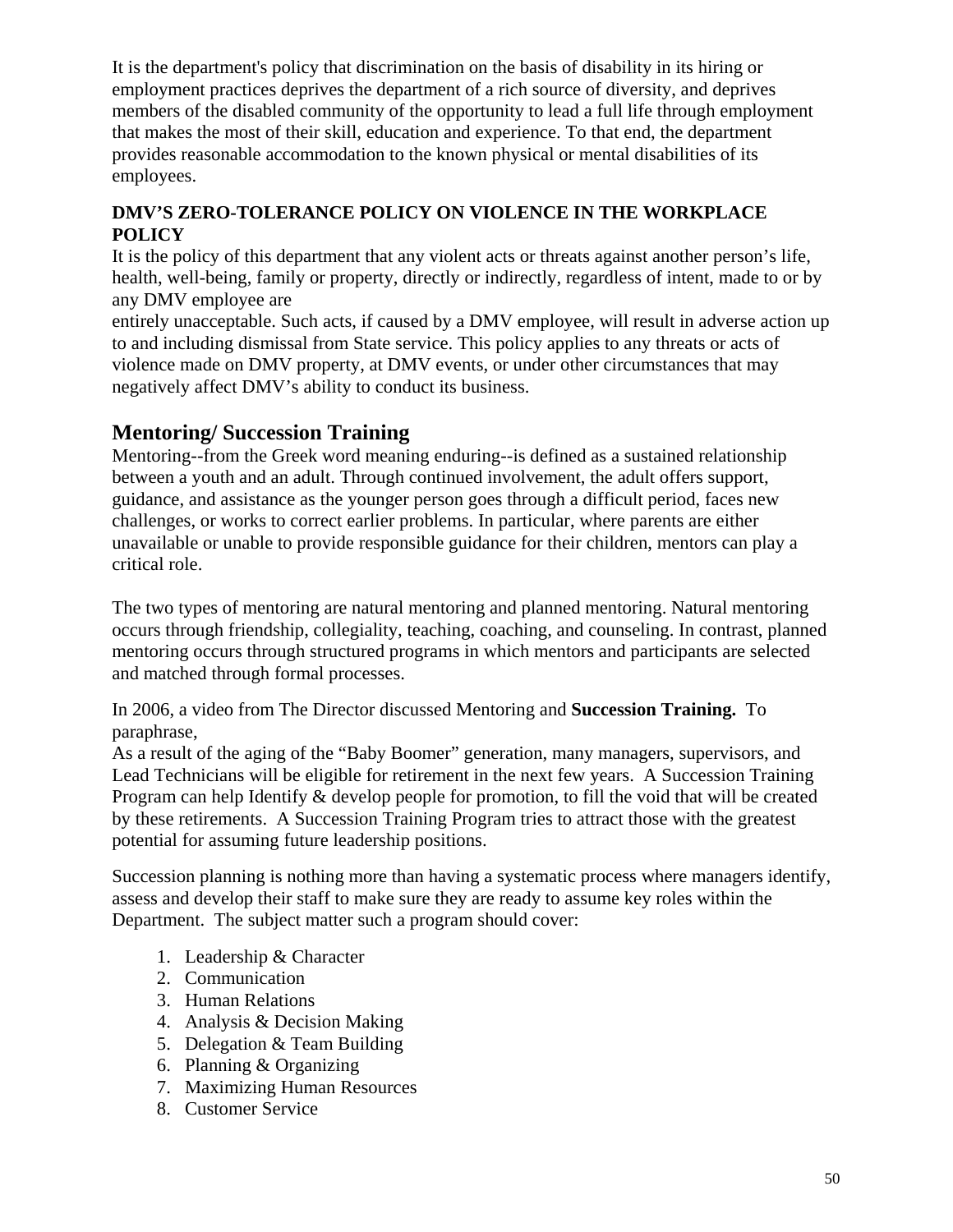## **RESPECT**

R - E - S - P - E - C - T. Aretha Franklin reminded us how to spell it, but a lot of us need coaching on how to show it. In both personal and political relationships the failure to treat each other with respect is generating incivility, contempt and violence.

There's an important distinction between respecting a person in the sense that we admire and hold that person in especially high esteem and treating others with respect. **While respecting others is desirable, respectfulness is morally mandatory**. Thus, people of character treat everyone with respect, even those who are not personally respectworthy.

The way we behave toward others is an expression of **our** values and character. Thus, we should treat others with respect, not because they have a right, but because we have a moral duty to do unto others the way we want them to do unto us. Again, it's not because they deserve it, but because **doing less would diminish our own character**.

-From the Josephson Institute of Ethics

## **Mediation**

The State Employee Mediation Program (SEMP) offers a voluntary, confidential, collaborative problem solving process where disputing parties have an opportunity to discuss their issues and generate mutually satisfying agreements. Unlike many other dispute or complaint processes where a third party makes a final decision, mediation assists employees and employers in finding their own solutions. It's an effective alternative for managing conflicts in the workplace. During mediation, parties are given an opportunity to give their perspective on the conflict. With the guidance of mediators, the parties eventually communicate directly with each other and begin to develop options for resolving the problem. The mediation process not only addresses current problems, it also provides assistance in developing ways to resolve future disputes.

## **SOME** of the EEO Responsibilities of DMV Supervisors:

remains fully aware of their progress (or their lack of progress).

## **Performance Appraisals and Probationary Reports Performance Appraisals**

Management is responsible for appraising the work of all employees on a regular basis. Nonprobationary employees must be provided with a performance appraisal annually. For rank and file employees, the annual performance appraisal is provided on an Individual Development Plan (STD 637). Manager and supervisor performance is reported on the Supervisory/Managerial Performance Appraisals *Field Operations Division* (ADM. 1296F). Copies of the completed forms must be sent to HRB as they are part of the formal personnel file. If a manager/supervisor is attempting to inform an employee of undesirable behavior, it is appropriate to provide additional performance appraisals on a regular basis so that the employee

# **Harassment**

Supervisors employed by California Department of Motor Vehicles exercise authority on behalf of the employer, which gives them important additional responsibilities regarding sexual harassment.

The California Fair Employment and Housing Act defines "Supervisor" as any individual having the authority, in the interest of the employer, to hire, transfer, suspend, lay off, recall, promote, discharge, assign, reward, or discipline other employees, or the responsibility to direct them, or to adjust their grievances, or effectively to recommend that action, if, in connection with the foregoing, the exercise of that authority is not of a merely routine or clerical nature, but requires the use of independent judgment.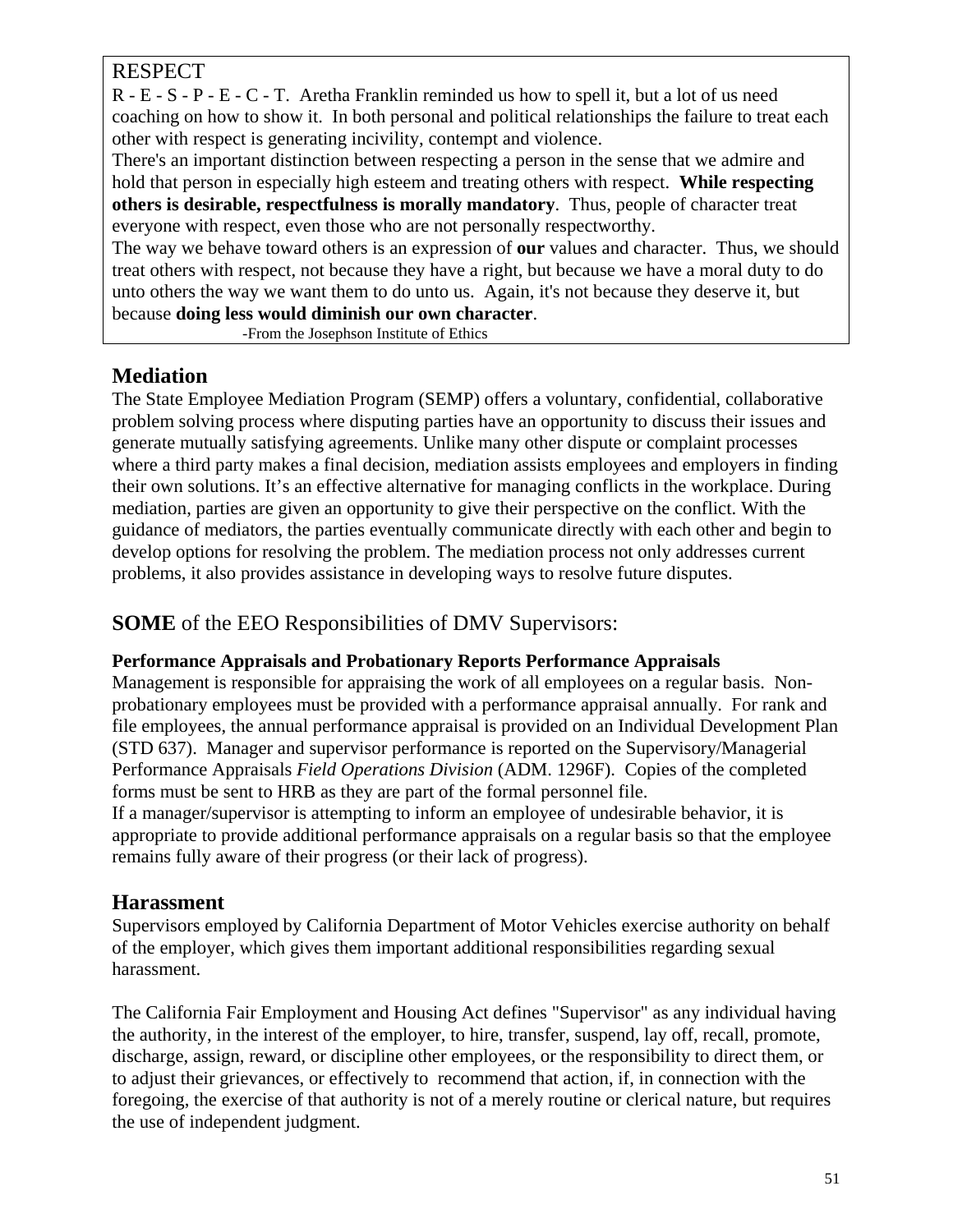## **Supervisors' Responsibilities in Harassment Complaint PREVENTION:**

There are many things you, as a supervisor, can do towards preventing harassment before it occurs:

Discourage behavior which may be discriminatory or harassing - such as offensive remarks or demeaning verbal, written or visual jokes directed toward individuals or groups. You, personally, can set an example by being a model of the type of behavior standards you expect from your employees. Within your area of responsibility, try to create an atmosphere in which people feel comfortable addressing issues and participating in problem solving.

The law requires those in positions of authority to take action if they know or should have known of discriminatory behaviors. This means you do not need to wait for a complaint to be filed before taking action. If you become aware of a harassing or discriminating situation, take action immediately to stop the inappropriate behavior.

Ensure that all employees complete required training and receive a copy of the sexual harassment and non-discrimination policies. Be sure that everyone is familiar with and understands the DMV's complaint procedures and are aware of their rights and responsibilities. This includes informing employees that they have a right to a harassment-free environment and an obligation to report any incidences of sexual harassment that they may experience or witness, without fear of reprisals for doing so.

This is not a complete accounting of EEO policies, procedures and tools. Nor is it a complete description of Supervisory responsibilities as they relate to EEO. (This could barely be considered a LIST of these topics). However, as with all of our training materials, it may illuminate WHAT YOU DON'T KNOW…the areas in which you need to study further before you're prepared for a QAP OR an assignment as a DMV Supervisor/Manager.

\_\_\_\_\_\_\_\_\_\_\_\_\_\_\_\_\_\_\_\_\_\_\_\_\_\_\_\_\_\_\_\_\_\_\_\_\_\_\_\_\_\_\_\_\_\_\_\_\_\_\_\_\_\_\_\_\_\_\_\_\_\_\_\_\_

#### **Questions based on these last 7 pages of EEO Information:**

- 1. According to the FIRST Paragraph concerning EEO:
	- a. Knowledge of EEO information is an unimportant part of a Supervisor's job
	- b. Very few Job Positions have anything to do with the DMV EEO Program
	- c. There are many components to DMV's EEO Program.
	- d. All of the above.

 $\mathbb{R}^n$ 

2. According to the final Paragraph concerning EEO:

 This is a very comprehensive compilation of DMV Information. A. = True  $B = False$ 

3. According to this EEO information this is an incomplete listing of Supervisory EEO Duties.  $A=True$ 

 $B = False$ 

- 4. Which of the following, according to the presented material, can constitute
	- a. Sexually explicit talk or emails
	- b. Sexually provocative images
	- c. comments on physical attributes
	- d. All of the above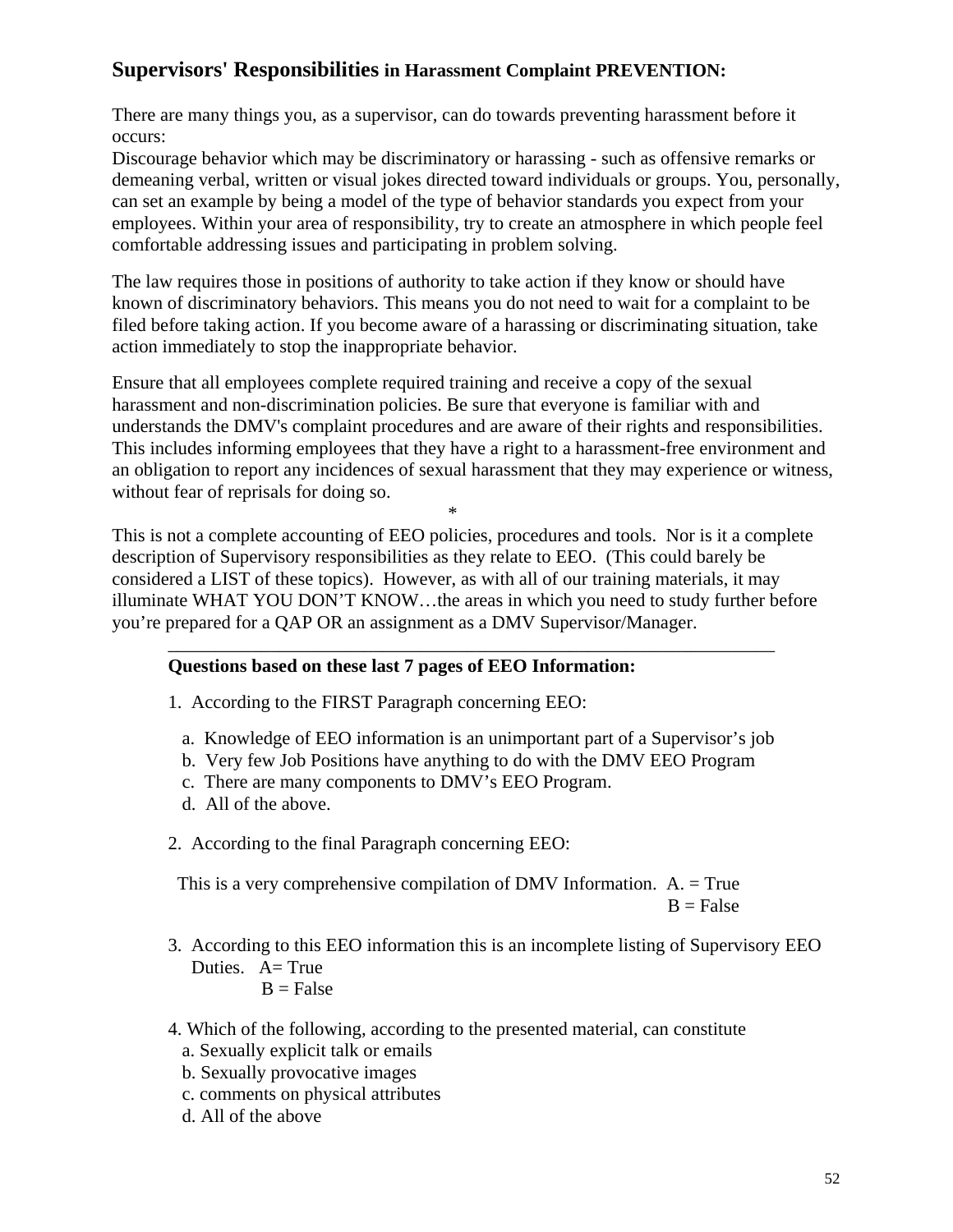For the purpose of the following questions, you ARE the Manager in charge of the employees in each example.

5. It's a barely busy Tuesday morning and one of your LRE's approaches you and indicates that they feel one of their Supervisors has created a hostile work environment. At that moment you are MOST LIKELY TO \_\_\_\_\_\_\_\_\_\_\_\_ and LEAST Likely to \_\_\_\_\_\_\_\_\_\_\_\_\_\_.

- a. Explain the chain of command and direct the employee to speak to the Supervisor.
- b. Tell the employee they should be discussing this with the EEO Officer in Sacramento.
- c. Ensure privacy of your discussion, and listen carefully to the employee.
- d. Tell the employee that you will arrange a time when you, the employee and the Supervisor in question can sit down together and discuss their complaint.

In question 5, you decide that DMV Mediation is the best solution to the problem between the LRE and the Supervisor. Once you've made that decision,

- 6. You would most likely \_\_\_\_\_\_\_\_ 7. You would least likely: \_\_\_\_\_\_\_\_\_
- a. Contact a Mediator from outside of DMV, to insure impartiality.
- b. Discuss Mediation with both employees, attempting to get both to voluntarily agree to Mediation.
- c. Set up a Mediation session and direct both employees to attend.
- d. Have the employee complete a written complaint form.

**EEO ANSWER SHEET…Sort of…**  1. C 2. B. 3. A 4. D 5. C, A. 6. B. 7. C

NOW…Let's look at some of the answer-logic and an example of scoring…sort of…

1. The words 'Many components' in the question *mirror* the words 'Many facets' in paragraph 1, and 'c' is the answer. We tried to slip the 'UN' in unimportant into answer a, hoping to get some quick reader to bite. Answer b is obviously WRONG from the 'Many job announcements and requirements."

2-4 are fairly self-explanatory…

5. "C" is easy, as a most likely. 'A' is a good LEAST likely, because you're sending the employee right back to the person they're probably complaining about! "b" means you HAVEN'T tried to solve the problem at the lowest possible level, and 'd' is being NOT immediately responsive to the problem, plus a couple of other problems… The SCORING for Question #5 *might* look something like:

| <b>MOST LIKELY</b> | <b>LEAST LIKELY</b> | <b>SCORE</b> |
|--------------------|---------------------|--------------|
| C(5)               | A(5)                | 10           |
| C(5)               | B(4)                | 9            |
| C(5)               | D(3)                | 8            |
|                    |                     |              |
| A(0)               | C(0)                |              |
| A (0)              | B(4)                |              |
| A(0)               | D(3)                | 3            |
|                    |                     |              |
| B(4)               | C(0)                |              |
| B(4)               | A(5)                | 9            |
| В<br>(4)           |                     |              |

Etc….

If you want top score, put the correct Most likely AND the correct LEAST likely in the cotrrect spot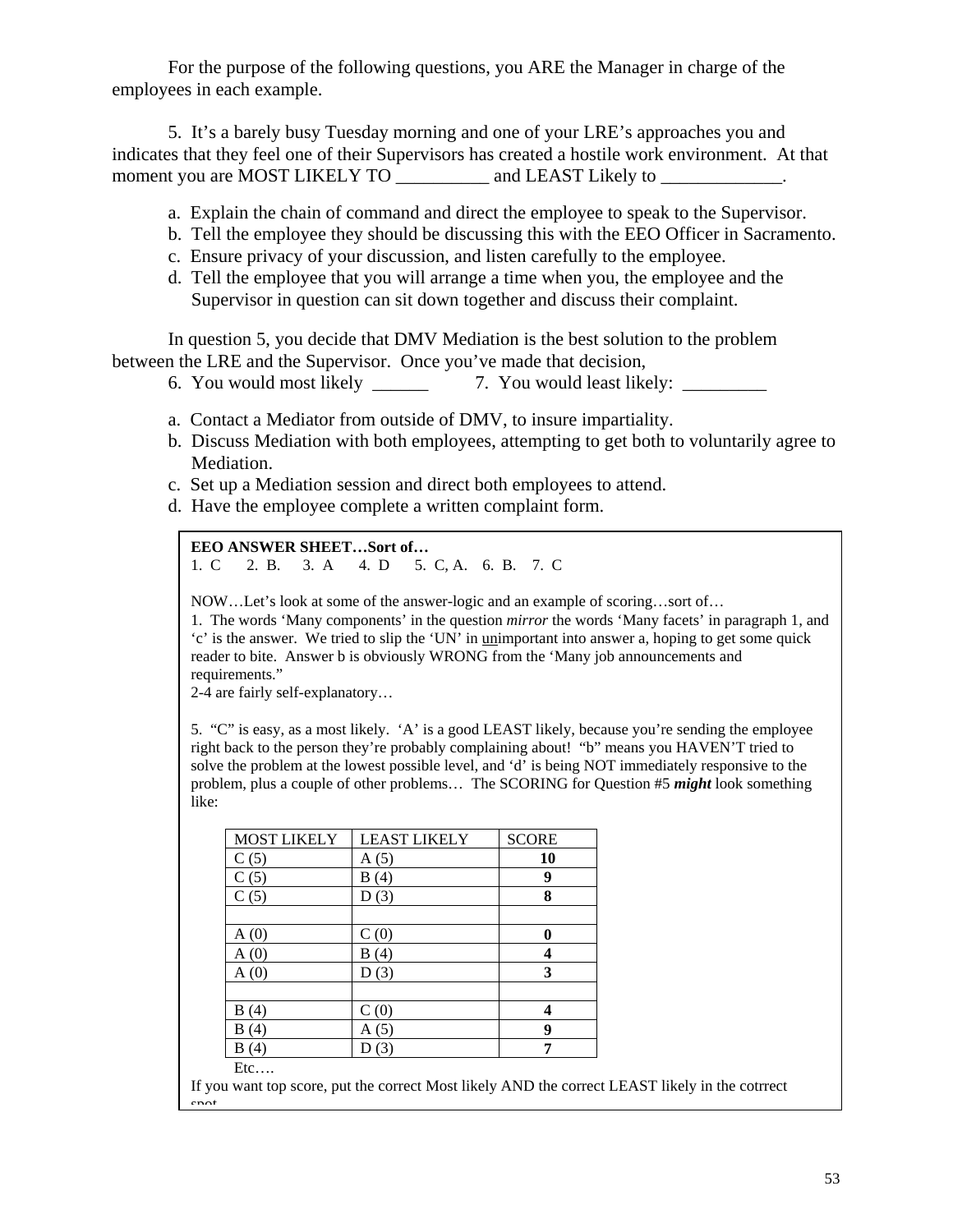# PRACTICE TEST V: Prioriti*ZING*!

Setting priorities and responding to them appropriately, is one of two important characteristics that separate Great Supervisors from typical supervisors. (Consistently making valid decisions and following through appropriately is the *other* important characteristic).

Successful Managers and Supervisors *TEND* to assign priorities based upon the following order of importance:

| The Customers*, followed <i>immediately</i> by                                                  |                                                       |
|-------------------------------------------------------------------------------------------------|-------------------------------------------------------|
| The <b>Employees</b> , then                                                                     |                                                       |
| The <b>State of California.</b> (By that, we mean the <b>laws</b> of the State, followed by the |                                                       |
|                                                                                                 | rules of the State, then the                          |
|                                                                                                 | policies of the State, then the                       |
|                                                                                                 | <b>polices</b> of the Department, followed by the     |
|                                                                                                 | procedures of the Department and then the             |
|                                                                                                 | policies of their Region and the                      |
|                                                                                                 | <b>procedures</b> set by Region, and then the         |
|                                                                                                 | polices of their office followed by the               |
|                                                                                                 | <b>procedures</b> within that office and finally, the |
|                                                                                                 | <b>processes</b> established in that office).         |
| NONE of these levels are UNIMPORTANT, but they are to be attended to in <b>order</b> of their   |                                                       |

IMPORTANCE AT ANY GIVEN MOMENT, UNDER THE SPECIFIC **CIRCUMSTANCES AT THAT MOMENT**: that's what we mean by prioritizing.

And in today's DMV, we may have to SHIFT our priorities dozens of times in a day…maybe hundreds of times. We could be in the middle of helping an employee with a **situation**, and a CUSTOMER **problem** pops up. Do you immediately drop what you're doing with the employee to help the customer? MAYBE! And MAYBE NOT; MAYBE BOTH Simultaneously! It depends upon the severity of both problems, the immediacy of both problems, the availability of someone else to handle one or the other, and 50 other what-if's that make up the priorities **at that precise moment in time** (*what if* the situation is a death in the immediate family of the employee? Is that more or less of a priority than a customer who didn't receive their sticker)? Consistently keeping the priorities straight (in order of importance *at that moment*) is the mark of a professional supervisor.

All members of the Department's Management Team are expected to prioritize properly; consistently make correct decisions in a timely manner, without being reminded or directed; and accomplish multiple tasks at the same time. That's the job we signed up for, and the dance we must do daily. (And considering the major changes in store for the DMV over the next 3 years, we'd ALL better break-in some comfortable dancing shoes….)

\* There are often arguments as to which one SHOULD come FIRST; The Customers or the Employees:

>"If there were no customers, there'd be no jobs for the employees"

VS

>"If there were no employees, there'd be no service for the customers."

BOTH positions have SERIOUS merit. However, the most successful and effective Managers and Supervisors TEND to put the customers first, if for no other reason than we work for the government and, as Lincoln said, we are a government "OF the people, BY the people, **FOR the people**". And though we ARE included in that section of 'BY the people', "**FOR the people**" is the ultimate reason for the existence of the Government and the agencies that make up that government.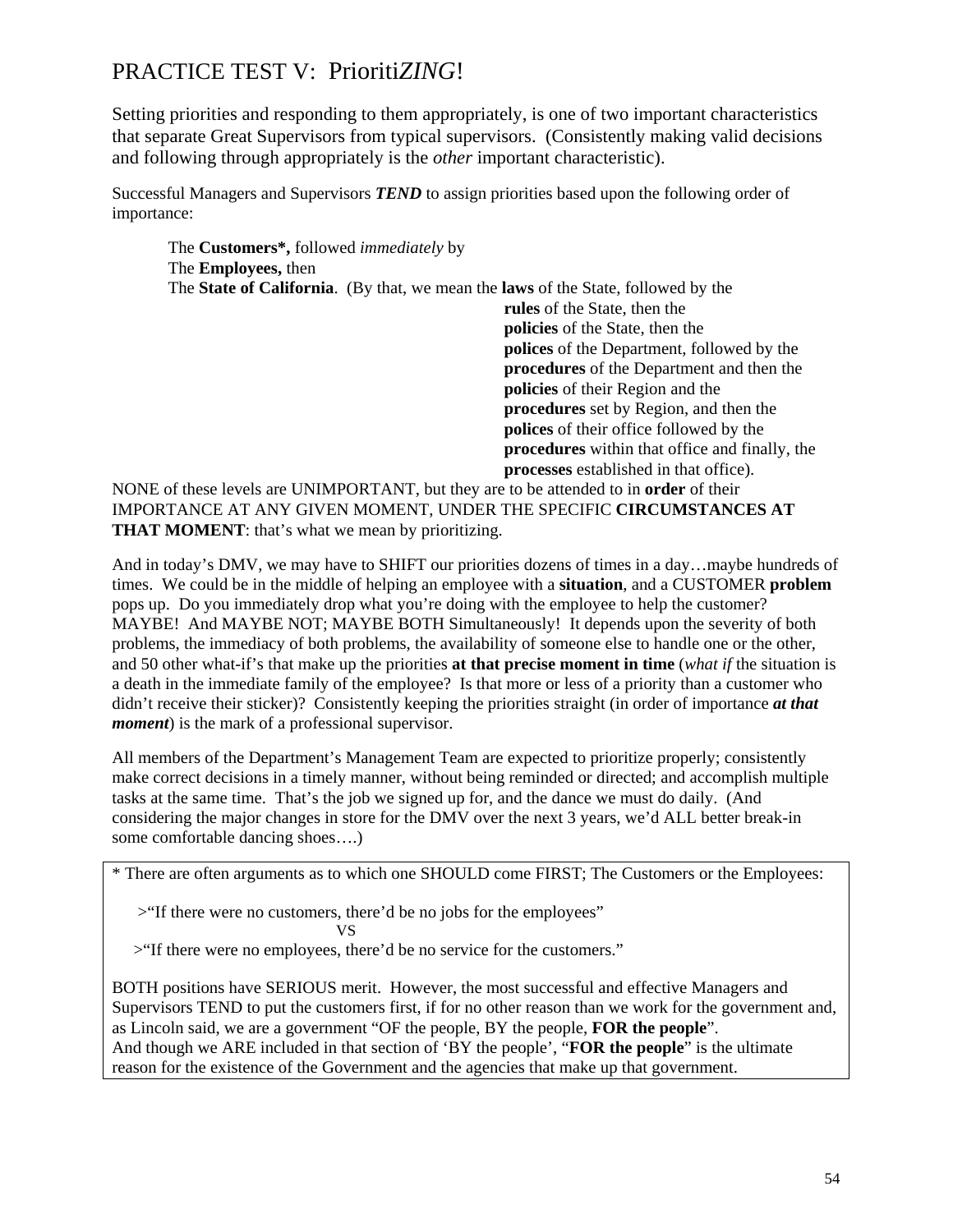## **PRIORITIZING QUESTIONS**

1. You are a Section Manager in the Santa Solo DMV. You arrive at the office as the opening manager at 7:30. The office manager has left a project on your desk that is due tomorrow at 8 am. The control cashier has called in sick, and the back up is not scheduled in until 10 am. The pick up for the deposit is due at 11:00. The other back up is a PI that is scheduled off today. The queue system is non operational.

Which do you deal with first?

- a. Work on the project the office manager left
- b. Prepare the deposit
- c. Call in the PI to prepare the deposit
- d. Call Region to tell them that you can not open the office as the queue is not working.

Which is the last thing that you would do?

2. You arrive at the office at 9:00 am as the late manager. You notice one of your fellow Manager I s is conducting a drive test and they inform you both LREs called in and there are 5 drives waiting. The office manager informs you that the Region Manager is on the phone for you. As you walk to the phone, you hear two employees in the break room yelling at each other. Place in sequential order what you would handle first, second, etc.

 $\frac{1}{\sqrt{2\pi}}$  ,  $\frac{1}{\sqrt{2\pi}}$  ,  $\frac{1}{\sqrt{2\pi}}$  ,  $\frac{1}{\sqrt{2\pi}}$ 

- a. Talk with the Region Manager
- b. Go to the break room to see what the problem is with the 2 employees.

\_\_\_\_\_\_\_\_\_\_

c. Go conduct drive tests.

3. It's 9:20 am and you receive an email from the Office Manager informing you that you have to prepare training on Vehicle Verifications for the Wednesday training tomorrow. You have 1 probationary report left to write for one of your employees that is due today. The office manager has informed you that a technician that action is being taken on needs to have their cashier's technique observed and documented. You are scheduled to meet with the local driving school in 40 minutes concerning the driver education certificates. What would you do first?

- a. Work on the training
- b. Observe the cashier's technique then prepare report.
- c. Contact the driving school and reschedule
- d. Complete probationary report
- e. Ask the control cashier to observe the cashier and prepare documentation on what was observed.

What would you do next?

- 4. The RS 6000 computers just went down. There are 55 customers in the queue, waiting for service, and the wait time just reached 45 minutes. There are 20 customers waiting at the Start Here station to get a ticket. An employee wants to discuss their critical discrepancy with you, as they do not feel that the check is unacceptable. Region just called and wants to know the status of the March of Dimes fund raiser . What are the two things you would do first?
	- $\frac{\&}{}$
- a. Call CPD to find out problem with computers
- b. Tell Start Here to just hand out tickets to the customers waiting
- c. Tell the employee with the discrepancy you will talk to them later.
- d. You tell Region the computers are down and you will provide the information on the fund raiser after the system is operational.
- e. You tell Start Here to tell all of the customers in line that the computers are down and you don't know when they will be operational.
- f. You have the Control Cashier contact CPD
- g. You have the employees at the window start scanning the lobby to assist the customers as best you can.

What are the two things you would NOT do?  $\qquad \qquad \qquad \qquad \qquad \& \qquad \qquad \&$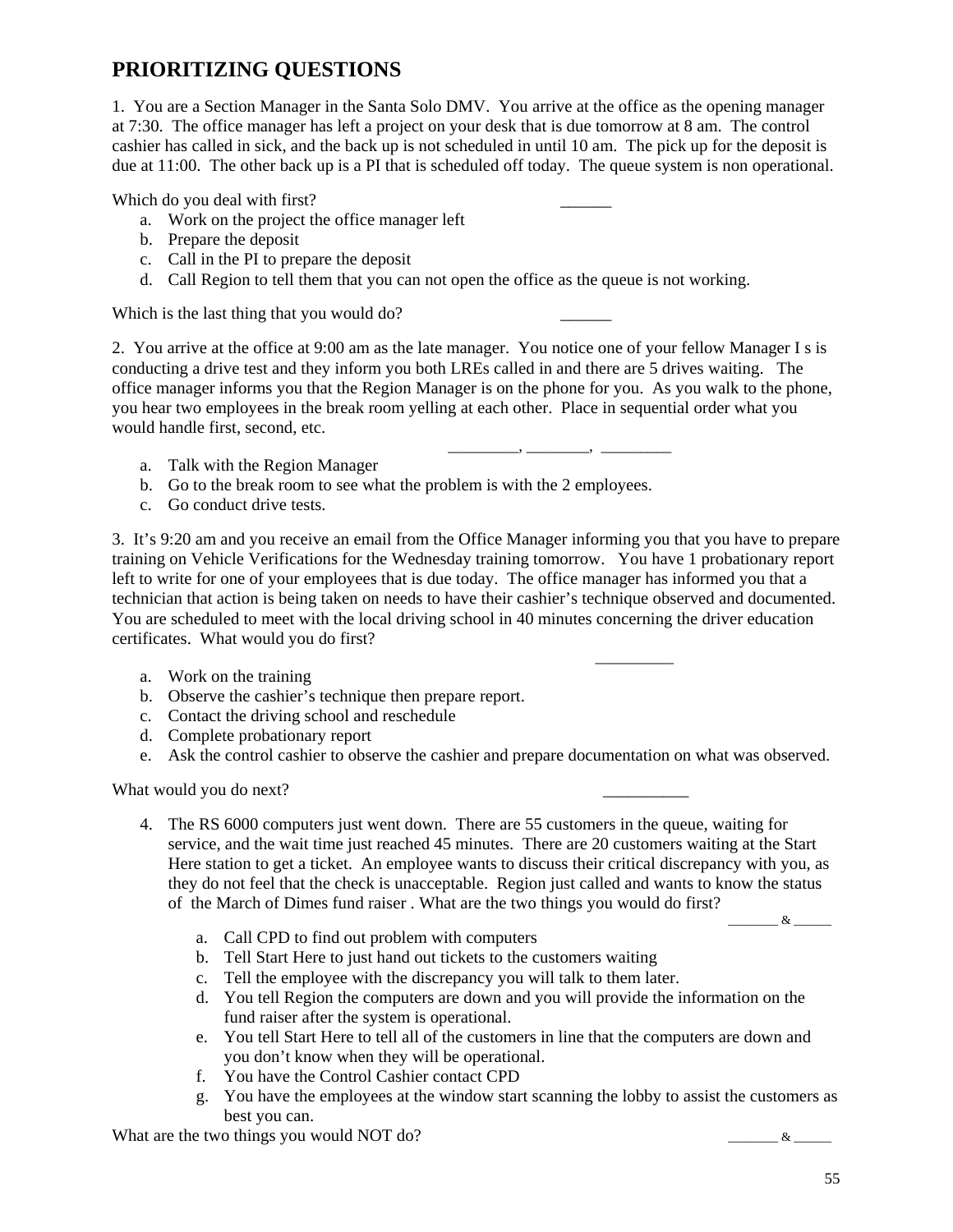5. You are set to go on vacation on June 16. When you arrive in the office on Jun 5, your boss gives you a special project, where you have to conduct training to one of the local auto clubs on June 11 from 8:30 to 9:30. You have scheduled interviews for the vacant full time position for that day to start at 8:30 am and are scheduled for every 30 minutes. There are 10 candidates. You have been requested to attend the Administrative Manager's meeting on Tuesday, June 10, in place of the Adm mgr, who is on vacation. You need to prepare the questions for the interview, and have a counseling memo to write on an employee that has incurred 6 discrepancies in one month. You have two MVFRs that are interested in promoting, but they have never given a training presentation. What priority would you assign a-e?

 $\frac{1}{\sqrt{2}}$  ,  $\frac{1}{\sqrt{2}}$  ,  $\frac{1}{\sqrt{2}}$  ,  $\frac{1}{\sqrt{2}}$  ,  $\frac{1}{\sqrt{2}}$  ,  $\frac{1}{\sqrt{2}}$  ,  $\frac{1}{\sqrt{2}}$ 

 $\overline{\phantom{a}}$  ,  $\overline{\phantom{a}}$ 

- a. Reschedule the interviews to later in the day, and changing to every 15 mintues
- b. Delegate the training to the MVFR's to train as a team
- c. Review the office files for questions already used to create interview questions.
- d. Ask the office manager if you can be excused from the Adm meeting.
- e. Lock yourself in the back room to work on the counseling memo.

6. You are at your desk, when an employee approaches with a technical question. As the employee is asking the question, you hear a loud bang and several gasps – a customer has fainted in the lobby. The computers just went down, and the control room informs you that one of your employees has incurred a critical discrepancy as the check they accepted is not written correctly. List your order of handling:

- a. Answer employees question
- b. Assist ill customer
- c. Contact help desk concerning computers
- d. Contact customer concerning incorrect check.

7. You arrive at work with your list of TO DO Items for the day: 1. make next week's schedule; 2. finish probationary report; 3. Prepare incident report for critical discrepancy; 4. talk with a newly promoted LRE about the drive test criteria; 5. Prepare training for Wednesday training hour. On top of your to do list, is a note from your office manager informing you that you will need to meet with the landscaper over the broken sprinklers. The landscaper is due to be here in 20 minutes. What do you handle first?

What is the last thing you would handle on your to do list?

8. According to the presented information, which statement is closest to 'True''?

A. Prioritizing is most usually a straightforward, easily recognizable path, which any supervisor can easily follow from beginning to end.

B. Once priorities are established, they seldom change.

- C. Procedures can easily take precedent over laws.
- D. Priorities may change many times in the course of a day.

Answers….Maybe (DEPENDS upon YOUR priorities….)

| 1. c.d     |      |      | 5. b, a, c, d, e |
|------------|------|------|------------------|
| 2. b, a, c |      |      | 6. b, c, a, d    |
| 3. e. a    |      |      | 7. 3. 1          |
| 4. f.e     | a, b | 8. d |                  |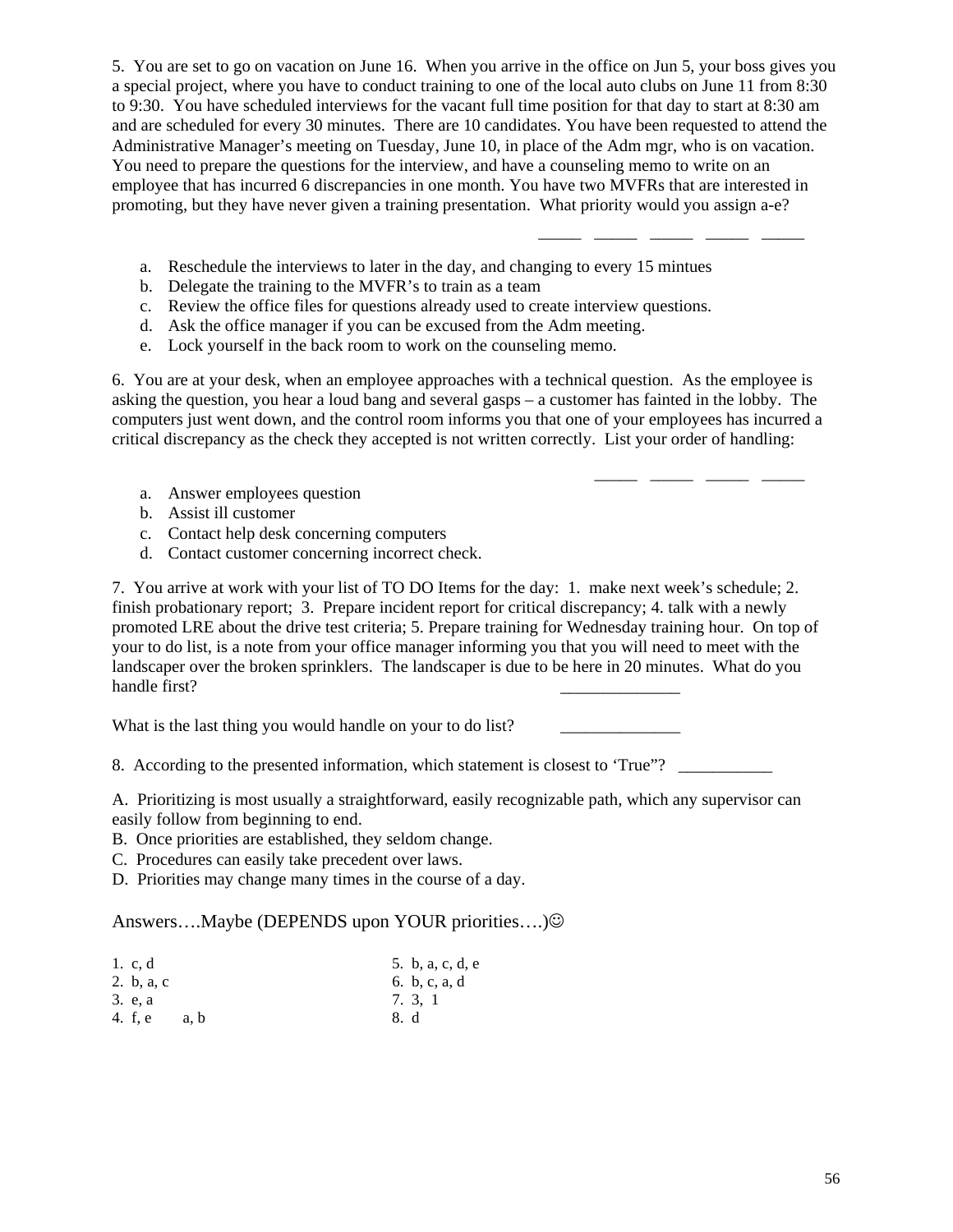## THE DREADED ESSAY:

*Below are two hypothetical situations. There probably WON'T be essay questions (AKA In-Basket) on the Manager I exam, but there may be situations similar to these presented, with questions, & specific answers for you to choose answers from. It is the thought process behind your answers that the Situational questions are meant to uncover. There are definite priorities which should be acknowledged in these situations. We've included no answers to these questions.* 

1. Address the following problem as if you are the Manager III in charge of the Santa Gorda DMV:

It's 7:30 A.M. on Monday, July 3; the first working day of the new pay period. You arrive at work, where it appears there's been a burglary: The door has been broken down, papers are thrown all over, desk drawers are on the floor, and the safe has been broken open.

Before you can use the telephone, your only LRE who's not on vacation calls in from the hospital, sick. You are the only other person in the office who can give drive tests.

You have an 8:30 A.M. appointment with your local State Senator (at his request).

The nearest DMV is the Los Nombre office, some 30 Miles away. It also is a grade III office, but the Manager is on vacation this week.

You've now finished dialing the phone and the call goes through. Answer the following questions on the attached answer sheet.

- 1. Who is this first call to?
- 2. Briefly list the intended goal(s) of this conversation.
- 3. Who would your next 3 phone calls be to, in order.

4. List the next 4 steps you would take, in priority order, to begin alleviating problems and proceeding with normal business.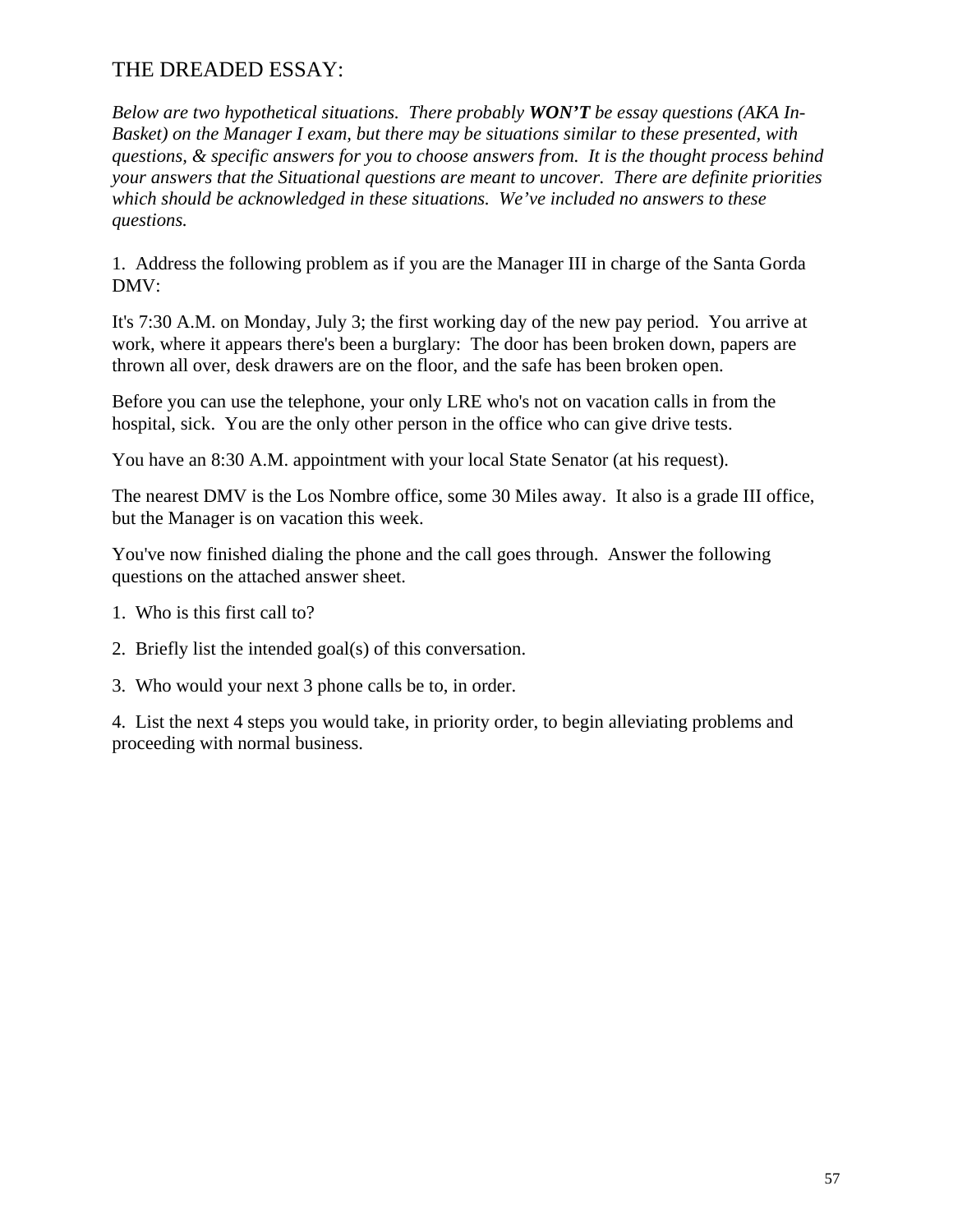## **ANSWER SHEET**

| 1. |  |  |  |
|----|--|--|--|
| 2. |  |  |  |
|    |  |  |  |
|    |  |  |  |
| 3. |  |  |  |
|    |  |  |  |
|    |  |  |  |
| 4. |  |  |  |
|    |  |  |  |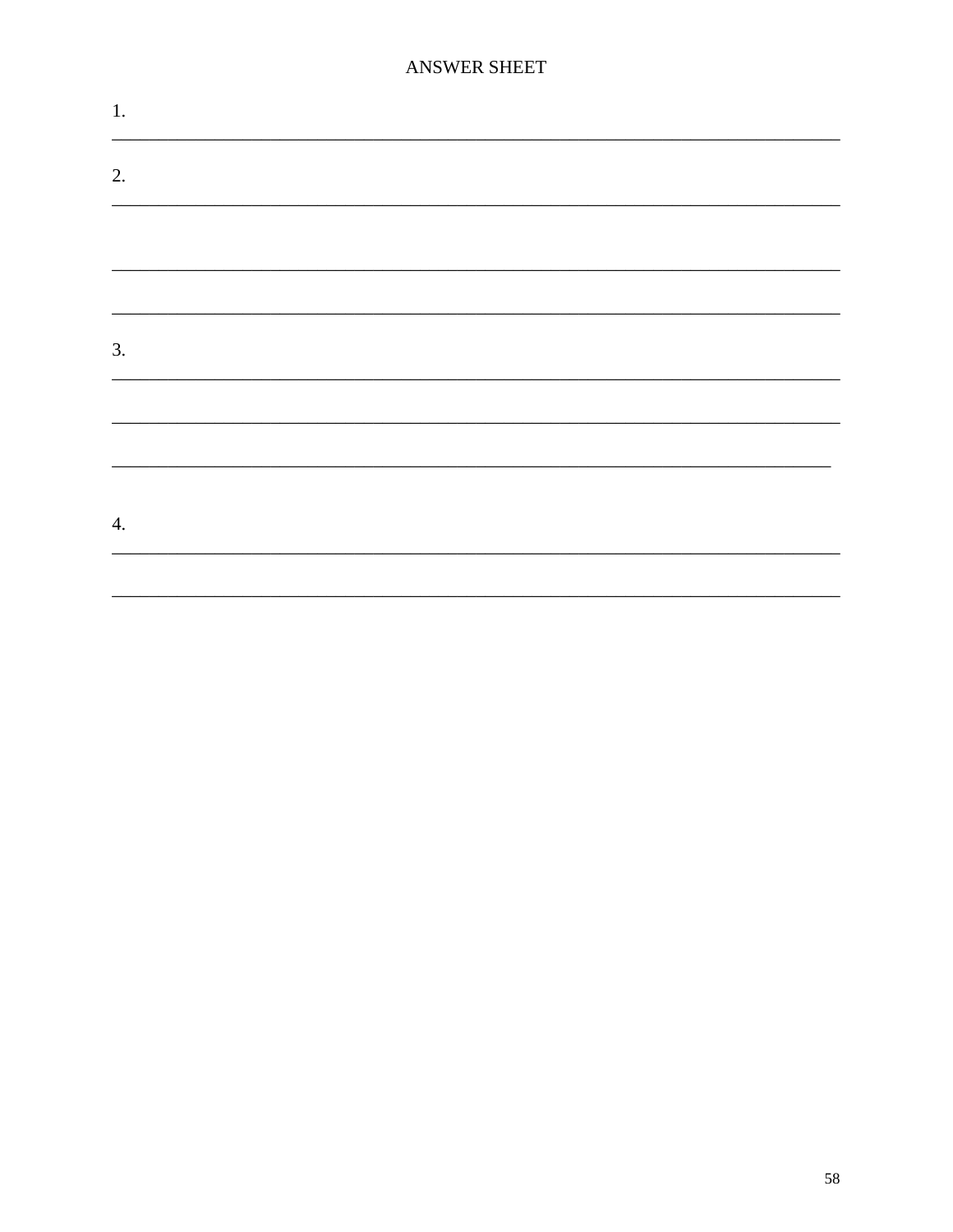2. Assume you are Mx. Jones, the Admin Officer of Santa Vista FO. Below is a note you received from Shirley Smith, a Technician in your office. Mr. Stevens, who is mentioned in the note, is one of your subordinate supervisors.

On the answer sheet list the first few specific steps you would take to address this problem. Give a one sentence explanation of each step you list.

> Mx Jones: I've only worked here for a 6 months, but something is happening that I don't think is right. Every day in the break room, John the LRE tells the filthiest jokes I've ever heard. One-on-one, I asked him not to. He still does. His supervisor, Mr. Stevens sits there and listens to the jokes and never says anything. Of course, John can get away with anything because he's Mr. Stevens' favorite…He lets him take extra breaks, long lunches, and tell dirty jokes in front of everyone. I really don't like to complain, but I've had to leave the lunch room every day this week because of the dirty jokes. I thought the lunch room was for everyone.

## ANSWER SHEET

| 1.                 |  |  |  |
|--------------------|--|--|--|
| 2.                 |  |  |  |
|                    |  |  |  |
|                    |  |  |  |
| 3.                 |  |  |  |
|                    |  |  |  |
|                    |  |  |  |
| $\boldsymbol{4}$ . |  |  |  |
|                    |  |  |  |

\_\_\_\_\_\_\_\_\_\_\_\_\_\_\_\_\_\_\_\_\_\_\_\_\_\_\_\_\_\_\_\_\_\_\_\_\_\_\_\_\_\_\_\_\_\_\_\_\_\_\_\_\_\_\_\_\_\_\_\_\_\_\_\_\_\_\_\_\_\_\_\_\_\_\_\_\_\_